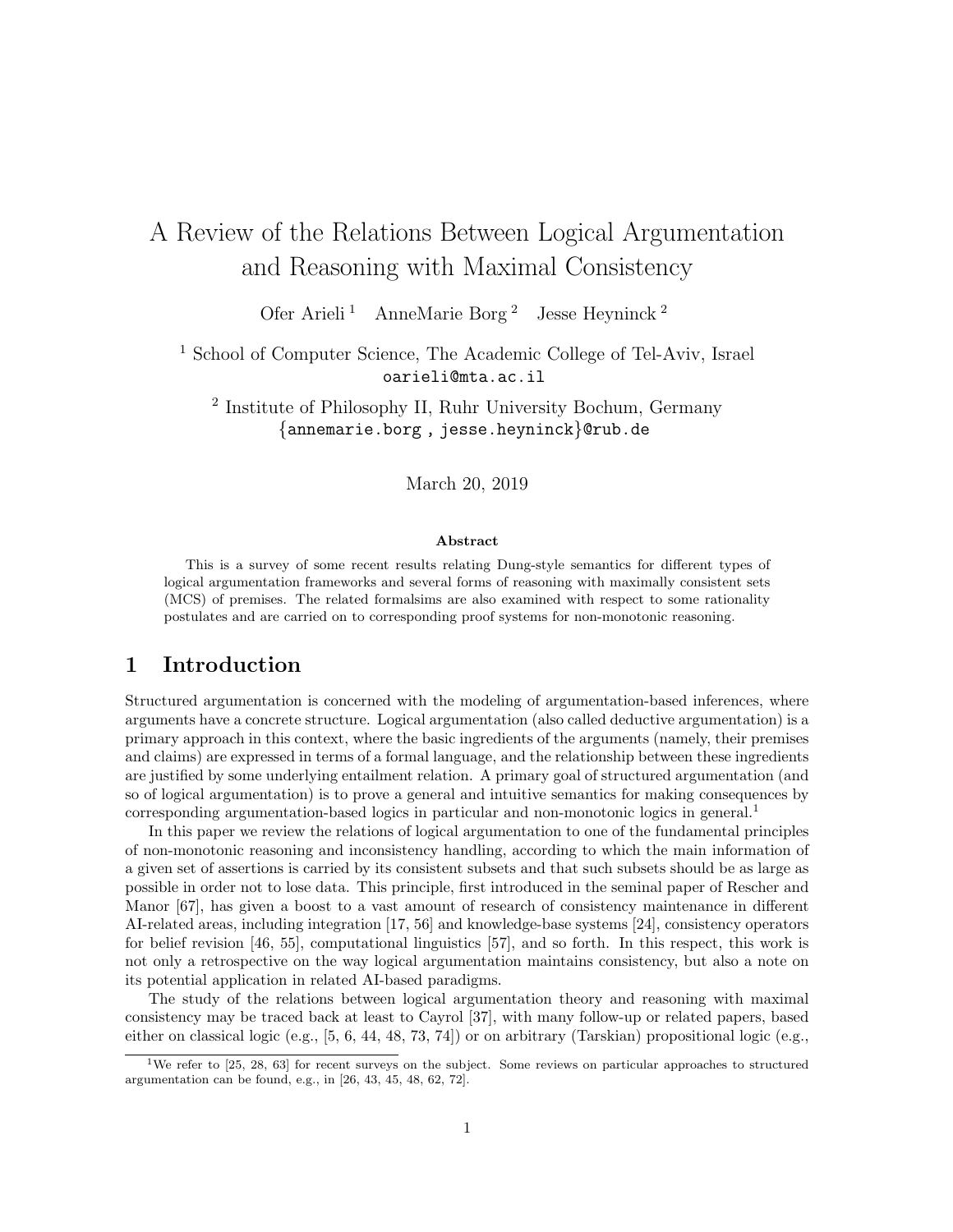[4, 8, 9, 30, 49]). In what follows we shall recall some of the latest results concerning this research area. To keep this paper self-contained we first review, in the next section, some basic notions from logical argumentation and set up our framework. Then we show the relations between logical argumentation and reasoning with maximally consistent premise sets (MCS) from several perspectives:

- In Section 3 we consider three basic forms of reasoning with MCS: by the transitive closure of their intersection, by the intersection of their transitive closures, and by taking into account consistent subsets that are not necessarily maximal. Each one of these forms of reasoning is then related to Dung's semantics for logical argumentation (see, respectively, Theorems 1–3).
- In Section 4 we consider the prioritized case, i.e., where formulas are assigned quantitative measurements to reflect their relative strength (or reliability, or any other preference criterion). In this case as well we show the relations between these kinds of logical argumentation and MCS-based reasoning (Theorem 4).
- In Section 5 we consider more general forms of arguments, in which the premises of the arguments may be of two different natures: some of them may be strict (non-attackable) assumptions, while others may be defeasible (i.e., retractable) ones. The correspondence to MCS-based reasoning is shown for different forms of this kind of setting, including assumption-based frameworks (Theorem 5) and dialectical frameworks (Theorem 6).
- In Section 6 we consider two further generalizations of the setting. One is concerned with extended forms of arguments, called hyperarguments, and the other one relaxes the notion of consistency to coherence. Again, in both cases we provide corresponding characterization results (see, respectively, Theorems 7 and 8).

In the last part of this paper, we discuss several classes of postulates for these formalisms (Section 7), and show that the correspondence between logical argumentation and reasoning with maximal consistency goes beyond the representation level, to the operational level (Section 8). For the latter, we introduce a proof-theoretic approach, imitating argumentation-based dialogs, by which it is possible to compute the above-mentioned MCS-based entailments (see Theorems 9 and  $10$ ).<sup>2</sup>

# 2 Preliminaries

As indicated previously, to define arguments in logical argumentation one needs a formal language for expressing assertions and a consequence relation for representing logical entailments. In what follows we shall concentrate on propositional languages, since most of the literature and the main problems involved in developing logical argumentation systems arise already on the propositional level. Accordingly, we denote by  $\mathcal L$  an arbitrary propositional language. Atomic formulas in  $\mathcal L$  are denoted by p, q, compound formulas are denoted by  $\gamma$ ,  $\delta$ ,  $\psi$ ,  $\phi$ ,  $\sigma$ , and sets of formulas are denoted by  $\mathcal{S}, \mathcal{T}$ . Now, a (Tarskian) consequence relation for a language  $\mathcal{L}$  is a binary relation between sets of formulas and formulas in  $\mathcal{L}$ , satisfying the following conditions:

- Reflexivity: if  $\psi \in \mathcal{S}$  then  $\mathcal{S} \vdash \psi$ .
- Monotonicity: if  $S \vdash \psi$  and  $S \subseteq S'$  then  $S' \vdash \psi$ .
- Transitivity: if  $S \vdash \psi$  and  $S', \psi \vdash \phi$  then  $S, S' \vdash \phi$ .

It is usual to assume that a consequence relation satisfies some further standard conditions:

<sup>2</sup>Since this is a survey of already known results it does not contain proofs but rather references to the relevant papers.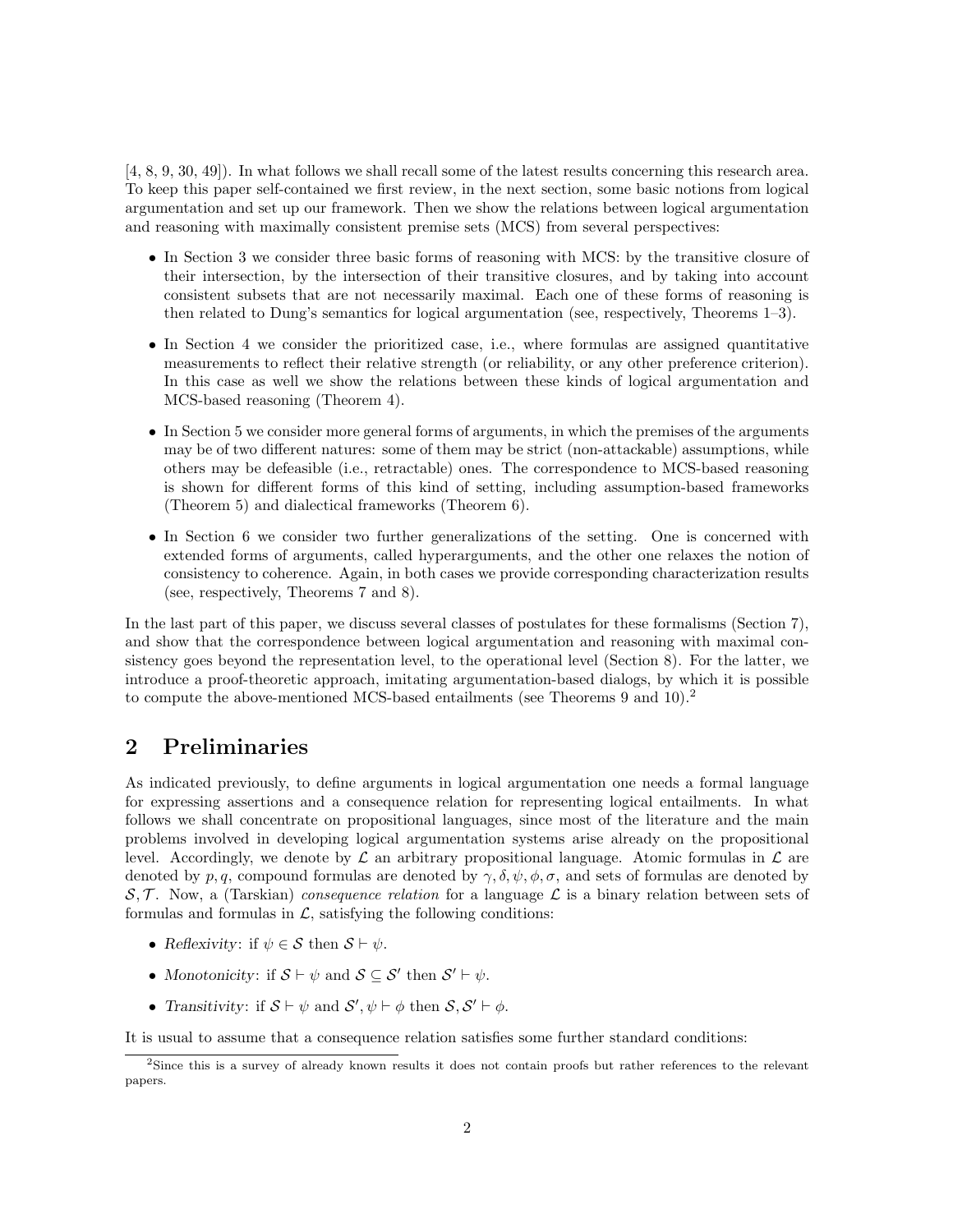- Structurality: for every L-substitution  $\theta$  and every S and  $\psi$ : if  $S \vdash \psi$  then  $\theta(S) \vdash \theta(\psi)$ .
- Non-Triviality:  $p \nmid q$  for every two distinct atomic formulas p and q.
- Finitariness: for every S and  $\psi$  such that  $S \vdash \psi$ , there is a finite set  $\mathcal{T} \subseteq S$  such that  $\mathcal{T} \vdash \psi$ .

Structurality means closure under substitutions of formulas. Non-triviality is convenient for excluding trivial logics, and finitariness is often essential for practical reasoning, where a conclusion is derived from a finite set of premises.

Together, a language and a consequence relation form a *logic*, which is a cornerstone of the whole setting.

**Definition 1 (logic)** A (propositional) logic is a pair  $\mathcal{L} = \langle \mathcal{L}, \vdash \rangle$ , where L is a propositional language, and  $\vdash$  is a structural, non-trivial, and finitary consequence relation for  $\mathcal{L}$ .

We shall assume that the language  $\mathcal L$  contains at least the following connectives and constant:

- a  $\vdash$ -negation  $\neg$ , satisfying:  $p \nvdash \neg p$  and  $\neg p \nvdash p$  (for every atomic p),
- a  $\vdash$ -conjunction  $\land$ , satisfying:  $S \vdash \psi \land \phi$  iff  $S \vdash \psi$  and  $S \vdash \phi$ ,
- a  $\vdash$ -disjunction  $\vee$ , satisfying:  $S, \phi \vee \psi \vdash \sigma$  iff  $S, \phi \vdash \sigma$  and  $S, \psi \vdash \sigma$ ,
- a  $\vdash$ -implication  $\supset$ , satisfying:  $S, \phi \vdash \psi$  iff  $S \vdash \phi \supset \psi$ ,
- a  $\vdash$ -falsity F, satisfying: F  $\vdash \psi$  for every formula  $\psi$ .

In what follows, we shall abbreviate  $(\phi \supset \psi) \wedge (\psi \supset \phi)$  by  $\phi \leftrightarrow \psi$ . For a finite set of formulas S we denote by  $\Lambda S$  (respectively, by  $\forall S$ ) the conjunction (respectively, the disjunction) of all the formulas in S. We shall say that S is  $\vdash$ -consistent if  $S \not\vdash$  F.

Given a logic, an *argument* (in that logic) consists of a premise set (of formulas) and a conclusion (a formula), such that the conclusion logically follows from the set of premises. Formally:

**Definition 2 (argument)** Given a logic  $\mathcal{L} = \langle \mathcal{L}, \vdash \rangle$ , an  $\mathcal{L}$ -argument (an argument for short) is a pair  $A = \langle S, \psi \rangle$ , where S is a set of L-formulas and  $\psi$  is an L-formula, such that  $S \vdash \psi$ .

Given an argument  $A = \langle S, \psi \rangle$ , we shall sometimes call S the support set (or the premise set) of A, and  $\psi$  the conclusion (or the claim) of A, denoting them by  $\text{Sup}(A)$  and  $\text{Conc}(A)$ , respectively. For a set S of arguments, we denote:  $\mathsf{Sup}(S) = \bigcup_{A \in S} \mathsf{Sup}(A)$  and  $\mathsf{Conc}(S) = \bigcup_{A \in S} \mathsf{Conc}(A)$ .

So far, the most studied type of arguments is what we call *classical arguments*. It is based on classical logic  $CL = \langle \mathcal{L}_{CL}, \vdash_{CL} \rangle$  (with a standard propositional language and the usual interpretations of the basic connectives  $\vee, \wedge, \supset, \neg$ , together with the falsity constant F) and regards only arguments with subset-minimal, classically consistent support sets.

**Definition 3 (classical argument)** A *classical argument* is a CL-argument  $A = \langle S, \psi \rangle$ , where S is a CL-consistent and  $\subseteq$ -minimal support set for  $\psi$ , that is: (1)  $S \nvDash_{\mathsf{CL}} \mathsf{F}$ , (2)  $S \vdash_{\mathsf{CL}} \psi$ , and (3) there is no  $S' \subsetneq S$  such that  $S' \vdash_{\mathsf{CL}} \psi$ .

Intuitively, disagreements between arguments are described in terms of counter-arguments. It is often said that a counter-argument *attacks* (or *defeats*) the argument that it challenges (see [27, 48, 61, 64, 68, 73]). Attacks between arguments are usually described in terms of attack rules (with respect to the underlying logic). Table 1 lists some of them. For other attack rules (in terms of sequents, [47]) we refer to [12]. Attack rules incorporating modalities are introduced in [69].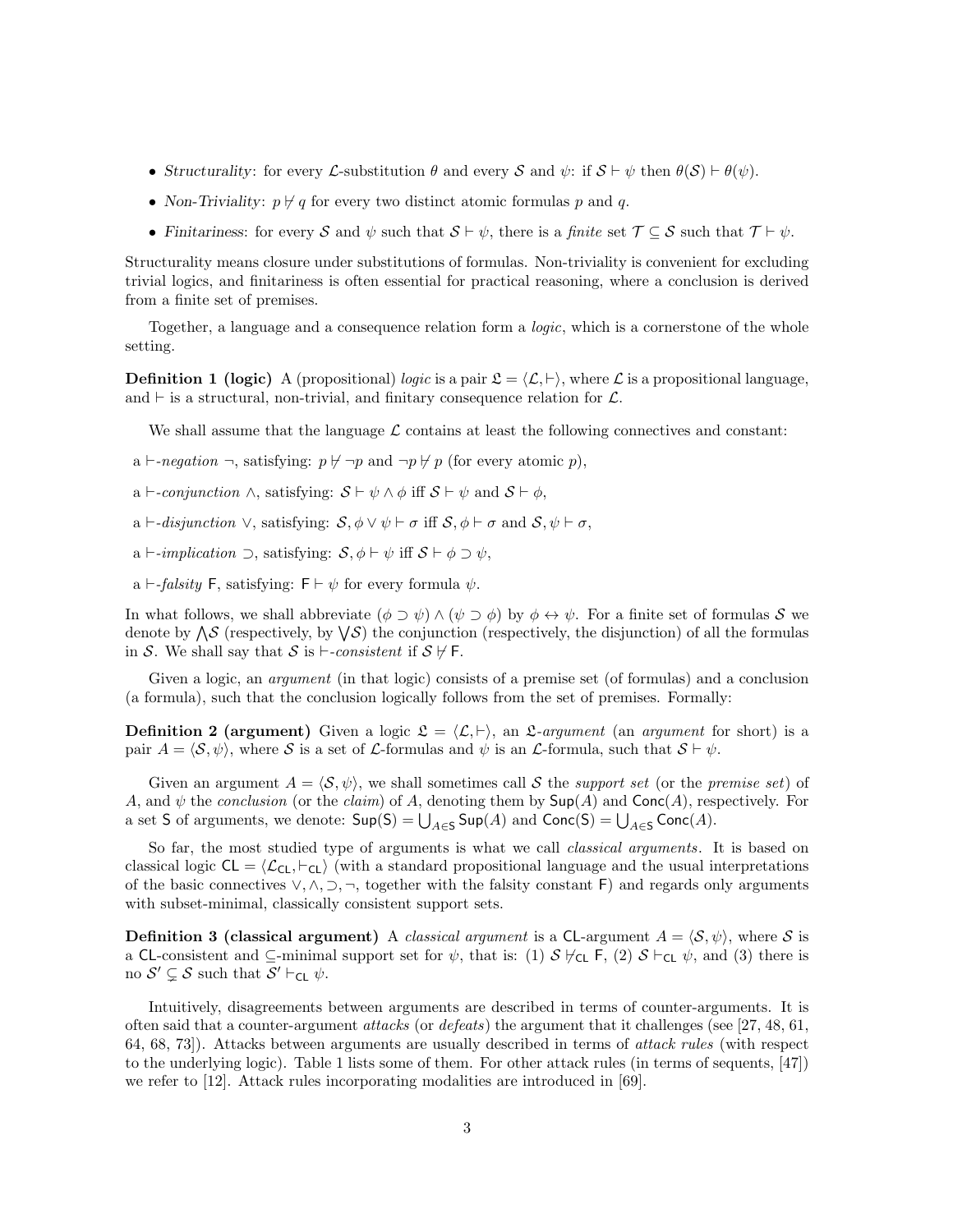| Rule Name            | Acronym  | Attacking Argument                            | Attacked Argument                                                | <b>Attack Conditions</b>                                   |
|----------------------|----------|-----------------------------------------------|------------------------------------------------------------------|------------------------------------------------------------|
| Defeat               | Def      | $\langle \mathcal{S}_1, \psi_1 \rangle$       | $\langle \mathcal{S}_2, \psi_2 \rangle$                          | $\vdash \psi_1 \supset \neg \bigwedge \mathcal{S}_2$       |
| Direct Defeat        | DirDef   | $\langle \mathcal{S}_1, \psi_1 \rangle$       | $\langle {\gamma_2} \rangle \cup \mathcal{S}'_2, \psi_2 \rangle$ | $\vdash \psi_1 \supset \neg \gamma_2$                      |
| Undercut             | Ucut     | $\langle \mathcal{S}_1, \psi_1 \rangle$       | $\langle \mathcal{S}_2 \cup \mathcal{S}'_2, \psi_2 \rangle$      | $\vdash \psi_1 \leftrightarrow \neg \Lambda \mathcal{S}_2$ |
| Direct Undercut      | DirUcut  | $\langle \mathcal{S}_1, \psi_1 \rangle$       | $\langle {\gamma_2} \rangle \cup \mathcal{S}'_2, \psi_2 \rangle$ | $\vdash \psi_1 \leftrightarrow \neg \gamma_2$              |
| Consistency Undercut | ConUcut  | $\langle \emptyset, \neg \Lambda S_2 \rangle$ | $\langle \mathcal{S}_2 \cup \mathcal{S}'_2, \psi_2 \rangle$      |                                                            |
| Rebuttal             | Reb      | $\langle \mathcal{S}_1, \psi_1 \rangle$       | $\langle \mathcal{S}_2, \psi_2 \rangle$                          | $\vdash \psi_1 \leftrightarrow \neg \psi_2$                |
| Defeating Rebuttal   | DefReb   | $\langle S_1,\psi_1\rangle$                   | $\langle \mathcal{S}_2, \psi_2 \rangle$                          | $\vdash \psi_1 \supset \neg \psi_2$                        |
| Big Argument Attack  | BigArgAt | $\langle \mathcal{S}_1, \psi_1 \rangle$       | $\langle {\gamma_2} \rangle \cup \mathcal{S}'_2, \psi_2 \rangle$ | $\vdash \bigwedge \mathcal{S}_1 \supset \neg \gamma_2$     |

Table 1: Some attack rules. The support sets of the attacked arguments are assumed to be nonempty (to avoid attacks on tautologies).

Rules like those specified in Table 1 form attack schemes that are applied to particular arguments according to the underlying logic. For instance, when classical logic is the underlying formalism, the attacks of  $\langle p, p \rangle$  on  $\langle \neg p, \neg p \rangle$  and of  $\langle \neg p, \neg p \rangle$  on  $\langle p \wedge q, p \rangle^3$  are obtained by applications of the Defeat rule. When an attack rule  $R$  is applied we shall sometimes say that its attacking argument  $R$ -attacksthe attacked argument.

Note 1 Clearly, the rules in Table 1 are related. The relations among some of the rules for classical arguments are considered in [48]. Figure 1 shows that when classical logic is the base logic these relations (together with other relations for ConUcut and BigArgAt) hold also for the more general definition of argument (Definition 2). In this figure, an arrow from  $\mathcal{R}_1$  to  $\mathcal{R}_2$  means that  $\mathcal{R}_1 \subseteq \mathcal{R}_2$ .



Figure 1: Relations between attack relations from Table 1 when classical logic is the deductive base.

A logical argumentation formalism may be represented as an argumentation framework in the style of Dung [42]. This is defined next.

**Definition 4 (logical argumentation framework)** Let  $\mathcal{L} = \langle \mathcal{L}, \vdash \rangle$  be a logic and A a set of attack rules with respect to  $\mathfrak{L}$ . Let also  $\mathcal S$  be a set of  $\mathcal L$ -formulas. The *(logical) argumentation framework* for S, induced by  $\mathfrak L$  and A, is the pair  $\mathcal{AF}_{\mathfrak{L},\mathcal{A}}(\mathcal{S}) = \langle \mathsf{Arg}_{\mathfrak{L}}(\mathcal{S}), \mathsf{Attack} \rangle$ , where  $\mathsf{Arg}_{\mathfrak{L}}(\mathcal{S})$  is the set of the L-arguments whose supports are subsets of S, and Attack is a relation on  $\text{Arg}_{\mathcal{L}}(S) \times \text{Arg}_{\mathcal{L}}(S)$ , defined by  $(A_1, A_2) \in \text{Attack}$  iff there is some  $\mathcal{R} \in \mathcal{A}$  such that  $A_1$   $\mathcal{R}\text{-attacks } A_2$ .

Argumentation frameworks that are induced by classical logic (and some attack rules), and whose arguments are classical (Definition 3), are called classical (logical) argumentation frameworks.

 $3$ Here and in what follows we omit the set signs when the support of the arguments are singletons.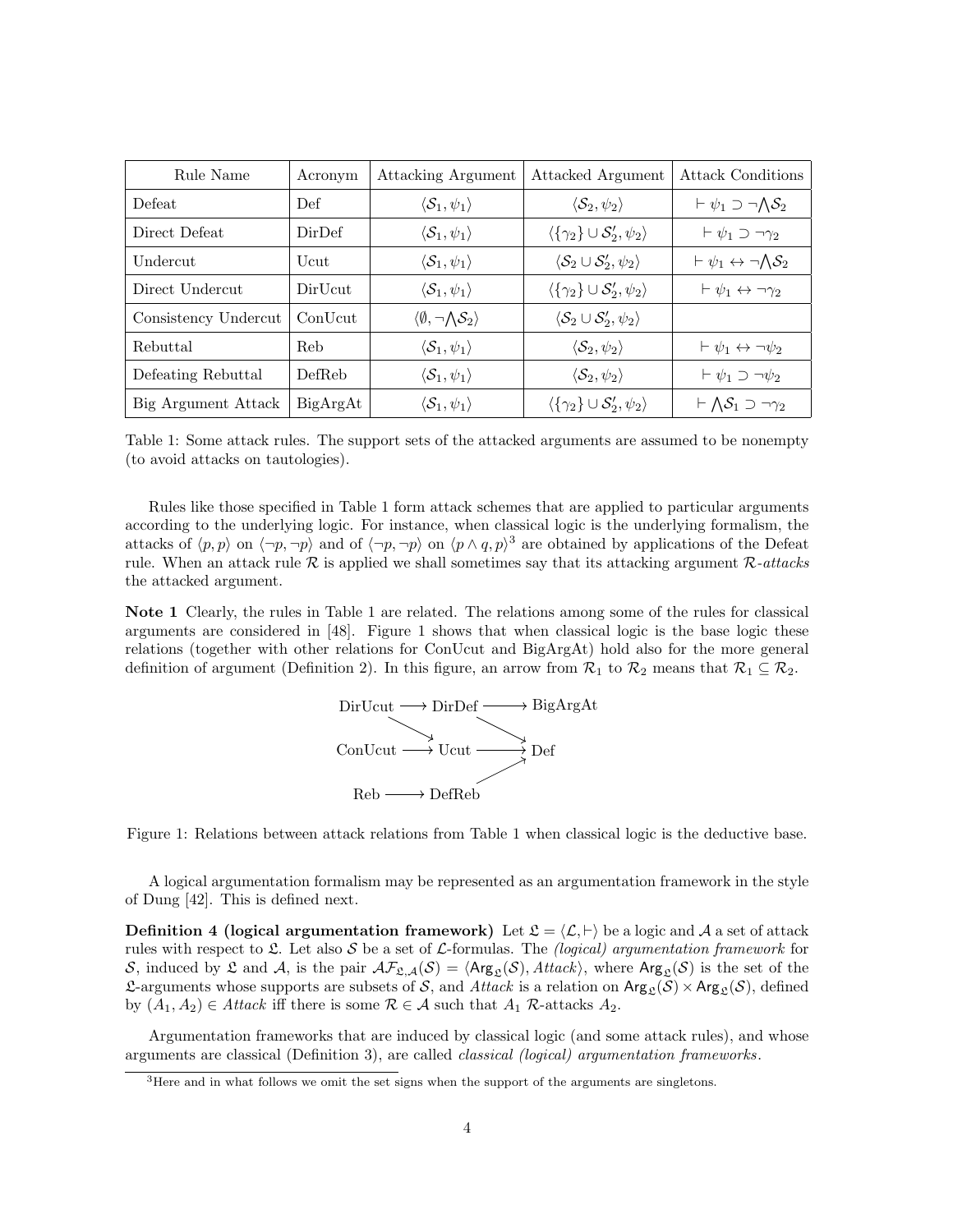In what follows, somewhat abusing the notations, we shall sometimes identify  $Attack$  with  $A$ . To simplify the notations, we shall also frequently omit the subscripts  $\mathfrak{L}$  and  $\mathcal{A}$  in  $\mathcal{AF}_{\mathfrak{L},\mathcal{A}}(\mathcal{S})$ , and just write  $\mathcal{AF}(\mathcal{S})$ .

**Example 1** Let  $S_1 = \{r, p, q, \neg p \lor \neg q\}$  and let  $\mathcal{AF}(S_1)$  be the logical argumentation framework for  $S_1$ , induced by classical logic CL and Undercut as the only attack rule. Some of the arguments in this case are the following:

$$
A_0 = \langle r, r \rangle
$$
  
\n
$$
A_3 = \langle \neg p \lor \neg q, \neg p \lor \neg q \rangle
$$
  
\n
$$
A_4 = \langle p, p \rangle
$$
  
\n
$$
A_5 = \langle q, q \rangle
$$
  
\n
$$
A_6 = \langle \{p, q\}, p \land q \rangle
$$
  
\n
$$
A_7 = \langle \{\neg p \lor \neg q, q\}, \neg p \rangle
$$
  
\n
$$
A_8 = \langle p, q, \neg p \lor \neg q \rangle
$$
  
\n
$$
A_9 = \langle p, q \rangle
$$
  
\n
$$
A_1 = \langle p, \neg q, \neg q, q \rangle
$$
  
\n
$$
A_2 = \langle q, q \rangle
$$
  
\n
$$
A_4 = \langle p, \neg q, \neg q \land q \rangle
$$
  
\n
$$
A_5 = \langle q, \neg ((\neg p \lor \neg q) \land p) \rangle
$$
  
\n
$$
A_8 = \langle \{\neg p \lor \neg q, p\}, \neg q \rangle
$$
  
\n
$$
A_9 = \langle p, q, \neg p \lor \neg q, q \rangle
$$
  
\n
$$
A_1 = \langle p, \neg q, q, q \rangle
$$
  
\n
$$
A_2 = \langle q, q \rangle
$$
  
\n
$$
A_3 = \langle q, \neg ((\neg p \lor \neg q) \land p) \rangle
$$

A graphical representation of these arguments and the attacks between them is given in Figure 2, where nodes represent arguments and edges are directed from attacking arguments to attacked arguments.



Figure 2: Part of the logical argumentation framework for  $S_1 = \{r, p, q, \neg p \vee \neg q\}$  (Example 1).

Given an argumentation framework, a key issue in its understanding is the question what combinations of arguments (called *extensions*) can collectively be accepted from this framework. According to Dung [42], this is determined as follows:

**Definition 5 (extension-based semantics)** Let  $\mathcal{AF}(S) = \langle \mathsf{Arg}_{S}(S), \mathcal{A} \mathcal{H} \mathcal{A} \mathcal{R} \rangle$  be a logical argumentation framework, and let  $\mathcal{E} \subseteq \mathsf{Arg}_{\mathcal{L}}(\mathcal{S})$ . Below, maximality and minimality are taken with respect to the subset relation.

- We say that E attacks an argument A, if there is an argument  $B \in \mathcal{E}$  that attacks A (that is,  $(B, A) \in Attack$ ). The set of arguments that are attacked by  $\mathcal{E}$  is denoted  $\mathcal{E}^+$ .
- We say that  $\mathcal E$  defends  $A$ , if  $\mathcal E$  attacks every argument that attacks  $A$ .
- The set  $\mathcal E$  is called *conflict-free* with respect to  $\mathcal{AF}(S)$ , if it does not attack any of its elements (i.e.,  $\mathcal{E}^+ \cap \mathcal{E} = \emptyset$ ). A set that is maximally conflict-free with respect to  $\mathcal{AF}(S)$  is called a *naive* extension of  $\mathcal{AF}(\mathcal{S})$ .
- An admissible extension of  $\mathcal{AF}(S)$  is a subset of  $\text{Arg}_{\mathfrak{L}}(S)$  that is conflict-free with respect to  $\mathcal{AF}(S)$  and defends all of its elements. A *complete extension* of  $\mathcal{AF}(S)$  is an admissible extension of  $\mathcal{AF}(\mathcal{S})$  that contains all the arguments that it defends.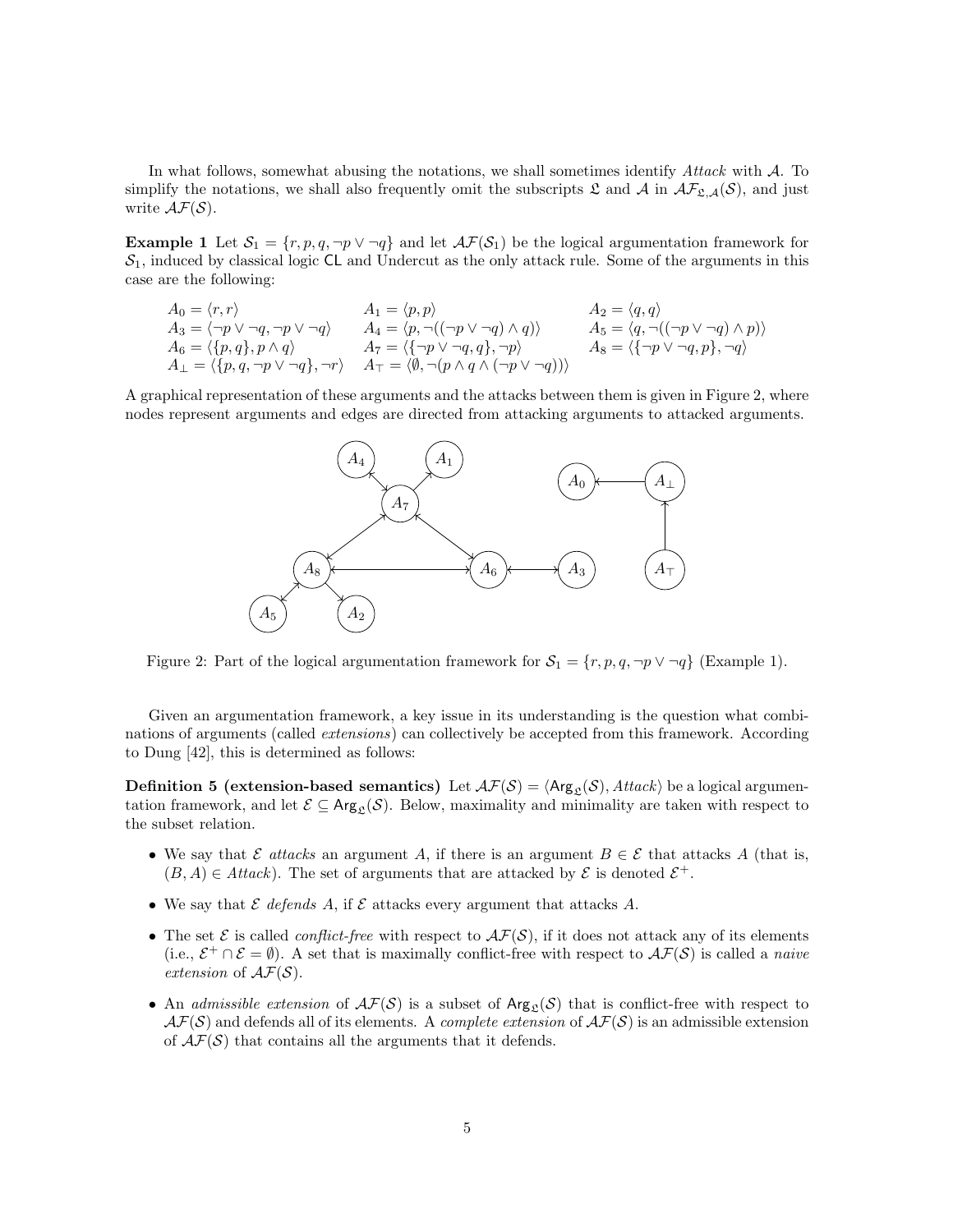- The minimal complete extension of  $\mathcal{AF}(S)$  is called the grounded extension of  $\mathcal{AF}(S)$ ,<sup>4</sup> and a maximal complete extension of  $\mathcal{AF}(S)$  is called a preferred extension of  $\mathcal{AF}(S)$ . A complete extension  $\mathcal E$  of  $\mathcal{AF}(\mathcal{S})$  is called a *stable extension* of  $\mathcal{AF}(\mathcal{S})$  if  $\mathcal E \cup \mathcal E^+ = \text{Arg}_{\mathcal{S}}(\mathcal{S})$ .
- We write Naive $(\mathcal{AF}(S))$  [respectively: Adm $(\mathcal{AF}(S))$ , Cmp $(\mathcal{AF}(S))$ , Prf $(\mathcal{AF}(S))$ , Stb $(\mathcal{AF}(S))$ ] for the set of all the naive [respectively: admissible, complete, preferred, stable] extensions of  $\mathcal{AF}(S)$  and  $\mathsf{Grd}(\mathcal{AF}(S))$  for the unique grounded extension of  $\mathcal{AF}(S)$ .

Properties of the extensions defined above can be found in [42]. Further types of extensions are considered, e.g., in [18, 19, 20].

Skeptical and credulous approaches for making inferences from the above-mentioned extensions are now defined as follows:

**Definition 6 (extension-based entailments)** Let  $\mathcal{AF}(S) = \langle \text{Arg}_{\mathcal{L}}(S), \text{Attack} \rangle$  be a logical argumentation framework, and let Sem ∈ {Naive, Prf, Stb}. We denote:

- $S \n\sim_{\mathsf{Grd}}^{\mathfrak{L},\mathcal{A}} \psi$  if there is an argument  $\langle \mathcal{T}, \psi \rangle \in \mathsf{Grd}(\mathcal{AF}_{\mathfrak{L},\mathcal{A}}(\mathcal{S}))$ ,<sup>5</sup>
- $S \n\vdash_{\mathsf{S}\mathsf{sem}}^{\mathfrak{L},\mathcal{A}} \psi$  if there is an argument  $\langle \mathcal{T}, \psi \rangle \in \bigcap \mathsf{Sem}(\mathcal{AF}_{\mathfrak{L},\mathcal{A}}(\mathcal{S})),$
- $S \vdash_{\mathsf{USem}}^{\mathfrak{L},\mathcal{A}} \psi$  if there is an argument  $\langle \mathcal{T}, \psi \rangle \in \mathsf{USem}(\mathcal{AF}_{\mathfrak{L},\mathcal{A}}(\mathcal{S})).$

Example 2 Consider the argumentation framework of Figure 2. In this figure, the grounded extension consists only of  $A_0$  and  $A_{\perp}$ , and the naive/preferred/stable extensions are the following:

- $\mathcal{E}_1 = \{A_{\top}, A_0, A_1, A_2, A_4, A_5, A_6\},\,$
- $\mathcal{E}_2 = \{A_{\top}, A_0, A_1, A_3, A_4, A_8\},\,$
- $\mathcal{E}_3 = \{A_{\top}, A_0, A_2, A_3, A_5, A_7\},\,$
- $\mathcal{E}_4 = \{A_{\top}, A_0, A_1, A_2, A_3, A_4, A_5\}.$

Similarly, the grounded extension of the full framework  $\mathcal{AF}(S_1)$  defined in Example 1 for  $S_1$  =  $\{r, p, q, \neg p \vee \neg q\}$  contains the arguments  $A_0$  and  $A\top$  and the four naive/preferred/stable extensions of  $\mathcal{AF}(S_1)$  are supersets of  $\mathcal{E}_i$  (i = 1, 2, 3, 4). It follows that for every entailment  $\sim$  considered in Definition 6 we have that  $S_1 \sim r$ . The other formulas in  $S_1$  can only be credulously inferred: for every  $\psi \in \mathcal{S}_1 - \{r\}$  and Sem ∈ {Naive, Prf, Stb} we have that  $\mathcal{S}_1 \vdash_{\bigcup \mathsf{Sem}} \psi$  but  $\mathcal{S}_1 \not\vdash_{\bigcap \mathsf{Sem}} \psi$  and  $\mathcal{S}_1 \not\vdash_{\mathsf{Grad}} \psi$ .

Note 2 It is interesting to note that in the last example,  $Conc(\mathcal{E}_4) \vdash F$ , that is, the set of conclusions of the arguments in  $\mathcal{E}_4$  is not consistent. The fact that not all argumentation frameworks always result in consistent extensions was pointed out in [37] and later extensively discussed in the literature. In Section 7 we will discuss consistency of extensions in more detail. We just note here that in what follows we provide two possible solutions to this phenomenon:

- 1. Replace Undercut by Direct Undercut as the sole attack rule. In this case  $\mathcal{E}_4$  is no longer an admissible extension, yet the inferred conclusions discussed in Example 2 remain the same for the revised framework.
- 2. Incorporate hyperarguments instead of just arguments (see Section 6.1 and Example 17).

<sup>&</sup>lt;sup>4</sup> As is shown in [42, Theorem 25], the grounded extension of  $\mathcal{AF}(S)$  is unique.

<sup>&</sup>lt;sup>5</sup>Recall that by the definition of  $\text{Grd}(\mathcal{AF}_{\mathcal{L},\mathcal{A}}(\mathcal{S}))$  it holds that  $\mathcal{T} \subseteq \mathcal{S}$ . The same note holds for the other items in this definition.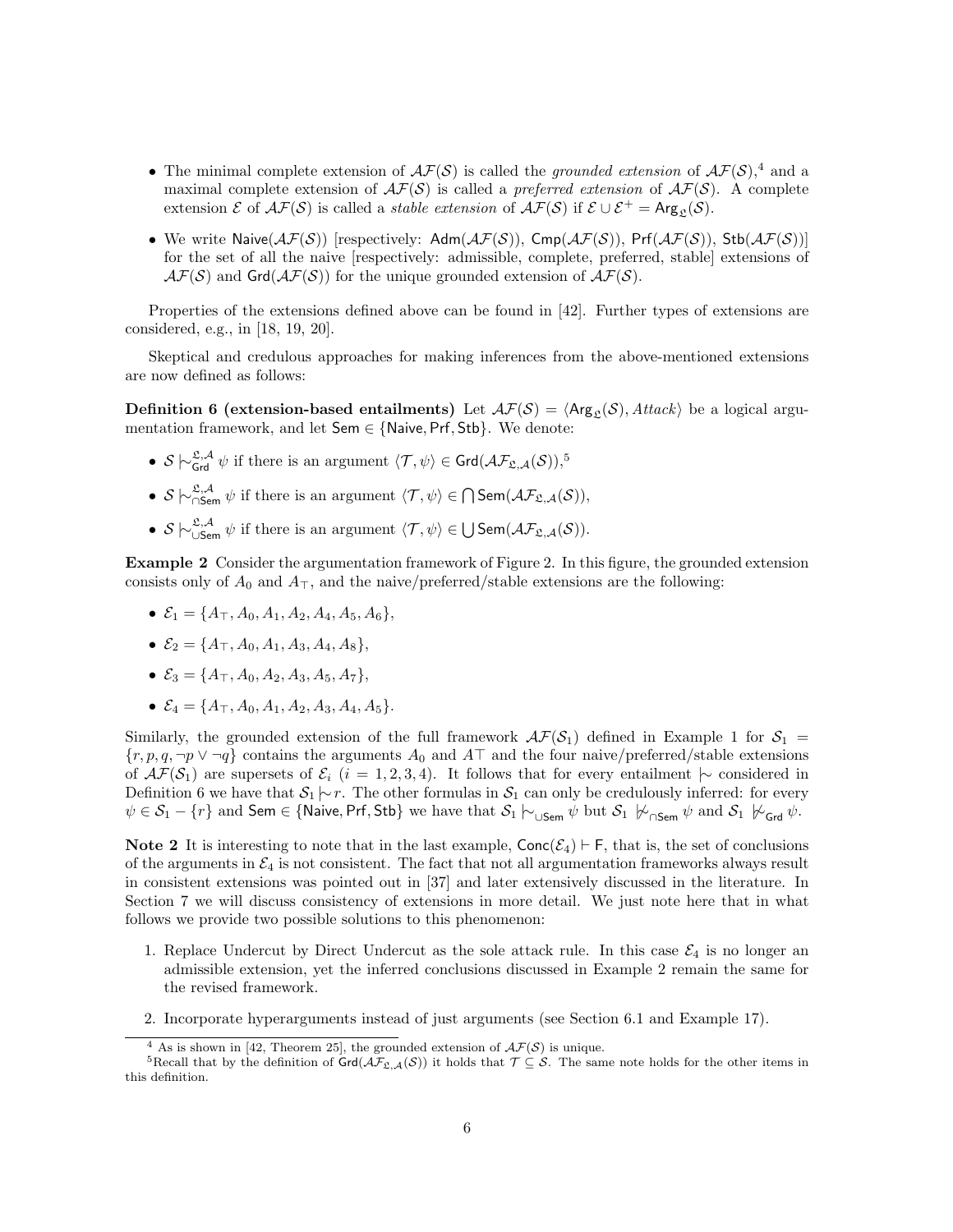# 3 Patterns of Reasoning with Maximal Consistency

In this section we consider several different patterns of reasoning with the maximally consistent subsets (MCS) of the premises, and show how these patterns can be represented by argumentation-based entailment relations. Unless otherwise stated, in this section we shall use classical logic and a propositional language with the standard interpretations of its connectives.

#### 3.1 Basic Entailments

We start with a basic form of reasoning with maximal consistent sets, as explained in the next example.

**Example 3** Consider again the set  $S_1 = \{r, p, q, \neg p \lor \neg q\}$  from Examples 1 and 2. This set has three maximally consistent subsets, each one contains r and two out of the three formulas in  $S'_1$  =  $\{p,q, \neg p \lor \neg q\}$ . Intuitively, then, when all of these maximally consistent subsets are taken into account, the only formula in  $S_1$  that can be safely inferred from  $S_1$  is r, and when some of them are considered, any formula in  $S_1$  can be inferred from  $S_1$ . This is formalized in the next definition.

**Definition 7** ( $\vdash^{\mathfrak{L}}_{\Box \textsf{mcs}}, \vdash^{\mathfrak{L}}_{\Box \textsf{mcs}}$ ) Let S be a set of formulas. We denote by  $\mathsf{Cn}_{\mathfrak{L}}(\mathcal{S})$  the transitive closure of S with respect to the logic  $\mathfrak L$  and by  $MCS_{\mathfrak L}(\mathcal S)$  the set of all the maximally  $\mathfrak L$ -consistent subsets of S (i.e., the set of the subsets  $\mathcal{T} \subseteq \mathcal{S}$  such that  $\mathcal{T} \nvDash_{\mathcal{L}} \mathsf{F}$  and  $\mathcal{T}' \vdash_{\mathcal{L}} \mathsf{F}$  for any  $\mathcal{T} \subsetneq \mathcal{T}' \subseteq \mathcal{S}$ ). We denote:

- $S \nightharpoonup_{\cap \text{mcs}}^{\mathfrak{L}} \psi$  iff  $\psi \in \text{Cn}_{\mathfrak{L}}(\bigcap \text{MCS}_{\mathfrak{L}}(\mathcal{S})).$
- $S \n\sim_{\text{Umes}}^{\mathfrak{L}} \psi$  iff  $\psi \in \bigcup_{\mathcal{T} \in MCS_{\mathfrak{L}}(\mathcal{S})} \text{Cn}_{\mathfrak{L}}(\mathcal{T})$ .

The entailments  $\vdash_{\bigcap_{\text{mes}}^{\mathfrak{L}}}^{\mathfrak{L}}$  and  $\vdash_{\bigcup_{\text{mes}}^{\mathfrak{L}}}^{\mathfrak{L}}$  are sometimes called "free" and "existential", respectively (see [22, 24, 67]<sup>6</sup>). In what follows, when  $\mathfrak L$  is clear from the context, its notation will be omitted.

**Example 3 (continued)** Since  $MCS(\mathcal{S}_1) = \{\{r, p, q\}, \{r, p, \neg p \lor \neg q\}, \{r, q, \neg p \lor \neg q\}\}\,$ , we have that  $\mathcal{S}_1 \vdash_{\cap \mathsf{mcs}} r$  while  $\mathcal{S}_1 \not\vdash_{\cap \mathsf{mcs}} \psi$  for every  $\psi \in \mathcal{S}_1 - \{r\}$ . Also,  $\mathcal{S}_1 \vdash_{\cup \mathsf{mcs}} \psi$  for every  $\psi \in \mathcal{S}_1$ .

As the next theorem shows, the fact that in Examples 2 and 3 we reach the same conclusions from the same set of assertions is not a coincidence.<sup>7</sup>

**Theorem 1** Let  $AF(S)$  be a logical argumentation framework for S, based on classical logic and Undercut as the sole attack rule. Then:

- 1.  $S \sim_{\text{Grd}} \psi$  iff  $S \sim_{\text{QPrf}} \psi$  iff  $S \sim_{\text{QStb}} \psi$  iff  $S \sim_{\text{Qmcs}} \psi$ .
- 2. S  $\vdash$ <sub>∪Prf</sub>  $\psi$  iff S  $\vdash$ <sub>∪Stb</sub>  $\psi$  iff S  $\vdash$ <sub>∪mcs</sub>  $\psi$ .

Note 3 In [9] it is shown that under the conditions of the last theorem, for every  $\mathcal{T} \in \mathsf{MCS}(\mathcal{S})$  there is a preferred or stable extension  $\mathcal E$  of  $\mathcal F(\mathcal S)$  such that  $\mathcal E = \text{Arg}_{\mathsf{CL}}(\mathcal T)$ . Yet, the converse of this result (i.e., that the stable and preferred extensions of  $\mathcal{AF}(S)$  are of the form  $\text{Arg}_{\text{CL}}(\mathcal{T})$  for some  $\mathcal{T} \in \text{MCS}(\mathcal{S})$  is not true. The extension  $\mathcal{E}_4$  of Example 2 provides a counter-example.

 ${}^{6}$ All of these works refer to the particular case where  $\mathfrak L$  is classical logic, CL.

<sup>7</sup>The results without references in Section 3 are taken from [9].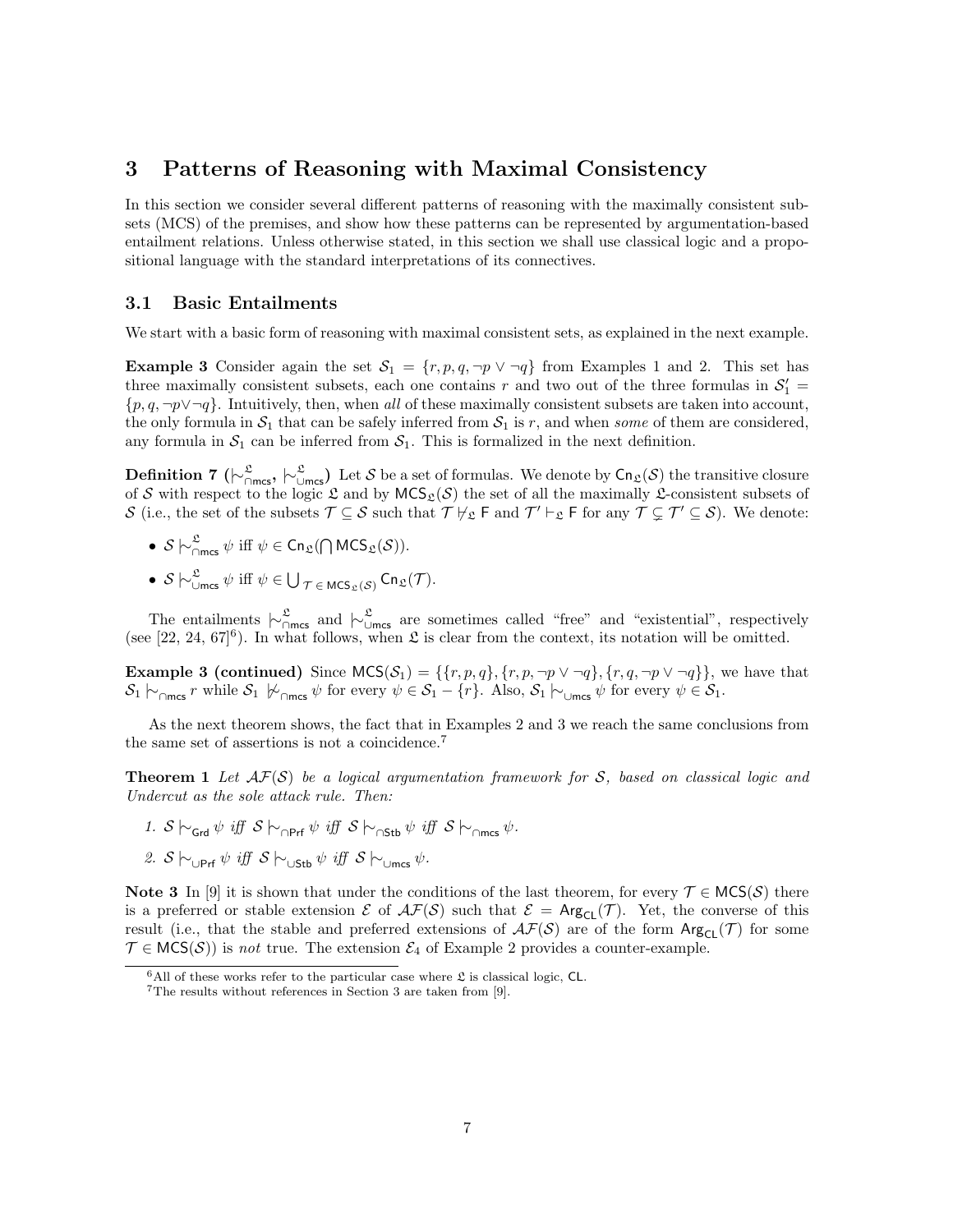#### 3.2 Inevitable Entailments

Next, we refine the entailment relations that are considered in Definition 7. This type of relations was introduced in [67] as the inevitable consequence. <sup>8</sup> A motivation for this is given in the next example.

**Example 4** Let  $S_2 = \{p \land q, \neg p \land q\}$ . Here,  $\bigcap \text{MCS}(\mathcal{S}_2) = \emptyset$ , and so only tautological formulas follow according to  $\vdash_{\cap \text{mes}}$  from  $S_2$ . Yet, one may argue that in this case formulas in Cn({q}) should also follow from  $S_2$ , since they follow according to classical logic from every set in  $MCS(S_2)$ .

The last example gives rise to the following variation of  $\mid \sim_{\cap \text{mes}}^{\mathfrak{L}}$ .

**Definition 8** ( $\vdash^{\mathfrak{L}}_{\widehat{\mathsf{m}}\mathsf{m}\mathsf{c}\mathsf{s}}$ ) We denote:  $S \vdash^{\mathfrak{L}}_{\widehat{\mathsf{m}}\mathsf{m}\mathsf{c}\mathsf{s}} \psi$  iff  $\psi \in \bigcap_{\mathcal{T} \in \mathsf{MCS}_{\mathfrak{L}}(\mathcal{S})} \mathsf{Cn}_{\mathfrak{L}}(\mathcal{T})$ .

Again, when  $\mathfrak L$  is clear from the context or when its identity does not make a difference, it will be omitted from the notations.<sup>9</sup>

It is easy to see that if  $S\sim_{\cap\text{mes}}^{\mathfrak{L}}\psi$  then  $S\sim_{\widehat{\mathfrak{m}}\text{mes}}^{\mathfrak{L}}\psi$ . However, as follows from Example 4, the converse does not hold (indeed,  $S_2 \sim_{\text{max}} q$  while  $S_2 \not\sim_{\text{max}} q$ ). For another example, let  $S_3 = \{p, q, p \supset \neg q\}.$ Then  $S_3 \sim_{\text{max}} p \vee q$  but  $S_3 \not\sim_{\text{max}} p \vee q$ .

A natural counterpart of Definition 6 for dealing with the entailment of Definition 8 is the following:

**Definition 9 (extension-based entailments II)** Let  $\mathcal{AF}_{\mathcal{L},\mathcal{A}}(\mathcal{S}) = \langle \mathsf{Arg}_{\mathcal{L}}(\mathcal{S}), \mathcal{H} \mathcal{H} \mathcal{R} \mathcal{R} \rangle$  be a logical argumentation framework and let Sem ∈ {Naive, Prf, Stb}. We denote  $S \nvert \sim_{\widehat{\mathsf{ms}}_{\mathsf{sem}}}^{\mathfrak{L},\mathcal{A}} \psi$  if for every  $\mathcal{E} \in$ Sem( $\mathcal{AF}_{\mathfrak{L},\mathcal{A}}(\mathcal{S})$ ) there is an argument  $\langle \mathcal{S}_{\mathcal{E}}, \psi \rangle \in \mathcal{E}$  for some  $\mathcal{S}_{\mathcal{E}} \subseteq \mathcal{S}$ .

Indeed, for argumentation frameworks with DirUcut as the (single) attack rule, we have the following counterpart of Theorem 1.

**Theorem 2** Let  $AF(S)$  be a logical argumentation framework for S, based on classical logic and Direct Undercut as the sole attack rule. Then  $S \vdash_{\mathsf{mPrf}} \psi$  iff  $S \vdash_{\mathsf{mStb}} \psi$  iff  $S \vdash_{\mathsf{mmcs}} \psi$ .

#### Note 4

- 1. It is interesting to note that in this case (unlike, e.g., the basic entailments; see Theorem 1), the grounded semantics does not coincide with the stable or the preferred semantics (this is the reason for the absence of  $\vdash_{\mathsf{Grd}}$  from Theorem 2). Indeed, consider again the set  $\mathcal{S}_2 = \{p \land q, \neg p \land q\}$ from Example 4. It holds that  $\mathcal{S}_2 \vdash_{\text{cusp}} q$  while  $\mathcal{S}_2 \not\vdash_{\text{Grd}} q$  (here,  $\mathcal{S}_2 \vdash_{\text{Grd}} \psi$  only if  $\psi$  is a tautology).
- 2. As shown in [9], another way of computing  $\vdash_{\widehat{\mathsf{m}}_{\mathsf{m}}_{\mathsf{m}}}\mathsf{w}$  when the set of premises is finite, is by trading the argumentation framework of Theorem 2 by an argumentation framework with Undercut as the sole attack rule, and in which  $\text{Arg}_{\mathcal{L}}(\mathcal{S})$  is replaced by  $\text{Arg}_{\mathcal{L}}(\mathcal{S}^*)$ , where  $\mathcal{S}^* = \{\phi_1 \vee \ldots \vee \phi_n \mid \phi_n\in \mathcal{S}^* \}$  $\phi_1, \ldots, \phi_n \in \mathcal{S}^{\wedge}$ , and  $\mathcal{S}^{\wedge} = \{ \bigwedge \mathcal{S} \mid \mathcal{S}$  is a finite subset of  $\mathcal{S} \}$ .

#### 3.3 Lifting Subset Maximality

As we show next, there may be situations in which one would like to further refine the entailment relations considered in the last subsections.

**Example 5** Consider the set  $\mathcal{S}_4 = \{p \land q, \neg p\}$ . According to  $\vdash_{\cap \text{mcc}}$  and  $\vdash_{\cap \text{mcc}}$  only tautologies follow from  $S_4$ , while in this case one would probably like to infer q (and everything in its transitive closure). This is possible by the following entailment relations, introduced by Benferhat, Dubois and Prade in [23, 24].

<sup>8</sup> In [9] it is called "moderated entailment".

<sup>&</sup>lt;sup>9</sup>As noted before, in this section unless  $\mathfrak L$  is explicit, we refer to CL.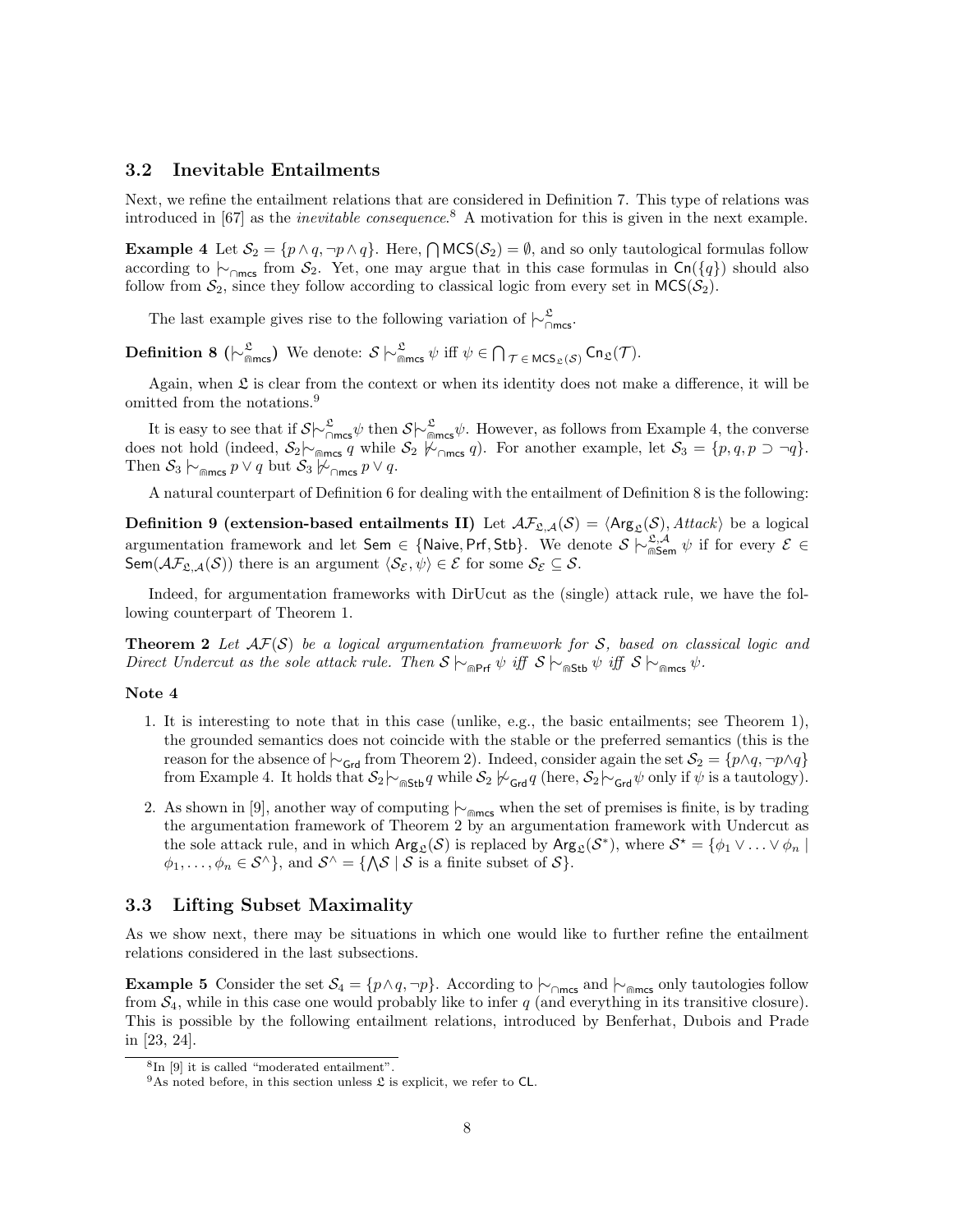**Definition 10** ( $|\n\sim_{\text{mes}}^{\mathfrak{L}}$ ) [23, 24] Given a logic  $\mathfrak{L} = \langle \mathcal{L}, \vdash \rangle$ , a set S of L-formulas, and an L-formula  $\psi$ , we denote by  $S \mid \sim_{\text{mes}}^{\mathfrak{L}} \psi$  that the following two conditions are satisfied:

- 1. It holds that  $\mathcal{T} \vdash \psi$  for some  $\mathcal{L}$ -consistent subset  $\mathcal{T}$  of  $\mathcal{S}$ .
- 2. There is no  $\mathfrak{L}\text{-consistent subset }\mathcal{T}'$  of  $\mathcal{S}$  such that  $\mathcal{T}' \vdash \neg \psi$ .

Again, in what follows we shall frequently assume that  $\mathfrak{L} = CL$  (this is also what is assumed in [23] and [24]), in which case the superscript in the notations of the last definition will be omitted.

Note 5 If  $S \vdash_{\cap \text{mcs}} \psi$  or  $S \vdash_{\cap \text{mcs}} \psi$ , there is no consistent subset  $\mathcal T$  of  $S$  such that  $\mathcal T \vdash_{\mathsf{CL}} \neg \psi$ . Thus,  $S \vdash_{\cap \mathsf{mcs}} \psi$  and  $S \vdash_{\cap \mathsf{mcs}} \psi$  imply that  $S \vdash_{\mathsf{mcs}} \psi$ . The next example shows that the converse does not hold.

**Example 5 (continued)** We have that  $S_4 \rvert_{\text{Res}} q$ , while (as we have noted above) according to  $\vdash_{\cap \mathsf{mcs}}$  and  $\vdash_{\widehat{\mathsf{mms}}}$  only tautologies follow from  $\mathcal{S}_4$ .

Again, logical argumentation provides a method of computing the entailment relations of Definition 10.

**Theorem 3** Let  $\mathcal{AF}(S)$  be a logical argumentation framework for S, based on classical logic and the attack rules Consistency Undercut and Defeating Rebuttal (ConUcut and DefReb; see Table 1). Then:  $\mathcal{S} \vdash_{\mathsf{Grd}} \psi \text{ iff } \mathcal{S} \vdash_{\mathsf{CPrf}} \psi \text{ iff } \mathcal{S} \vdash_{\mathsf{CStb}} \psi \text{ iff } \mathcal{S} \Vdash_{\mathsf{mcs}} \psi.$ 

To gain some intuition on why Consistency Undercut and Defeating Rebuttal are useful for computing  $\|v_{\text{mes}}\|$ , we revisit Example 5.

**Example 5 (continued)** Consider again the set  $\mathcal{S}_4 = \{p \land q, \neg p\}$ . The arguments  $\langle p \land q, p \rangle$  and  $\langle \neg p, \neg p \rangle$  DefReb-attack each other. On the other hand, the only DefReb-attackers from Arg( $\mathcal{S}_4$ ) of arguments in  $Arg(S_4)$  whose conclusion is q are those whose premise set is  $S_4$  itself. As  $S_4$  is not classically consistent, such attackers are counter attacked using ConUcut. It follows that arguments like  $\langle p \wedge q, q \rangle$  are in the grounded extension of the logical argumentation framework of Theorem 3, and so in our case indeed  $S_4 \n\sim_{\mathsf{Grd}} q$ .

# 4 Adding Priorities

The use of priorities among the assertions, e.g. to model preferences among formulas, is an important and useful tool for representing knowledge and for non-monotonic reasoning. A wealth of research has been conducted on the formalization of reasoning with prioritized data (see, e.g., [21, 53, 60] for some recent overviews). Here we concentrate on extending the reasoning patterns of Section 3 to the prioritized case.<sup>10</sup>

#### 4.1 Priority Functions and Prioritized MCS

A common method to make precedence among the assertions at hand is by assigning them quantitative measures, as defined next.

**Definition 11 (priority function)** A priority function for a language  $\mathcal{L}$  is a function  $\pi: \mathcal{L} \mapsto \mathbb{Q}^+$ . Given a set of L-formulas  $S = \{\phi_1, \ldots, \phi_n\}$ , the  $\pi$ -value of S is defined as a set by  $\pi(S) = \{\pi(\phi) \mid \phi \in$ S}; as a multiset by  $\pi(\mathcal{S}) = [\pi(\phi_1), \ldots, \pi(\phi_n)]$ ; and as a  $\pi$ -vector by  $\overrightarrow{\pi}(\mathcal{S})$ , which is the tuple of the  $\pi$ -values of the formulas in S, sorted in increasing order.

 $10$ Unless otherwise states, the material in this section is taken from [8].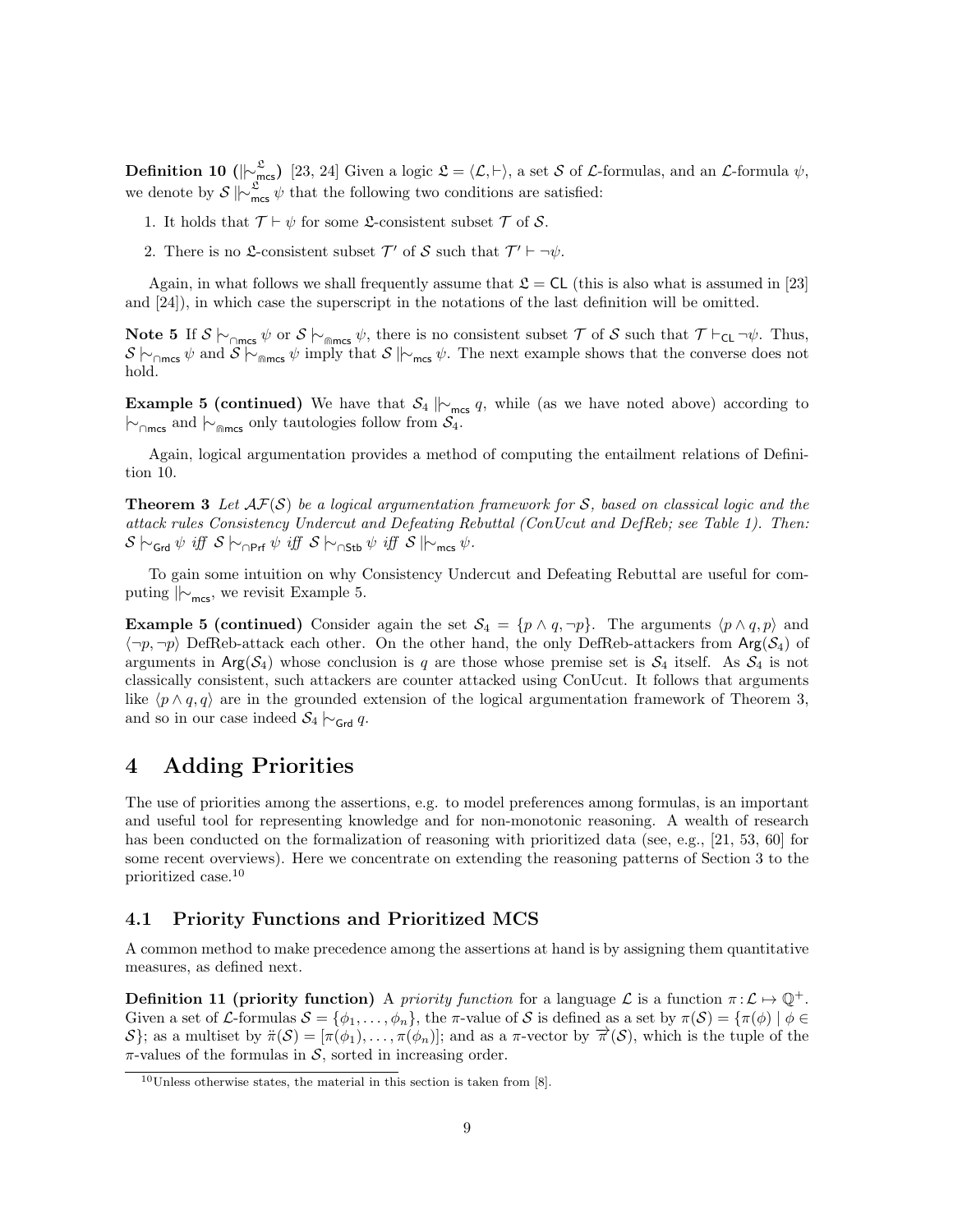Intuitively, in what follows smaller values of  $\pi$  will represent higher priorities. The priorities may be provided by the reasoner, reflecting subjective preferences, or may be determined by some logical properties of the premises, as demonstrated in the next example.

Example 6 In the context of classical logic, Konieczny, Marquis, and Vesic [54] assign to a premise formula a score, representing the number of maximally consistent subsets it occurs in, namely:  $\mathsf{score}_{\mathcal{S}}(\phi) = |\{\mathcal{T} \in \mathsf{MCS}(\mathcal{S}) \mid \phi \in \mathcal{T}\}|.$  To get higher precedence (i.e., lower values) to formulas with higher scores, one may define:

$$
\pi(\phi) = \begin{cases}\n\frac{1}{|\mathsf{MCS}(S)|+1} & \text{if } \psi \text{ is a (classical) tautology,} \\
\frac{1}{\mathsf{score}_S(\phi)} & \text{otherwise, if } \mathsf{score}_S(\phi) > 0, \\
2 & \text{otherwise, if } \mathsf{score}_S(\phi) = 0.\n\end{cases}
$$

For instance, let  $\mathcal{S}_5 = \{p, q, \neg q, \neg p \land \neg q, p \supset \neg q\}$ . Then  $\mathsf{MCS}_{\mathsf{CL}}(\mathcal{S}_5) = \{\{p, q\}, \{p, \neg q, p \supset \neg q\}, \{\neg q, \neg p \land \neg q, p \supset \neg q\} \}$  $\neg q, p \supset \neg q$ }, and so  $\pi(p) = \pi(\neg q) = \pi(p \supset \neg q) = \frac{1}{2}$  and  $\pi(q) = \pi(\neg p \land \neg q) = 1$ .

A priority function  $\pi$  for  $\mathcal L$  may be used for defining preference orders  $\preceq_{\pi}$  on sets of  $\mathcal L$ -formulas. Some examples are considered next.

**Example 7** Let  $\pi$  be a priority function for  $\mathcal{L}$  and  $\mathcal{S}_1, \mathcal{S}_2$  sets of  $\mathcal{L}$ -formulas. The following are possible conditions for letting  $S_1 \preceq_{\pi} S_2$ : <sup>11</sup>

- 1.  $S_1 \leq_{\text{mm}} S_2$  if  $\min(\pi(S_1)) \leq \min(\pi(S_2))$ . In this case only the most preferred formulas in the sets are compared.
- 2.  $S_1 \preceq_{MM} S_2$  if  $\max(\pi(S_1)) \leq \max(\pi(S_2))$ . Here, the least preferred formulas in the sets are compared, thus every formula in  $S_1$  is preferred over at least one formula in  $S_2$ .
- 3.  $S_1 \preceq_{\mathsf{Mm}} S_2$  if  $\max(\pi(\mathcal{S}_1)) \preceq \min(\pi(\mathcal{S}_2))$ . In this case all the formulas in  $S_1$  are at least as preferred as every formula in  $S_2$ .
- 4.  $S_1 \preceq_{\text{mmDiff}} S_2$  if  $\min(\pi(S_1 \setminus S_2)) \preceq \min(\pi(S_2 \setminus S_1))$ . Like  $\preceq_{\text{mm}}$ , the most preferred formulas are compared, but now with respect to the set difference operator.
- 5.  $S_1 \preceq_f S_2$  if  $f(\pi_{S_1}) \leq f(\pi_{S_2})$ , where, for  $i=1,2, \pi_{S_i} \in {\pi(S_i), \pi(S_i), \pi(S_i)}$  (the exact form of  $\pi_{\mathcal{S}_i}$  depends on the nature of f), and f is a numeric aggregation function (like the average, median, summation, or the max/min functions, as in previous items).
- 6.  $S_1 \leq_s S_2$  if either  $S_1 = \emptyset$ , or  $S_1 = S_2$ , or there is an  $i \in \mathbb{Q}$ , such that:
	- $\{\psi \in \mathcal{S}_1 | \pi(\psi) = i\} \supsetneq {\psi \in \mathcal{S}_2 | \pi(\psi) = i},$
	- $\{\psi \in \mathcal{S}_1 | \pi(\psi) = j\} = \{\psi \in \mathcal{S}_2 | \pi(\psi) = j\}$  for every  $j < i$ .
- 7.  $S_1 \preceq_c S_2$  if either  $S_1 = \emptyset$ , or there is an  $i \in \mathbb{Q}$  such that:
	- $|\{\psi \in S_1 | \pi(\psi) = i\}| > |\{\psi \in S_2 | \pi(\psi) = i\}|,$
	- $|\{\psi \in \mathcal{S}_1 | \pi(\psi) = i\}| = |\{\psi \in \mathcal{S}_2 | \pi(\psi) = i\}|$  for every  $i < i$ ,

or for every  $i \in \mathbb{Q}$ :

$$
|\{\psi \in S_1 \,|\, \pi(\psi) = i\}| = |\{\psi \in S_2 \,|\, \pi(\psi) = i\}|.
$$

<sup>&</sup>lt;sup>11</sup>In this example, we let  $\min(\emptyset) = \max(\emptyset) = f(\emptyset) = 0$ .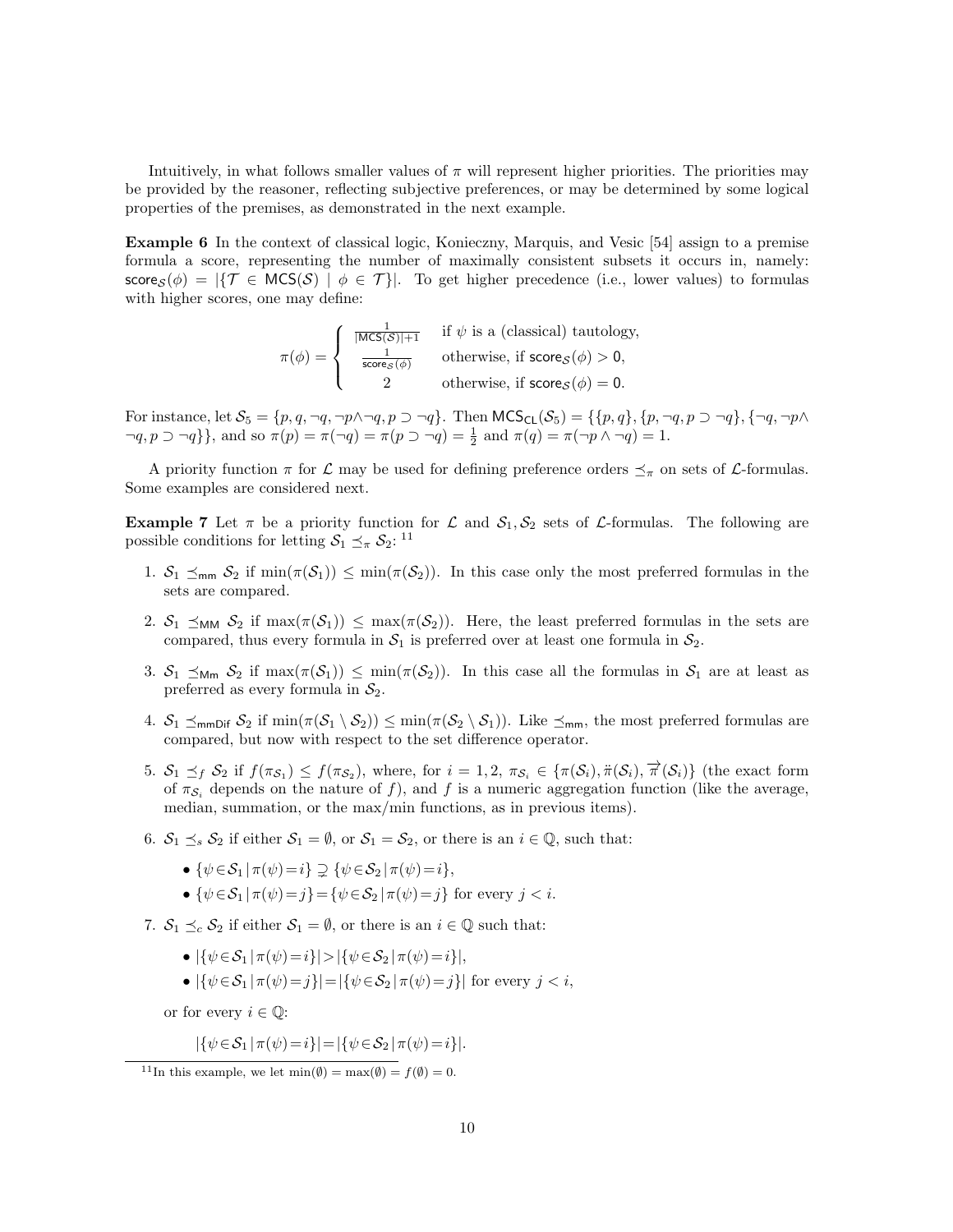8.  $S_1 \preceq_{\text{lex}} S_2$  if  $\vec{\pi}(S_1)$  is lexicographically smaller than or equal to  $\vec{\pi}(S_2)$ .

The order relations in Example 7 are used in different contexts. Items 1–7 are considered for prioritized logical argumentation in [8], the orderings  $\leq_{MM}$  and  $\leq_s$  are applied in [40] (see Section 5.2 for more details), and  $\preceq_{\text{lex}}$  is used in [54]. The order relations in Items 6 and 7 are inspired by Brewka's approach to reasoning with preferred theories [34]. This approach is adjusted to our case by viewing the arguments' support sets as stratified theories, where each stratification consists of the formulas with the same  $\pi$ -value. Accordingly,  $\preceq_s$  is a subset-inclusion comparison, and  $\preceq_c$  is a comparison by cardinality. General considerations on which order to use for particular cases are beyond the scope of this paper. Such considerations (for abstract argumentation frameworks) are given, e.g., in [21, 53].

**Note 6** If  $S_1 \leq_{\pi} S_2$  we shall sometimes write  $S_1 =_{\pi} S_2$  and  $S_1 \prec_{\pi} S_2$  to indicate, respectively, that  $\mathcal{S}_2 \preceq_{\pi} \mathcal{S}_1$  and that  $\mathcal{S}_2 \npreceq_{\pi} \mathcal{S}_1$ . Now,

- 1. Items 1, 2, 4, 6, 7 and 8 of Example 7 describe pre-orders, that is:  $\preceq_{\pi}$  is reflexive  $(S \preceq_{\pi} S)$ and transitive (if  $S_1 \leq_{\pi} S_2$  and  $S_2 \leq_{\pi} S_3$  then  $S_1 \leq_{\pi} S_3$ ). Whether the relation in Item 5 is a pre-order depends on the function  $f$ .
- 2. The orders in Items 1, 4, 6, 7 and 8 and their strict counterparts are also left monotonic: if  $\mathcal{S}_1 \preceq_{\pi} \mathcal{T}$  (respectively, if  $\mathcal{S}_1 \prec_{\pi} \mathcal{T}$ ) and  $\mathcal{S}_1 \subseteq \mathcal{S}_2$ , then  $\mathcal{S}_2 \preceq_{\pi} \mathcal{T}$  (respectively, then  $\mathcal{S}_2 \prec_{\pi} \mathcal{T}$ ).

Given a priority function  $\pi$  for  $\mathcal L$  and a corresponding preference order  $\preceq_{\pi}$  on sets of  $\mathcal L$ -formulas (like those in Example 7) we lift  $\preceq_{\pi}$  to arguments as follows:

$$
A_1 \leq_{\pi} A_2 \text{ iff } \mathsf{Sup}(A_1) \preceq_{\pi} \mathsf{Sup}(A_2). \tag{1}
$$

Intuitively,  $A_1 \leq_{\pi} A_2$  indicates that the argument  $A_1$  is at least as preferred as the argument  $A_2$ . In the sequel, we shall sometimes remove the subscript  $\pi$  when the priority function is known or fixed.

**Example 8** In Example 1, let  $\pi(r) = 1$ ,  $\pi(p) = 2$ ,  $\pi(q) = 3$  and  $\pi(\neg p \lor \neg q) = 4$ . Then, according to the instances for  $\preceq_{\pi}$  from Example 7, we have that:

- 1. When the most preferred supports are compared we have that  $A_0 \leq_{\text{mm}} A_1 \leq_{\text{mm}} A_2 \leq_{\text{mm}} A_3$ ,  $A_1 <_{\sf mm} A_7$ ,  $A_8 <_{\sf mm} A_2$ ,  $A_6 <_{\sf mm} A_3$ , and  $A_6 =_{\sf mm} A_8$ .
- 2. When the least preferred supports are compared we still have  $A_0 <_{MM} A_1 <_{MM} A_2 <_{MM} A_3$ ,  $A_1$  < MM  $A_7$  and  $A_6$  < MM  $A_3$ , but now  $A_2$  < MM  $A_8$  and only  $A_6$  < MM  $A_8$ .
- 3. The max-min-comparison yields again  $A_0 <_{\mathsf{Mm}} A_1 <_{\mathsf{Mm}} A_2 <_{\mathsf{Mm}} A_3$ ,  $A_1 <_{\mathsf{Mm}} A_7$  and  $A_6 <_{\mathsf{Mm}}$  $A_3$ , but this time  $A_2$  and  $A_6$  are  $\leq_{\mathsf{Mm}}$ -incomparable with  $A_8$ .
- 4. When the comparison takes place on the difference of the support sets, we have that  $A_0 <_{\text{mmDiff}}$  $A_1$   $\lt$ <sub>mmDif</sub>  $A_2$   $\lt$ <sub>mmDif</sub>  $A_3$ ,  $A_1$   $\lt$ <sub>mmDif</sub>  $A_7$ ,  $A_8$   $\lt$ <sub>mmDif</sub>  $A_2$  and  $A_6$   $\lt$ <sub>mmDif</sub>  $A_3$ , since the restriction on the support set has no effect here, and so the comparison is the same as the first item. However,  $A_6 <$ <sub>mmDif</sub>  $A_8$ , since  $\pi(p) < \pi(\neg p \lor \neg q)$ ,
- 5. If  $f(\mathcal{S}) = \frac{1}{|\mathcal{S}|} \sum_{\phi \in \mathcal{S}} \pi(\phi)$ , then  $A_2 = f A_8$  and  $A_6 < f A_8$ .
- 6. According to  $\preceq_s$ , we have that  $A_8 < s A_2$  and  $A_6 < s A_8$ .
- 7. Similarly, according to  $\preceq_c$ , we have:  $A_8 <_c A_2$  and  $A_6 <_c A_8$ .
- 8. The same holds for the lexicographic order:  $A_8 \leq_{\text{lex}} A_2$  and  $A_6 \leq_{\text{lex}} A_8$ .

Since  $A_{\top}$  has an empty support set, we have that  $A_{\top} < A_i$  for every  $1 \leq i \leq 8$  and every  $\preceq_{\pi}$ .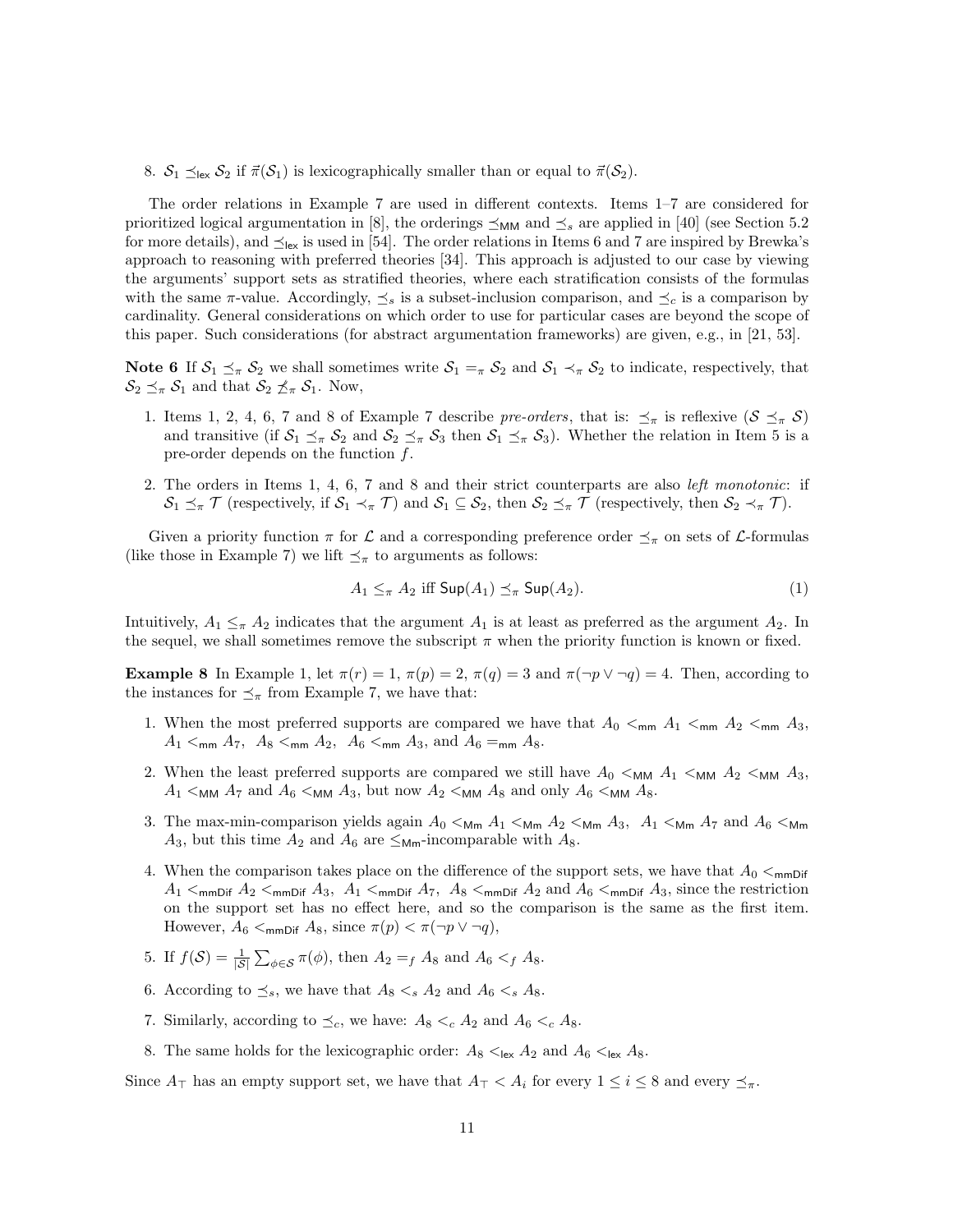For reasoning with maximally consistent subsets in the prioritized case we now have to take into account also the priority function  $\pi$ . The set of the  $\preceq_{\pi}$ -most preferred maximally consistent subsets of  $S$  is defined as follows:

**Definition 12 (prioritized MCS)** Given a logic  $\mathcal{L} = \langle \mathcal{L}, \vdash \rangle$ , a set S of L-formulas, and a preference order  $\preceq$  (induced from a priority function  $\pi$ ), we define:

$$
\mathsf{MCS}^{\preceq}_{\mathfrak L}(\mathcal S)=\{\mathcal T\in \mathsf{MCS}_\mathfrak L(\mathcal S)\mid \text{there is no }\mathcal T'\in \mathsf{MCS}_\mathfrak L(\mathcal S)\text{ such that }\mathcal T'\prec \mathcal T\}.
$$

**Example 9** As noted in Example 3,  $MCS_{CL}(\mathcal{S}_1) = \{\{r, p, q\}, \{r, p, \neg p \lor \neg q\}, \{r, q, \neg p \lor \neg q\}\}\.$  Thus, using the priority assignment  $\pi$  from Example 8 on  $S_1$ , we have that according to the preference orders of Items 2, 4, 5 (where f is the average function), 6, 7 and 8 of Example 7,  $MCS_{\mathsf{CL}}^{\preceq_\pi}(\mathcal{S}_1) = \{\{r, p, q\}\},\$ while according to Item 1 of the same example,  $MCS_{CL}^{\preceq_{\pi}}(\mathcal{S}_1) = \{\{r, p, q\}, \{r, p, \neg p \lor \neg q\}\}.$ 

**Example 10** Recall the priority assignment  $\pi$  on  $S_5$  from Example 6, and consider the preference order  $\preceq_{\text{lex}}$  from Item 8 of Example 7. As noted in Example 6, MCS<sub>CL</sub>( $S_5$ ) consists of three sets:  $\mathcal{T}_1 = \{p, q\}, \, \mathcal{T}_2 = \{p, \neg q, p \supset \neg q\}, \, \text{and } \mathcal{T}_3 = \{\neg q, \neg p \wedge \neg q, p \supset \neg q\}.$  Their corresponding  $\pi$ -vectors are  $\vec{\pi}(\mathcal{T}_1) = (\frac{1}{2}, 1), \ \vec{\pi}(\mathcal{T}_2) = (\frac{1}{2}, \frac{1}{2}, \frac{1}{2})$  and  $\vec{\pi}(\mathcal{T}_3) = (\frac{1}{2}, \frac{1}{2}, 1)$ . Thus,  $MCS_{CL}^{\leq \text{lex}}(\mathcal{S}_5) = \{\mathcal{T}_2\}$ . This is the same set of preferred MCSs, obtained in [54] for  $S_5$ .

Now we can consider the prioritized versions of the entailment relations from Definitions 7 and 8.

**Definition 13** ( $\vdash^{\mathfrak{L}, \preceq_{\pi}}_{\mathsf{Omcs}}, \vdash^{\mathfrak{L}, \preceq_{\pi}}_{\mathsf{Omcs}}$ ) Let S be a set of L-formulas,  $\pi$  a priority function on L, and  $\preceq_{\pi}$  a corresponding preference order. We denote:

- $S \nightharpoonup_{\bigcap \text{mcs}}^{\mathfrak{L}, \preceq_{\pi}} \psi$  iff  $\psi \in \mathsf{Cn}_{\mathfrak{L}}(\bigcap \text{MCS}_{\mathfrak{L}}^{\preceq_{\pi}}(\mathcal{S})).$
- $S \vdash_{\text{Umes}}^{\mathfrak{L}, \preceq_{\pi}} \psi \text{ iff } \psi \in \bigcup_{\mathcal{T} \in \text{MCS}_{\mathfrak{L}}^{\preceq_{\pi}}(\mathcal{S})} \text{Cn}_{\mathfrak{L}}(\mathcal{T}).$
- $S \vdash_{\widehat{\mathsf{m}} \mathsf{m}}^{\mathfrak{L}, \preceq_{\pi}} \psi \text{ iff } \psi \in \bigcap_{\mathcal{T} \in \mathsf{MCS}^{\preceq_{\pi}}_{\mathfrak{L}}(\mathcal{S})} \mathsf{Cn}_{\mathfrak{L}}(\mathcal{T}).$

Again, whenever possible we shall omit the superscript  $\mathfrak L$  from the notations of the entailments.

**Example 11** In Example 9 we have that  $S_1 \nvert_{\text{·} \text{ times }} \psi$  for every  $\psi \in S_1$ , but  $S_1 \nvert_{\text{·} \phi}$  when  $\star \in$  ${\{\cap \textsf{mcs}, \textsf{mmcs}\}}$  only if  $\phi \in \textsf{CN}_{\textsf{CL}}(\{r\})$  (since  $\bigcap \textsf{MCS}_{\textsf{CL}}(\mathcal{S}_1) = \{r\}$ ). In the prioritized case, when  $\preceq$  is defined as in Items 2, 4, 5 (for the average function), 6, 7 and 8 of Example 7, we have that  $S_1 \nvert \sim \frac{1}{\star} \phi$ for every  $\star \in \{\cap \textsf{mcs}, \cup \textsf{mcs}, \cap \textsf{mms}\}$  and  $\phi \in \{p, q, r\}$ . If  $\leq_\pi$  is as in Item 1 of Example 7, then  $\mathcal{S}_1 \sim \neq^\preceq p$ and  $S_1 \rvert \sim_{\star}^{\preceq} r$  for  $\star \in \{\cap \text{mcs}, \text{mmcs}\}\$  and  $S_1 \rvert \sim_{\cup \text{mcs}}^{\preceq} \phi$  for every  $\phi \in S_1$ .

In Example 10, for every  $\star \in \{\cap \text{mcs}, \cup \text{mcs}, \text{lmcs}\}\$  we have that  $\mathcal{S}_5 \hspace{0.2em}\sim_{\star \text{mcs}}^{\leq \text{lex}} \phi$  iff  $\phi \in \text{Cn}_{\text{CL}}(\mathcal{T}_2)$ .

In the next section we show how reasoning with the entailments of Definition 13 can be represented by (Dung semantics for) logical argumentation.

#### 4.2 Prioritized Argumentation Frameworks

The definition of a logical argumentation framework, now with a priority function, is very similar to the one given in Definition 4, except that now the attacking arguments must be at least as preferred as the attacked arguments: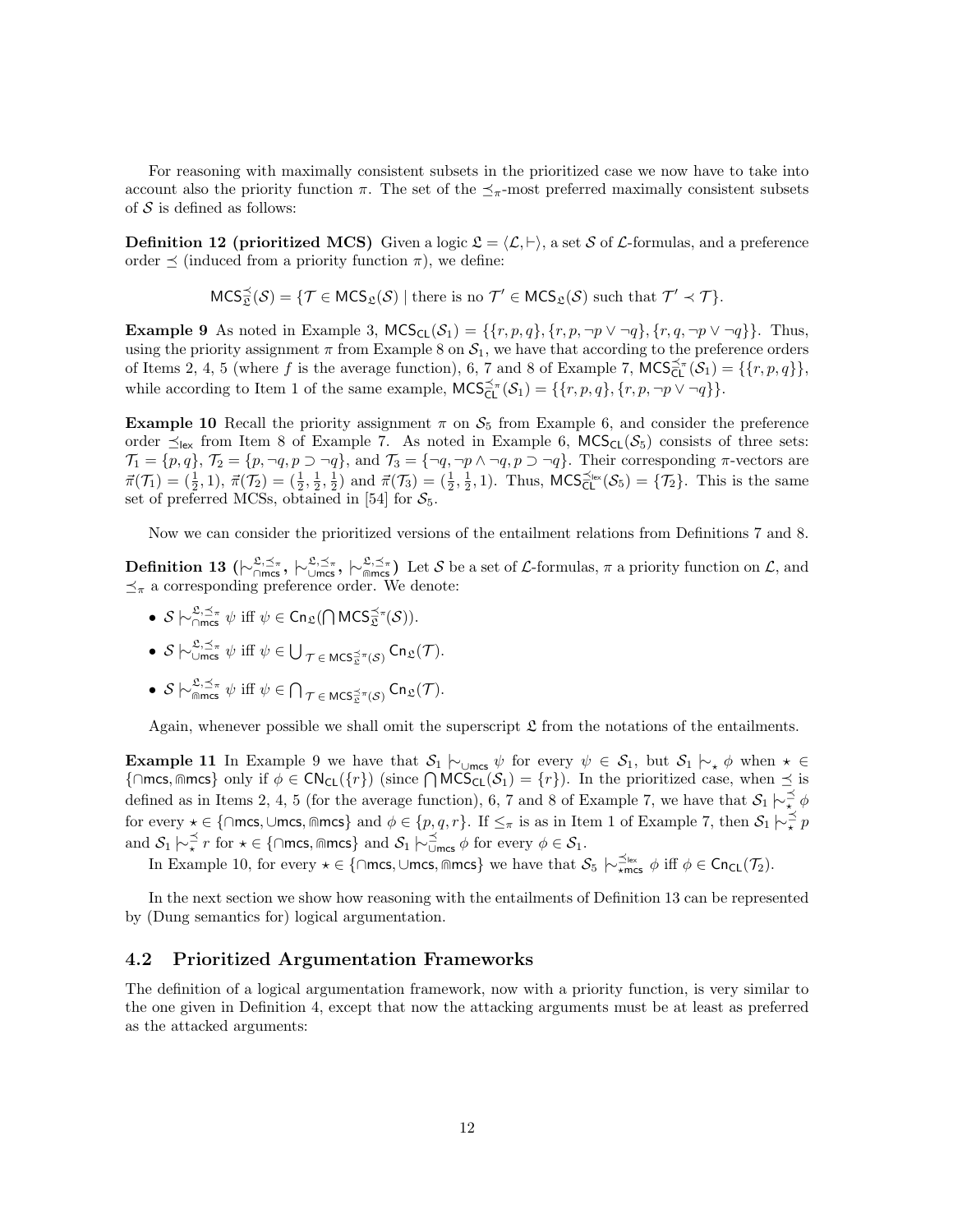**Definition 14 (prioritized argumentation framework)** Let  $\mathcal{L} = \langle \mathcal{L}, \vdash \rangle$  be a logic, A a set of attack rules with respect to  $\mathfrak{L}$ ,  $\pi$  a priority function on  $\mathcal{L}$ , and  $\leq_{\pi}$  a corresponding preference order on L-arguments (defined according to (1) above). Let also S be a set of L-formulas. The prioritized (logical) argumentation framework for S, induced by L, A, and  $\leq_{\pi}$ , is the triple  $\mathcal{AF}_{\mathcal{L},\mathcal{A}}^{\leq_{\pi}}(\mathcal{S})$  $\langle \text{Arg}_{\mathcal{L}}(\mathcal{S}), \text{Attack}, \leq_{\pi} \rangle$ , where  $\text{Arg}_{\mathcal{L}}(\mathcal{S})$  is the set of the L-arguments whose supports are subsets of S, and Attack is a relation on  $Arg_{\mathfrak{L}}(\mathcal{S}) \times Arg_{\mathfrak{L}}(\mathcal{S})$ , defined by  $(A_1, A_2) \in Attack$  iff  $A_1 \leq_{\pi} A_2$  and there is some  $\mathcal{R} \in \mathcal{A}$  such that  $A_1$  R-attacks  $A_2$  (in which case we shall say that  $A_1$   $\mathcal{R}_{\leq_{\pi}}$ -attacks  $A_2$ ).

As before, we will omit the subscripts  $\mathfrak{L}$ , A and/or  $\pi$  if they are known or arbitrary.

**Example 12** Consider a prioritized framework for  $S_1 = \{r, p, q, \neg p \lor \neg q\}$ , based on CL and Undercut as the sole attack rule. The flat case (i.e., when all the arguments have the same priority) is the same as the framework of Example 1 (see Figure 2). Suppose now that the  $\pi$ -assignment from Example 8 and  $\preceq_s$  (the preference order in Item 6 of Example 7) are used. Figure 3 depicts (part of) the corresponding prioritized framework. In this case,  $A_1$  and  $A_2$  are no longer attacked, and while  $A_4$ and  $A_7$  R-attack each other in the original framework, in the prioritized setting  $A_4$   $R_{\leq_{\pi}}$ -attacks  $A_7$ but not vice versa. Indeed,  $\{p\} = \{\psi \in \text{Sup}(A_4) \mid \pi(\psi) = 2\} \supsetneq \{\psi \in \text{Sup}(A_7) \mid \pi(\psi) = 2\} = \emptyset$ .



Figure 3: Part of the prioritized argumentation framework for  $S_1 = \{r, p, q, \neg p \lor \neg q\}$  and  $\preceq_s$  (Example 12).

The Dung-style semantics for the prioritized case is defined as in Definition 5, and so are the entailment relations, which are the following counterparts of those in Definitions 6 and 9.

**Definition 15 (entailments for prioritized AF)** Let  $\mathcal{AF}_{\mathfrak{L},\mathcal{A}}^{\leq}(\mathcal{S})$  be a prioritized logical argumentation framework, Sem ∈ {Naive, Grd, Prf, Stb}, and  $\star \in \{\cup, \cap, \text{m}\}.$  The entailment relations  $\vdash_{\star \textsf{Sem}}^{\mathfrak{L},\mathcal{A},\leq}$ are defined just as  $\qquadvdash^{\mathfrak{L},\mathcal{A}}_{\star \mathsf{Sem}}$ , but with respect to  $\mathcal{AF}^{\leq}_{\mathfrak{L},\mathcal{A}}(\mathcal{S})$  instead of  $\mathcal{AF}_{\mathfrak{L},\mathcal{A}}(\mathcal{S})$ .

**Example 13** Consider again a prioritized argumentation framework for  $S_1 = \{r, p, q, \neg p \lor \neg q\}$ , based on CL and Undercut as the sole attack rule. When using the priority function  $\pi$  from Example 8, in any of the definitions for  $\preceq_{\pi}$  from Example 7,  $A_0$  and  $\overline{A_1}$  cannot be attacked. Thus,  $S_1 \n\sim_{\mathsf{Grd}}^{\leq_{\pi}} r$  and  $S_1 \nvert \sim_{\mathsf{Grd}}^{\leq_{\pi}} p$ . Concerning q, the result depends on the choice of  $\preceq_{\pi}$  (which determines the preference order  $\leq_{\pi}$  on arguments by (1)):

- When using  $\preceq_{\sf mm}$  (Item 1 of Example 7)  $A_8 \leq_{\pi} A$ , for any  $A \in \{ \langle S, \psi \rangle \mid \emptyset \subsetneq S \subseteq S_1 \}$ . Moreover, since  $A_6$  and  $A_8$  attack each other, one can construct two different admissible sets, one in which A<sub>6</sub> defends A and one in which it does not. Therefore,  $S_1 \not\downarrow_{\mathsf{Grd}}^{\leq_{\mathsf{mm}}} q$ .
- According to  $\preceq_{\text{mmDiff}}$  and  $\preceq_s$  (Items 4 and 6, respectively, of Example 7),  $A_8$  does not attack  $A_6$ , thus  $A_6$  is no longer attacked, and so it defends  $A_2$ . Hence, in this case,  $S_1 \nvert \sim_{\mathsf{Grd}}^{\mathsf{c}} q$  for  $\star \in \{\leq_{\sf mmDif}, \leq_s\}.$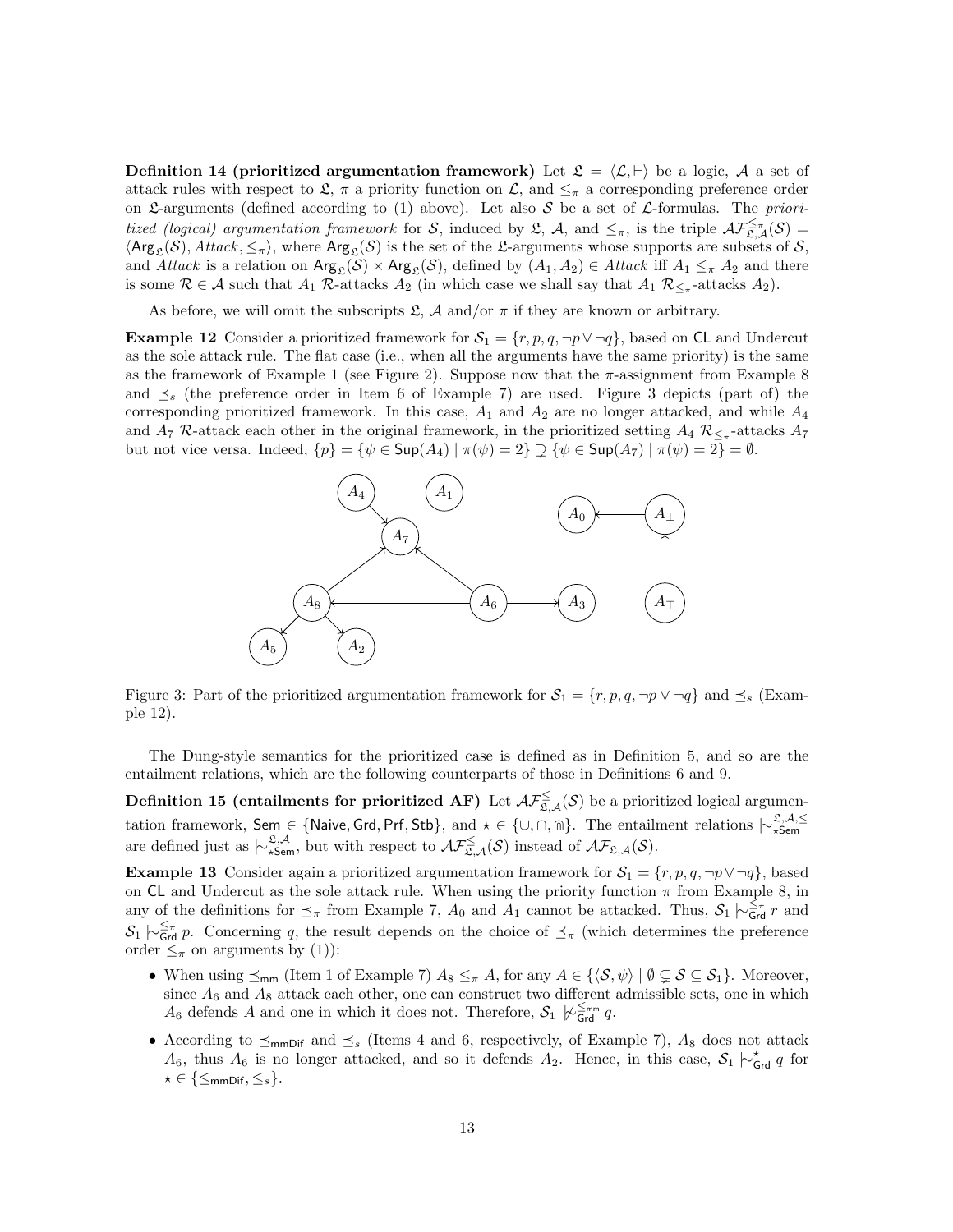#### 4.3 Relating the Two Approaches

We now show the correspondence between the MCS-based entailments for prioritized assertions (Definition 13) and entailments that are induced by prioritized argumentation frameworks (Definition 15). The two kinds of entailments coincide under the following conditions.

- 1. The base logic is contrapositive: For every  $\mathcal{T}' \subseteq \mathcal{T}$  and  $\mathcal{S}' \subseteq \mathcal{S}$  it holds that  $\mathcal{T} \vdash \neg \bigwedge \mathcal{S}$  iff  $\mathcal{T} \setminus \mathcal{T}', \mathcal{S}' \vdash \neg \bigwedge ((\mathcal{S} \setminus \mathcal{S}') \cup \mathcal{T}')$ .
- 2. The preference order is left monotonic: If  $S_1 \preceq_{\pi} \mathcal{T}$  and  $S_1 \subseteq S_2$ , then  $S_2 \preceq_{\pi} \mathcal{T}$ .

Both of the conditions above are quite common. For instance, classical logic CL, intuitionistic logic (the central logic in the family of constructive logics), and normal modal logics, are all contrapositive. The preference orders in Items 1, 4, 6, 7 and 8 of Example 7 are left monotonic.

**Theorem 4** Let  $\mathcal{AF}_{\mathfrak{L},\mathcal{A}}^{\leq}(S)$  be a prioritized argumentation framework for a finite S, based on a contrapositive propositional logic  $\mathfrak{L}$ , the set A of the attack rules DirUcut and ConUcut (Table 1), and a preference order  $\leq$  on the arguments that is induced by a left monotonic order  $\preceq$  according to (1). Then:

- 1.  $S \sim_{\square \textsf{Grd}}^{\leq} \psi \text{ iff } S \sim_{\square \textsf{Prf}}^{\leq} \psi \text{ iff } S \sim_{\square \textsf{Stb}}^{\leq} \psi \text{ iff } S \sim_{\square \textsf{mcs}}^{\leq} \psi.$
- 2.  $S \hspace{0.2em}\sim\hspace{-0.9em}\mid_{\cup \hspace{0.15em} \mathsf{Prf}}^{\leq} \hspace{0.2em}\psi \hspace{0.2em} \text{iff} \hspace{0.2em} S \hspace{0.2em}\sim\hspace{-0.9em}\mid_{\cup \hspace{0.15em} \mathsf{Stb}}^{\leq} \hspace{0.2em} \psi \hspace{0.2em} \text{iff} \hspace{0.2em} S \hspace{0.2em}\sim\hspace{-0.9em}\mid_{\cup \hspace{0.15em} \mathsf{mcs}}^{\leq} \hspace{0.2em} \psi.$
- 3. S  $\sim_{\widehat{\mathsf{mPrf}}}^{\leq} \psi$  iff S  $\sim_{\widehat{\mathsf{mStb}}}^{\leq} \psi$  iff S  $\sim_{\widehat{\mathsf{m}}\mathsf{mcs}}^{\leq} \psi$ .

Note 7 The requirement that S is finite is indeed necessary for Theorem 4. To see this, let  $S = \{p_i \mid$  $i \geq 1$   $\cup$   $\{q, \neg q\}$ , and suppose that  $\forall i \geq 1$   $\pi(p_i) = 1$ ,  $\pi(q) = 2$ , and  $\pi(\neg q) = 3$ . Consider now the prioritized argumentation framework  $\mathcal{AF}^{\leq s}_{\mathsf{CL},\mathcal{A}}(\mathcal{S})$ , where the preference relation  $\leq_s$  is defined by (1) and the order  $\leq_s$  of Example 7, and where A consists of the attack rules DirUcut and ConUcut. Denote:  $S^1 = \{p_i \mid i \geq 1\} \cup \{q\}$  and  $S^2 = \{p_i \mid i \geq 1\} \cup \{\neg q\}$ . Then it is easy to see that  $MCS(\mathcal{S}) = \{S^1, S^2\}$  and  $MCS^{\leq s} \{S^1\}$ . Thus, for instance,  $\mathcal{S} \nightharpoonup_{\bigcap \text{mcs}}^{\leq s} q$ . Yet, we have that  $\mathcal{S} \nightharpoonup_{\bigcap \text{Stb}}^{\leq s} q$ , since  $\text{Arg}_{\text{CL}}(\mathcal{S}^2) \in \text{Stb}(\mathcal{S})$ . Indeed, every argument  $\langle \mathcal{T} \cup {\lbrace q \rbrace}, {\lbrace \psi \rbrace} \rangle \in \text{Arg}_{\text{CL}}(\mathcal{S} \setminus \mathcal{S}^2)$  where  $\mathcal{T} \subseteq \mathcal{S}$  is attacked by  $\langle \mathcal{T} \cup \{p_k, \neg q\}, \{\neg q\}\rangle \in \text{Arg}_{\text{CL}}(\mathcal{S}^2)$  where  $p_k \notin \mathcal{T}^{12}$ .

Note 8 Consider the degenerate priority and preference orders  $\pi$ ,  $\preceq_{\pi}$ , and  $\leq_{\pi}$ , in which all the formulas, sets of formulas, and argument (respectively) have the same priority/preference. As  $\leq_{\pi}$  is in particular left-monotonic, we get as a particular case of Theorem 4 the following corollary for the flat case and any contrapositive logic:

**Corollary 1** Let  $\mathcal{AF}_{\mathfrak{L},\mathcal{A}}(\mathcal{S})$  be a logical argumentation framework for a finite S, based on a contrapositive propositional logic  $\mathfrak L$  and a set  $\mathcal A$  of the attack rules DirUcut and ConUcut. Then:

- 1. S  $\vdash_{\cap \text{Crr}} \psi$  iff  $S \vdash_{\cap \text{Prf}} \psi$  iff  $S \vdash_{\cap \text{Sth}} \psi$  iff  $S \vdash_{\cap \text{mcs}} \psi$ .
- 2. S  $\vdash_{\Box \text{Prf}} \psi \text{ iff } \mathcal{S} \models_{\Box \text{Stb}} \psi \text{ iff } \mathcal{S} \models_{\Box \text{mcs}} \psi.$
- 3.  $S \vdash_{\mathsf{QPFf}} \psi \text{ iff } S \vdash_{\mathsf{QStb}} \psi \text{ iff } S \vdash_{\mathsf{Qmcc}} \psi.$

<sup>&</sup>lt;sup>12</sup>By reflexivity, the latter is obviously an argument in  $Arg_{CL}(S^2)$ . Moreover, it attacks  $\langle \mathcal{T} \cup \{q\}, \{\psi\}\rangle$ , since  $\mathcal{T} \cup$  $\{p_k, \neg q\} \leq_s \mathcal{T} \cup \{q\}$  for every  $p_k \notin \mathcal{T}$ .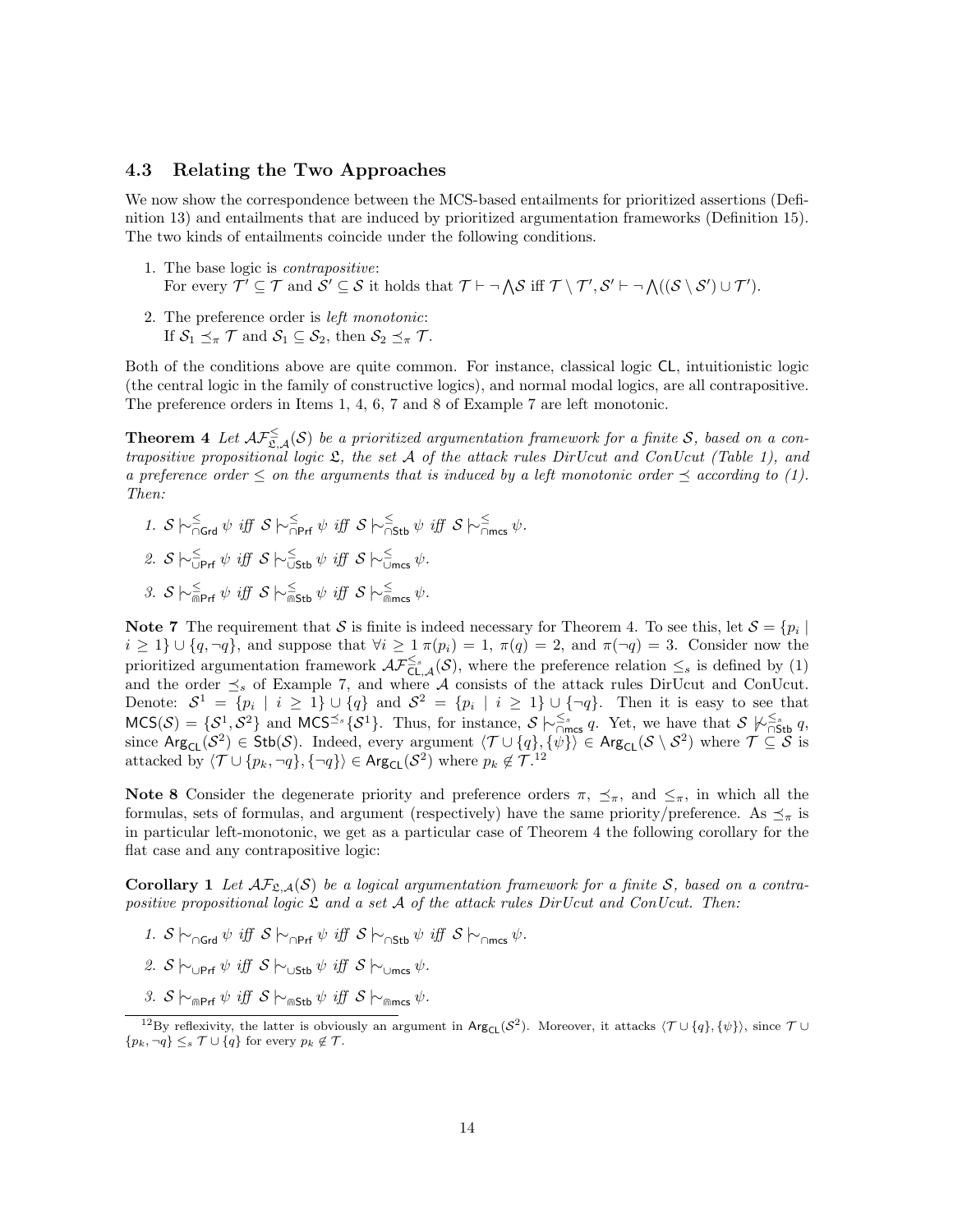Note 9 The contraposition requirement on the underlying logic is essential for the last corollary. To see this, consider Asenjo-Priest's 3-valued logic LP [15, 65, 66]. This logic consists of the truth values t, f and  $\top$ , where intuitively t represents truth, f represents falsity, and  $\top$  represents conflicting (i.e., both true and false) situations. In LP, both t and  $\top$  are designated (i.e., formulas having these values are considered valid) and  $f$  is non-designated. The language of LP consists of the connectives  ${\{\neg, \lor, \land\}}$ , where it holds that  $\neg t = f, \neg f = t, \neg T = \top$ , and the interpretations of  $\lor$  and  $\land$  are given, respectively, by the maximum and the minimum function on the order  $f < \top < t$ . An interpretation  $\nu$  is a model of a formula  $\psi$  if  $\nu(\psi)$  is designated (i.e., if  $\nu(\psi) = t$  or  $\nu(\psi) = \top$ ).

Now, LP is not contrapositive. Indeed,  $p, q \vdash_{\textsf{LP}} p \land q$ , but  $p, \neg(p \land q) \not\vdash_{\textsf{LP}} \neg q$  (a counter-model assigns  $\top$  to p and t to q), and so Corollary 1 cannot be applied to it. Consider for instance the set  $S = \{p, \neg p\}$ . In LP this set (as well as any other set) is consistent (and even satisfiable, as the valuation  $\nu$  that assigns  $\top$  to  $p$  is a model of S), thus  $MCS(\mathcal{S}) = \{S\}$ . It follows (by the reflexivity of  $\vdash_{LP}$ ) that  $S \mid_{\sim_{\cap \text{mcs}}} p$  and  $S \mid_{\sim_{\cap \text{mcs}}} \neg p$ , yet  $S \not\vdash_{\mathsf{Grd}} p$  and  $S \not\vdash_{\mathsf{Grd}} \neg p$ , since  $\mathsf{Grd}(S)$  consists only of tautological arguments.

## 5 Using Strict and Defeasible Assertions

A common practice in argumentation theory is to distinguish between strict and defeasible assertions. The former are taken for granted and so cannot be challenged (i.e, attacked), while the latter are debatable and so are attackable. According to the reasoning methods considered in Section 3, all the arguments are defeasible. One way of making a distinction between strict and defeasible arguments is to use the methods considered in Section 4, giving precedence to strict arguments over defeasible ones. Yet, these methods involve extra machinery already in the representation level, and do not necessarily avoid situations in which there are attacks among strict arguments. In this section we consider approaches in which strict and defeasible assumptions are totally separated, implemented by three instances of logical argumentation: assumption-based argumentation (ABA) frameworks, dialectical argumentation, and ASPIC systems. We show that these settings also have tight links to reasoning with maximal consistency.

#### 5.1 Assumption-Based Frameworks

First, we examine the relations between entailments induced by assumption-based frameworks and MCS-based reasoning.<sup>13</sup> The next definition is a generalization of the definition from [29].

Definition 16 (assumption-based framework) An assumption-based framework (ABF, for short) is a tuple  $\mathcal{ABF} = \langle \mathfrak{L}, \mathcal{S}, Ab, \sim \rangle$  where:

- $\mathfrak{L} = \langle \mathcal{L}, \vdash \rangle$  is a propositional logic,
- S (the strict assumptions) and Ab (the candidate/defeasible assumptions) are distinct (countable) sets of  $\mathcal{L}$ -formulas, where the former is assumed to be  $\vdash$ -consistent and the latter is assumed to be nonempty,
- $\sim$ :  $Ab \rightarrow \varphi(\mathcal{L})$  is a contrariness operator, assigning a finite set of  $\mathcal{L}$ -formulas to every defeasible assumption in Ab, such that for every  $\psi \in Ab$  for which  $\psi \nvdash F$ , it holds that  $\psi \nvdash \bigwedge \sim \psi$  and  $\bigwedge \sim \psi \not\vdash \psi.$

Note 10 Unlike the setting of [29], an ABF according to the definition above may be based on *any* propositional logic L. Also, the strict as well as the candidate assumptions are formulas that may not

<sup>13</sup>Unless otherwise states, the material in this section is taken from [49].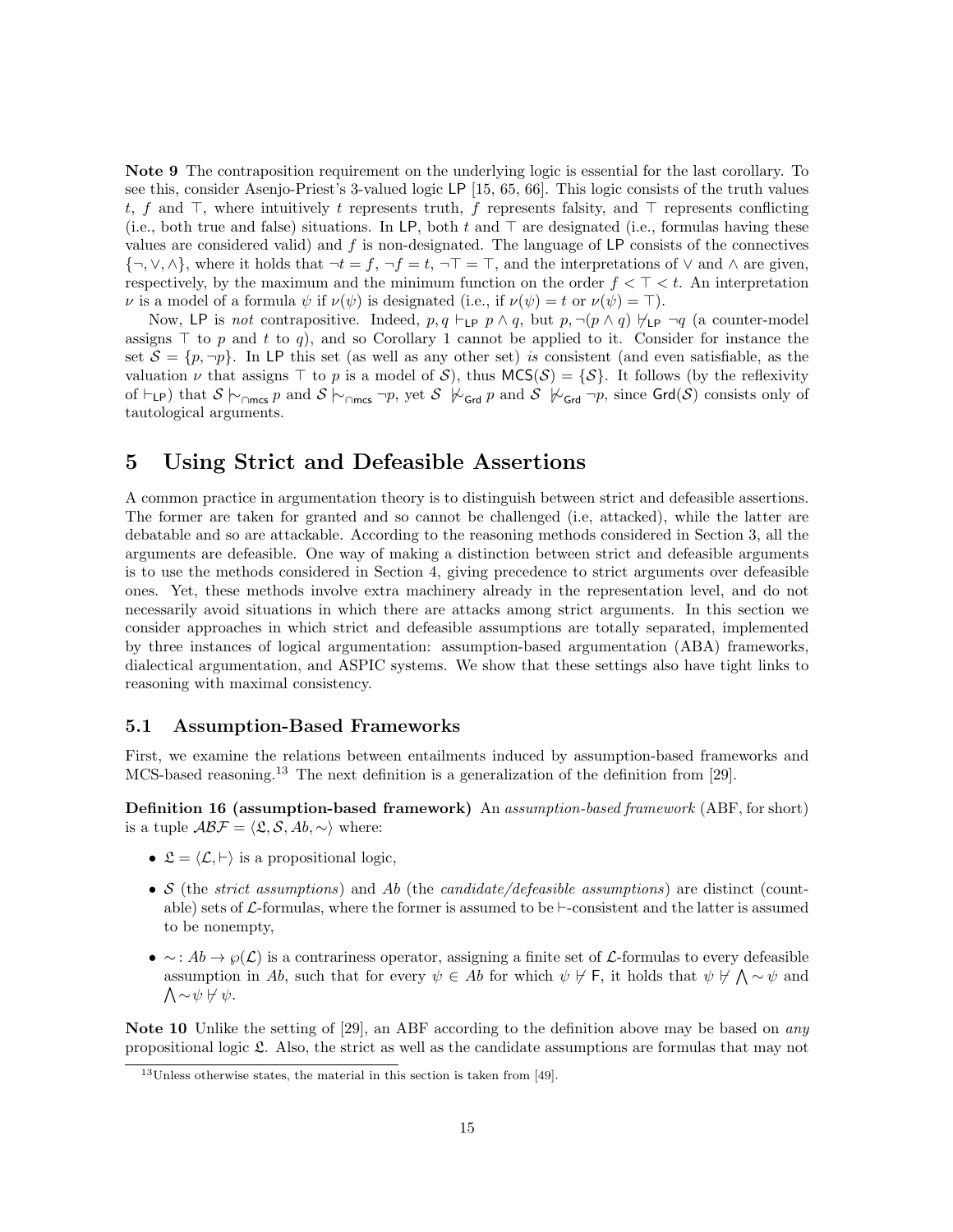be just atomic. Concerning the contrariness operator, note that it is not a connective of  $\mathcal{L}$ , as it is restricted only to the candidate assumptions.

Defeasible assertions in an ABF may be attacked in the presence of counter defeasible information. This is described in the next definition.

Definition 17 (attacks in ABFs) Let  $ABF = \langle \mathfrak{L}, \mathcal{S}, Ab, \sim \rangle$  be an assumption-based framework,  $\Delta, \Theta \subseteq Ab$ , and  $\psi \in Ab$ . We say that  $\Delta$  attacks  $\psi$  iff  $S, \Delta \vdash \phi$  for some  $\phi \in \sim \psi$ . Accordingly,  $\Delta$ attacks  $\Theta$  if  $\Delta$  attacks some  $\psi \in \Theta$ .

The semantics of ABFs is similar to the one in Definition 5, reflecting the fact that only the elements of Ab are attackable.

**Definition 18 (semantics for ABFs)** ([29], see also [38, 71]) Let  $ABF = \langle \mathfrak{L}, \mathcal{S}, Ab, \sim \rangle$  be an assumption-based framework, and let  $\Delta \subseteq Ab$ . Below, maximum and minimum are taken with respect to set inclusion.

- $\Delta$  is closed (with respect to  $\mathcal{ABF}$ ), iff  $\Delta = Ab \cap \mathsf{Cn}_{\mathfrak{L}}(\mathcal{S} \cup \Delta)$ .
- $\Delta$  is conflict-free (with respect to  $\mathcal{ABF}$ ), iff there is no  $\Delta' \subseteq \Delta$  that attacks some  $\psi \in \Delta$ .
- $\Delta$  is naive (with respect to  $\mathcal{ABF}$ ), iff it is closed and maximally conflict-free.
- $\Delta$  defends (with respect to  $\mathcal{ABF}$ ) a set  $\Delta' \subseteq Ab$ , iff for every closed set  $\Theta$  that attacks  $\Delta'$  there is a set  $\Delta'' \subseteq \Delta$  that attacks  $\Theta$ .
- $\Delta$  is admissible (with respect to  $\mathcal{ABF}$ ), iff it is closed, conflict-free, and defends every  $\Delta' \subseteq \Delta$ .
- $\Delta$  is complete (with respect to  $\mathcal{ABF}$ ), iff it is admissible and contains every  $\Delta' \subseteq Ab$  that it defends.
- $\Delta$  is grounded (with respect to  $\mathcal{ABF}$ ), iff it is minimally complete.
- $\Delta$  is preferred (with respect to  $\mathcal{ABF}$ ), iff it is maximally admissible.
- $\Delta$  is *stable* (with respect to  $\mathcal{ABF}$ ), iff it is conflict-free, and attacks every  $\psi \in Ab \setminus \Delta$ .

As before, we denote by Naive $(\mathcal{ABF})$  [respectively: Adm $(\mathcal{ABF})$ , Cmp $(\mathcal{ABF})$ , Grd $(\mathcal{ABF})$ , Prf $(\mathcal{ABF})$ and  $Stb(\mathcal{A}\mathcal{B}\mathcal{F})$ ] the set of all the naive [respectively: admissible, complete, grounded, preferred and stable] extensions of  $\mathcal{ABF}$ . The induced entailments are defined as in Definition 6. For an assumptionbased framework  $ABF = \langle \mathfrak{L}, \mathcal{S}, Ab, \sim \rangle$  and Sem ∈ {Naive, Grd, Prf, Stb} we denote:

- $S \oplus Ab \sim_{\square \text{Sem}}^{\mathfrak{L}} \psi \text{ if } S, \Delta \vdash \psi \text{ for every } \Delta \in \bigcap \text{Sem}(\mathcal{ABF}).$
- $S \uplus Ab \hspace{0.2em}\sim\hspace{-0.9em}\mid\hspace{0.58em} \mathcal{S}_{\text{em}} \psi$  if  $S, \Delta \vdash \psi$  for every  $\Delta \in \mathsf{Sem}(\mathcal{ABF})$ .
- $S \uplus Ab \,\bigwedge_{\cup \,\mathsf{Sem}}^{\mathfrak{L}} \psi \text{ if } S, \Delta \vdash \psi \text{ for some } \Delta \in \mathsf{Sem}(\mathcal{ABF}).$

Note that in the definition above, unlike the previous definitions of the entailment relations, we use the symbol  $\uplus$  instead of the comma, to distinguish between the strict and the defeasible assumptions. As before, to shorten a bit the notations, we shall sometimes omit the symbol for the base logics, which will be clear from the context.

In what follows we shall concentrate on simple contrapositive ABFs. These are assumption-based frameworks of the following form: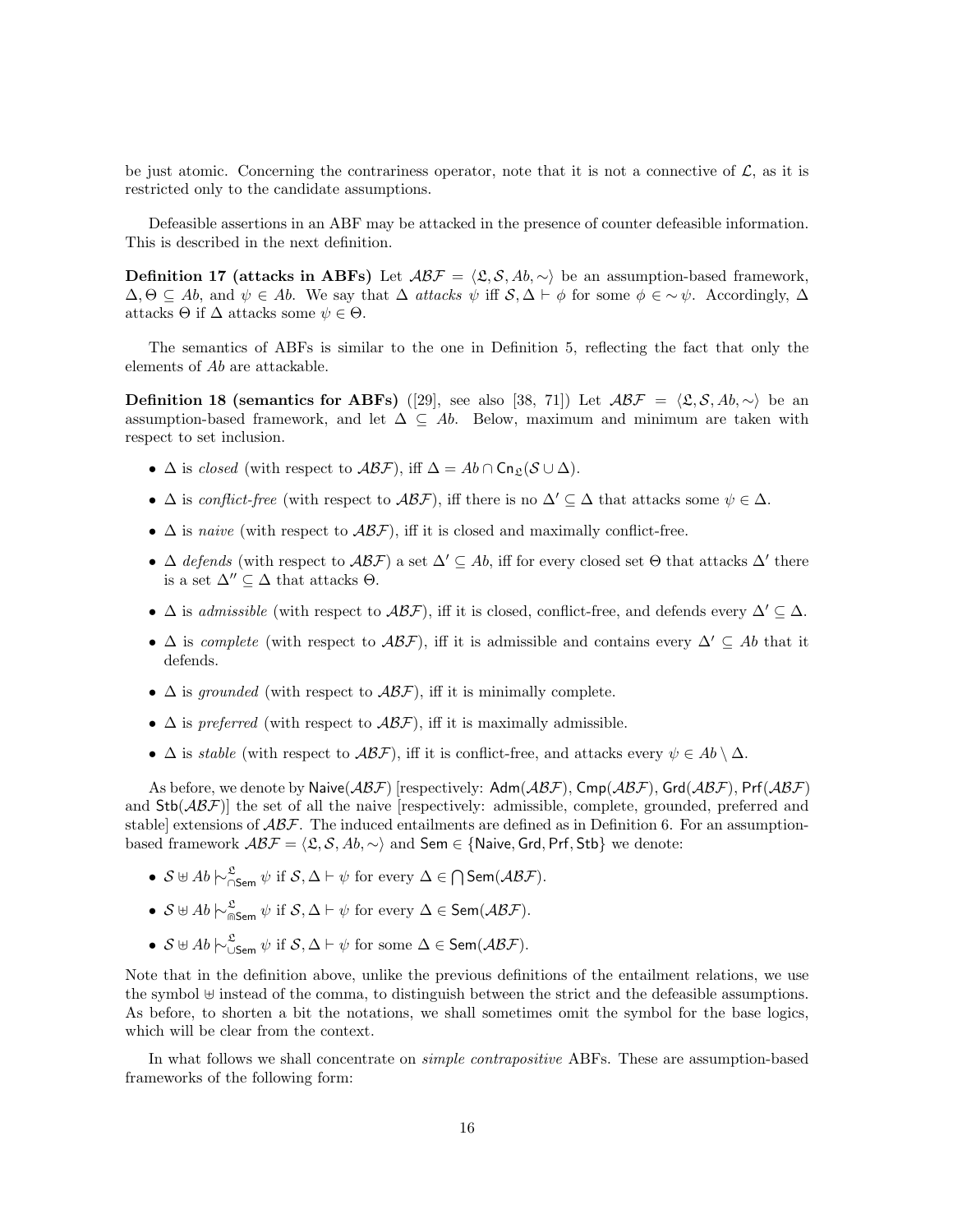- 1. The base logic  $\mathfrak L$  is contrapositive (recall Item 1 in Section 4.3) and explosive (for every  $\mathcal L$ formulas  $\psi$ ,  $\phi$  it holds that  $\psi$ ,  $\neg \psi \vdash \phi$ ),<sup>14</sup>
- 2. The contrariness operator is defined by the negation connective: for every  $\psi \in Ab$ ,  $\sim \psi = {\neg \psi}$ .

As before, we shall now show the correspondence between Dung's semantics and MCS-based reasoning, this time for simple contrapositive ABFs. Given an assumption-based framework  $ABF =$  $\langle \mathfrak{L}, \mathcal{S}, Ab, \sim \rangle$ , the set of all the maximally L-consistent subsets of Ab with respect to S is defined by

 $MCS(\mathcal{ABF}) = \{ \mathcal{S} \cup \mathcal{T} \mid \mathcal{T} \subseteq \mathcal{A}b \text{ and } \mathcal{S} \cup \mathcal{T} \nvdash F \text{ and } \mathcal{S} \cup \mathcal{T}' \vdash F \text{ for every } \mathcal{T} \subsetneq \mathcal{T}' \subseteq \mathcal{A}b \}.$ 

The induced entailment relations are defined by:

- $S \oplus Ab \n\sim_{\cap \text{mes}}^{\mathfrak{L}} \psi \text{ iff } \psi \in \text{Cn}_{\mathfrak{L}}(\bigcap \text{MCS}(\mathcal{ABF})) \text{ (that is, } \bigcap \text{MCS}(\mathcal{ABF}) \vdash \psi).$
- $S \oplus Ab \sim_{\widehat{\mathfrak{m}}_{\text{mres}}} \psi$  iff  $\psi \in \bigcap_{\mathcal{T} \in \text{MCS}(AB\mathcal{F})} \text{Cn}_{\mathfrak{L}}(\mathcal{T})$  (that is,  $\Delta \vdash \psi$  for every  $\Delta \in \text{MCS}(AB\mathcal{F})$ ).
- $S \oplus Ab \sim_{\cup \text{mes}}^{\mathfrak{L}} \psi$  iff  $\psi \in \bigcup_{\mathcal{T} \in \text{MCS}(\mathcal{ABF})} \text{Cn}_{\mathfrak{L}}(\mathcal{T})$  (that is,  $\Delta \vdash \psi$  for some  $\Delta \in \text{MCS}(\mathcal{ABF})$ ).

**Theorem 5** Let  $ABF = \langle \mathfrak{L}, \mathcal{S}, Ab, \sim \rangle$  be a simple contrapositive assumption-based framework. Then:

- 1.  $S \oplus Ab \sim_{\widehat{\mathsf{m}}Prf}^{\mathfrak{L}} \psi \text{ iff } S \oplus Ab \sim_{\widehat{\mathsf{m}}S\text{tb}}^{\mathfrak{L}} \psi \text{ iff } S \oplus Ab \sim_{\widehat{\mathsf{m}}mcs}^{\mathfrak{L}} \psi.$
- 2.  $S \oplus Ab \n\sim_{\mathsf{UPrf}}^{\mathfrak{L}} \psi \text{ iff } S \oplus Ab \n\sim_{\mathsf{UStb}}^{\mathfrak{L}} \psi \text{ iff } S \oplus Ab \n\sim_{\mathsf{Umcs}}^{\mathfrak{L}} \psi.$
- 3. If  $F \in Ab$  then  $S \cup Ab \nightharpoonup_{\bigcap \text{Grd}}^{\mathfrak{L}} \psi$  iff  $S \cup Ab \nightharpoonup_{\bigcap \text{mcs}}^{\mathfrak{L}} \psi$ .

Note 11 Item 3 in Theorem 5 follows from the fact that under the conditions of the theorem it holds that  $\text{Grd}(\mathcal{ABF}) = \bigcap \text{MCS}(\mathcal{ABF})$  (see [49]). To see that the condition  $F \in Ab$  is indeed necessary for this, consider the following example (taken from [49]):

**Example 14** Let  $ABF = \langle \mathfrak{L}, \mathcal{S}, Ab, \sim \rangle$  be a simple contrapositive assumption-based framework for  $\mathcal{L} = \mathsf{CL}, \, \mathcal{S} = \emptyset$ , and  $Ab = \{p, \neg p, q\}.$  A corresponding attack diagram is shown in Figure 4.



Figure 4: Attack diagram for  $S = \emptyset$  and  $Ab = \{p, \neg p, q\}$  (Example 14).

Note that the grounded set of assumptions in this case is the empty set, since there are no unattacked arguments. However,  $\bigcap \text{MCS}(\mathcal{ABF}) = \{q\}$ . This may be intuitively explained by the fact that the inconsistent set  $\{p, \neg p, q\}$  contaminates the argumentation framework, thus keeping q out of the grounded set of assumptions.

Consider now the same ABF, except that F is added to Ab. Note that  $\{p, \neg p\} \vdash F$  and consequently  $\{p, \neg p\}$  is not closed, whereas  $\{p, \neg p, q, \mathsf{F}\}\$  is closed. Furthermore,  $\emptyset \vdash \neg \mathsf{F}$  and so the grounded set of assumptions is  ${q}$ , as depicted by the attack diagram, shown in Figure 5.

 $14$ Again, classical logic, intuitionistic logic and standard modal logics are notable examples for logics that are both contrapositive and explosive.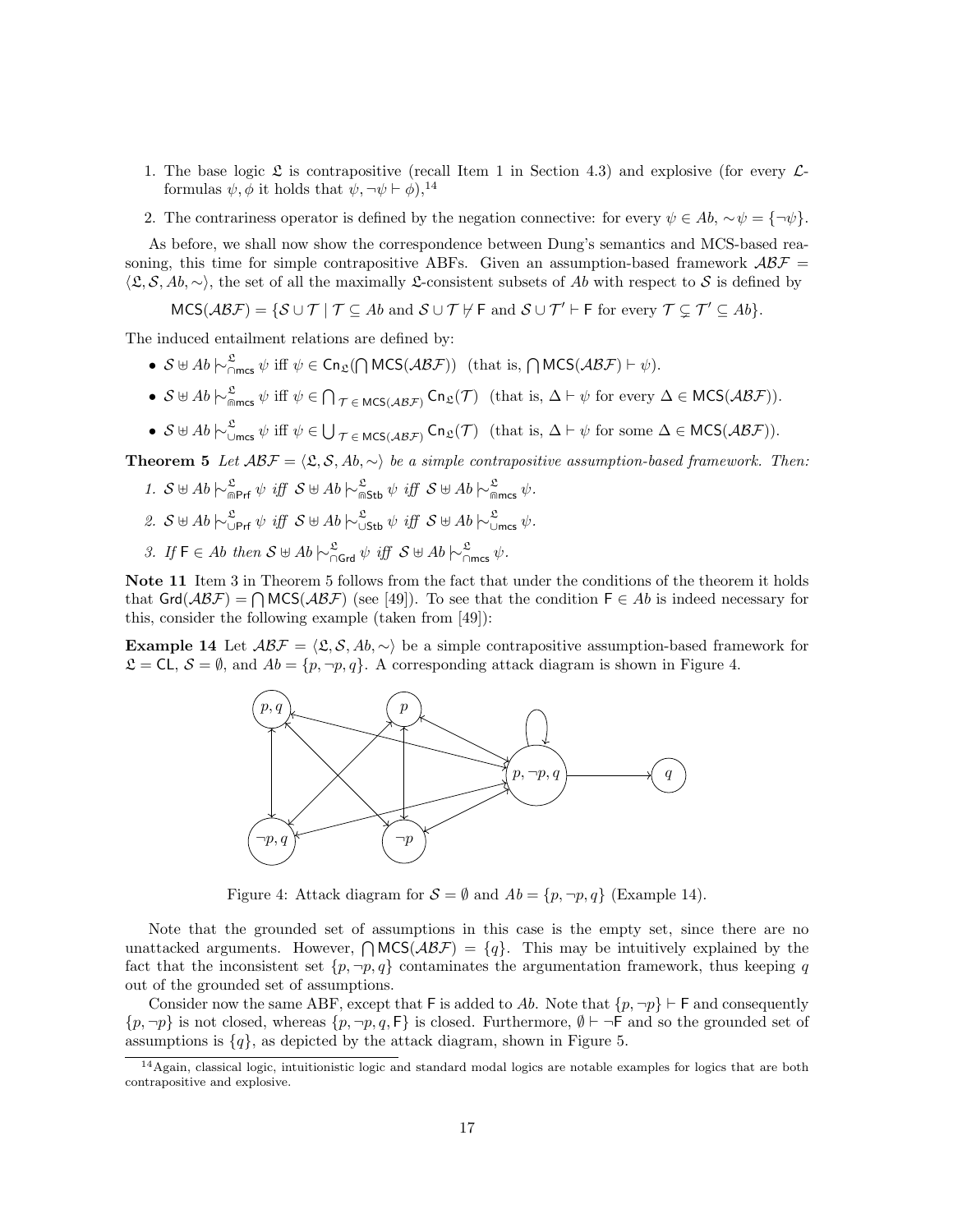

Figure 5: Attack diagram for  $S = \emptyset$  and  $Ab = \{p, \neg p, q, F\}$  (Example 14).

Note 12 The condition in Item 3 of Theorem 5 that  $F \in Ab$ , may be lifted under the generalized attacks considered in [50]: a set  $\Delta \subseteq Ab$  disjunctively attacks a set  $\Theta \subseteq Ab$ , if there is a finite subset  $\Theta' \subseteq \Theta$  such that  $S, \Delta \vdash \bigvee \neg \Theta'$  (cf. Definition 17). Indeed, it is shown in [50] that for every simple contrapositive ABF with disjunctive attacks, and where the base logic satisfied de-Morgan's laws  $\bigvee \neg \Delta \vdash \neg \bigwedge \Delta$  and  $\neg \bigwedge \Delta \vdash \bigvee \neg \Delta$ , a similar result as that of Theorem 5 still holds even when  $\mathsf{F} \notin Ab$ .

Note 13 Items 1 and 2 of Theorem 5 were independently shown in [30], where in addition it is also proved that for a contrapositive  $\mathfrak{L}$  it holds that  $S \oplus Ab \sim_{\square \mathsf{Prf}}^{\mathfrak{L}} \psi$  iff  $S \oplus Ab \sim_{\square \mathsf{Stb}}^{\mathfrak{L}} \psi$  iff  $S \oplus Ab \sim_{\square \mathsf{mcs}}^{\mathfrak{L}} \psi$ . The idea there is to consider logical argumentation frameworks that consist of (extended) arguments of the form  $\langle S \oplus Ab, \psi \rangle$  (cf. Definition 2), whose support sets consist of non-attackable (strict) formulas  $(S)$ , and attackable (defeasible) formulas  $(Ab)$ .

#### 5.2 Dialectical Argumentation

Another setting in which arguments' supports consist of two different sets is considered in [39, 40], where D'Agostino and Modgil present a different way of lifting the set minimality and consistency restrictions of classical arguments (Definition 3). The splitting of the supports of the arguments to two disjoint sets is intuitively understood as follows: "An argument entails a conclusion from assumptions regarded as premises assumed to be true, and assumptions that are supposed true for the sake of argument (i.e., those premises that an interlocutor commits to)" [40]. In the structures that are obtained in this way, called *dialectical argumentation frameworks*, Brewka's order on preferred subtheories [34] (recall Example 7, Item 7) can be represented.<sup>15</sup>

**Definition 19 (dialectical argument)** A *dialectical argument* is a triple  $A = \langle S, \mathcal{T}, \psi \rangle$ , where S and T are disjoint sets of CL-formulas and  $\psi$  is a CL-formula, such that  $\mathcal{S} \cup \mathcal{T} \vdash \psi$ . We denote:  $\mathsf{Sup}(A) = \mathcal{S}$ ,  $\mathsf{Asm}(A) = \mathcal{T}$  and  $\mathsf{Conc}(A) = \psi$ .<sup>16</sup>

The dialectical arguments that are based on a set  $S$  of CL-formulas (i.e., the arguments A for which  $\textsf{Sup}(A) \cup \textsf{Asm}(A) \subseteq \mathcal{S}$  are denoted by  $\textsf{Arg}_{\text{dial}}(\mathcal{S})$ . Also, in what follows we shall sometimes write  $\phi = -\psi$  to indicate that  $\phi = -\psi$  or  $\psi = -\phi$ .

**Example 15** Let  $S_6 = \{p, \neg p, q\}$ . The following dialectical arguments are some elements in Arg<sub>dial</sub>( $S_6$ ):<sup>17</sup>  $A_1 = \langle p, \emptyset, p \rangle, A_2 = \langle \neg p, \emptyset, \neg p \rangle, A_3 = \langle \{p, \neg p\}, \emptyset, \mathsf{F} \rangle, A_4 = \langle \emptyset, \{p, \neg p\}, \mathsf{F} \rangle, A_5 = \langle q, \emptyset, q \rangle$ 

<sup>&</sup>lt;sup>15</sup>The notions and results in this section are taken from [40]; Notations are adjusted to this paper.

<sup>&</sup>lt;sup>16</sup>In [39] the second component of a dialectical argument is called supposition. Here we denote it by Asm (for assumptions), to avoid confusion with Sup.

<sup>&</sup>lt;sup>17</sup>Here and in what follows we omit the set signs when the assumptions or support of the arguments are singletons.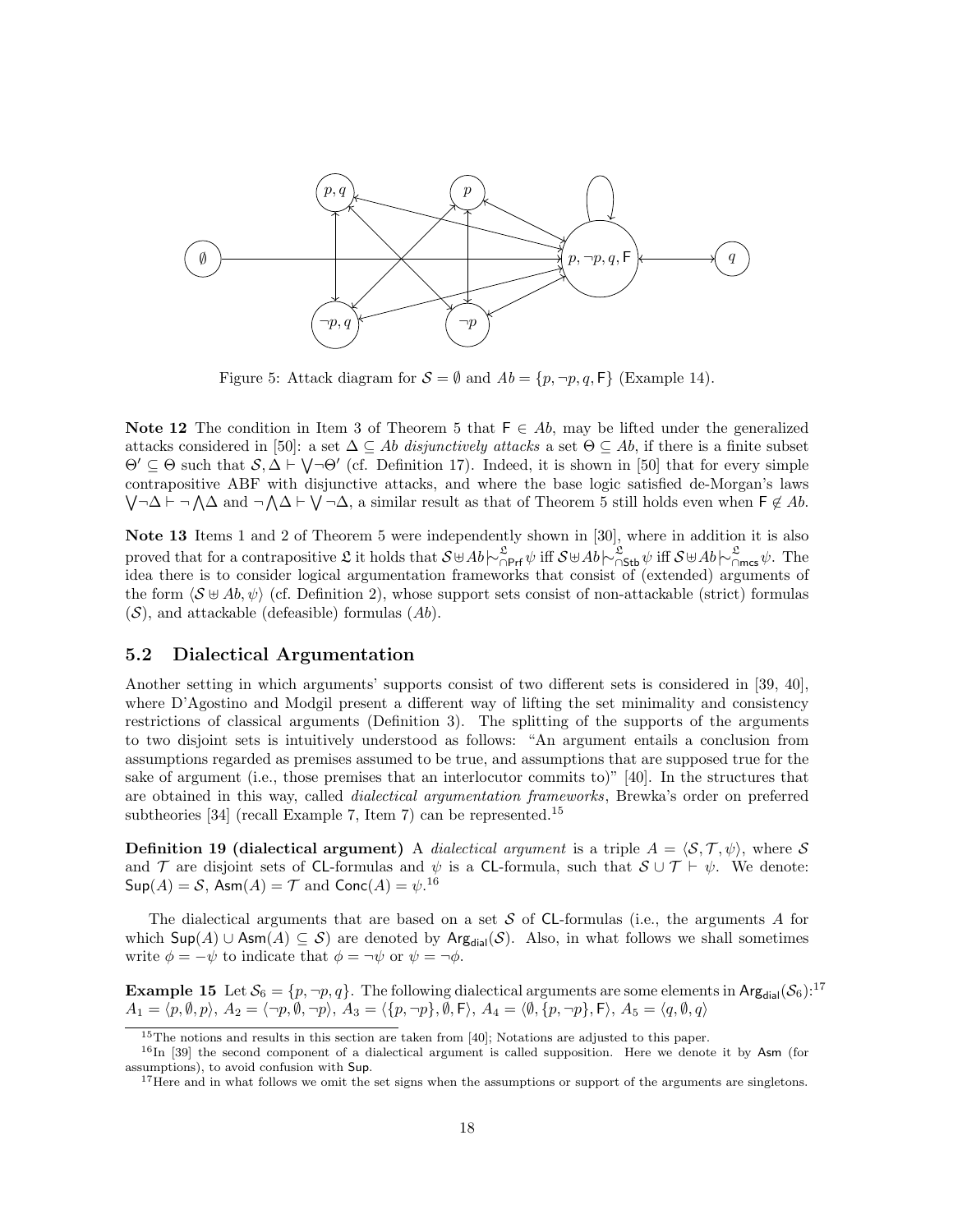Given a priority function  $\pi$  over CL-formulas and a corresponding preference orders  $\preceq_{\pi}$  on sets of CL-formulas (like those in Example 7), we lift  $\preceq_{\pi}$  to dialectical arguments as follows (cf. (1) above): <sup>18</sup>

 $A_1 \leq_{\pi} A_2$  iff  $\textsf{Sup}(A_1) \cup \textsf{Asm}(A_1) \leq_{\pi} \textsf{Sup}(A_2) \cup \textsf{Asm}(A_2).$  (2)

The notion of dialectical defeat (attack) is defined accordingly as follows:

Definition 20 (attack and defeat) Let  $Arg_{dial}(S)$  be a set of dialectical arguments based on  $S$ ,  $\pi$ a priority function, and  $\leq_{\pi}$  a corresponding preference order on Arg<sub>dial</sub>(S) (defined according to (2) above). Let  $A = \langle S, \mathcal{T}, \psi \rangle$  and  $B = \langle S', \mathcal{T}', \psi' \rangle$  be dialectical arguments, and suppose that  $\{A, B\} \cup \mathcal{E} \subseteq$ Arg<sub>dial</sub> $(S)$ . Then:

 $\bullet$  A attacks B, if:

1. 
$$
\psi = \mathsf{F}
$$
, or

- 2.  $\psi = -\phi$  for some  $\phi \in \mathcal{S}'$ .
- $\bullet$  *A* defeats *B*, if:
	- 1.  $\psi = \mathsf{F}$  and  $\mathcal{S} = \emptyset$ , or
	- 2.  $\psi = -\phi$  for some  $\phi \in \mathcal{S}'$  and  $A \nsucc_{\pi} \langle {\phi}, \emptyset, \phi \rangle$ .<sup>19</sup>
- A defeats B with respect to  $\mathcal{E}$ , if A defeats B, and  $\mathsf{Asm}(A) \subseteq \mathsf{Sup}(B) \cup \mathsf{Sup}(\mathcal{E})$ .

**Definition 21 (dialectical argumentation framework)** Let  $\pi$  a priority function on  $\mathcal{L}$ , and  $\leq_{\pi}$ a corresponding preference order on dialectical arguments (defined according to (2) above). Let also S be a set of CL-formulas. The dialectical (logical) argumentation framework for S, induced by  $\leq_{\pi}$ , is the triple  $\mathcal{AF}_{\text{dial}}^{\leq \pi}(\mathcal{S}) = \langle \text{Arg}_{\text{dial}}(\mathcal{S}), \text{Attack}, \leq_{\pi} \rangle$ , where Attack is the dialectical defeat relation on  $Arg_{dial}(\mathcal{S}) \times Arg_{dial}(\mathcal{S})$  as defined in Definition 20.

Definition 22 (dialectical argumentation semantics) Let  $\mathcal{AF}_{\text{dial}}^{\leq \pi}(\mathcal{S}) = \langle \mathsf{Arg}_{\text{dial}}(\mathcal{S}), \mathit{Attack}, \leq_\pi \rangle$ be a dialectical argumentation framework (for S, induced by  $\leq_{\pi}$ ) and  $\mathcal{E} \subseteq \mathsf{Arg}_{\text{dial}}(\mathcal{S})$ . Then:

- $\mathcal E$  is dialectical conflict-free, iff there are no  $A, B \in \mathcal E$  such that A defeats B with respect to  $\mathcal E$ .
- B is acceptable with respect to  $\mathcal{E}$ , if for every A that defeats B with respect to  $\mathcal{E}$ , there is a  $C \in \mathcal{E}$ that defeats A with respect to  $\{A\}$ <sup>20</sup>
- E is dialectically admissible (with respect to  $\mathcal{AF}_{\text{dial}}^{\leq \pi}(\mathcal{S})$ ), iff every  $A \in \mathcal{E}$  is dialectically acceptable with respect to  $\mathcal{E}$ .
- E is dialectically complete (with respect to  $\mathcal{AF}_{\text{dial}}^{\leq \pi}(\mathcal{S})$ ), iff it is dialectically admissible and for every  $A \in \text{Arg}_{\text{dial}}(\mathcal{S})$ , if A is dialectically acceptable with respect to  $\mathcal{E}$ , then  $A \in \mathcal{E}$ .
- A maximal complete extension of  $\mathcal{AF}_{\text{dial}}^{\leq \pi}(\mathcal{S})$  is called a *dialectically preferred extension* of  $\mathcal{AF}_{\text{dial}}^{\leq \pi}(\mathcal{S})$ .

<sup>&</sup>lt;sup>18</sup>In [40], instantiations are allowed with any preference relation  $\prec$  that satisfies the following requirement: if  $S_1 \cup T_1$  =  $S_2 \cup \mathcal{T}_2$  and  $S_3 \cup \mathcal{T}_3 = S_4 \cup \mathcal{T}_4$  then  $\langle S_1, \mathcal{T}_1, \phi_1 \rangle \preceq \langle S_3, \mathcal{T}_3, \phi_3 \rangle$  iff  $\langle S_2, \mathcal{T}_2, \phi_2 \rangle \preceq \langle S_4, \mathcal{T}_4, \phi_4 \rangle$  (i.e., the preference ordering is invariant under the distinction between assumptions and support). Clearly Condition (2), formulated to retain uniformity and simplicity, satisfies this requirement.

 $19$ We note that in [39, 40] the preference order is reversed (meaning that higher values correspond to higher priorities), and so is the second condition in this item. We reversed the original order to keep the intuitive meaning of preference orders the same as those in Section 4.

<sup>&</sup>lt;sup>20</sup>We note that C defeats A with respect to  $\{A\}$  iff it defeats A with respect to Ø.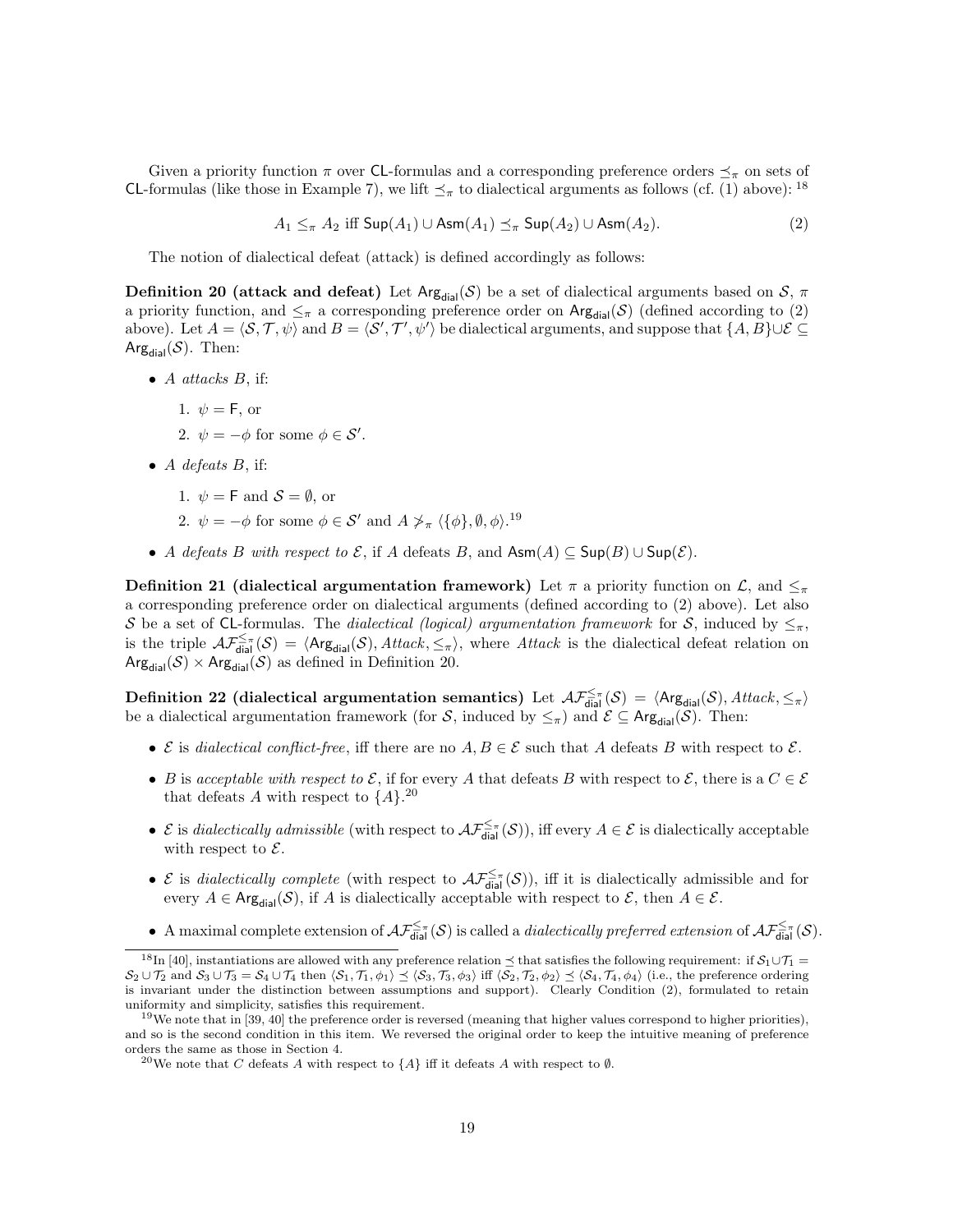• A dialectically conflict-free extension  $\mathcal E$  of  $\mathcal{AF}_{\text{dial}}^{\leq \pi}(\mathcal S)$  is called a *dialectically stable extension* of  $\mathcal{AF}_{\textsf{dial}}^{\leq\pi}(\mathcal{S}), \text{ iff } \mathcal{E}\cup\mathcal{E}^+=\mathsf{Arg}_{\textsf{dial}}(\mathcal{S}).$ 

As before, we denote the set of preferred (respectively, stable) extensions of  $\mathcal{AF}_{\text{dial}}^{\leq \pi}(\mathcal{S})$  by  $Pr(\mathcal{AF}_{\text{dial}}^{\leq \pi}(\mathcal{S}))$ (respectively,  $\mathsf{Stb}(\mathcal{AF}_{\mathsf{dial}}^{\leq\pi}(\mathcal{S}))).$ 

Now we can consider the dialectical versions of the entailment relations from Definitions 7. Note that entailment is defined by taking into account arguments with the empty set of assumptions only.

**Definition 23 (extension-based entailments)** Let  $\mathcal{AF}_{\text{dial}}^{\leq \pi}(\mathcal{S})$  be a dialectical argumentation framework, and let  $Sem \in \{Prf, Stb\}$ . We denote:

- $S \n\sim_{\mathsf{CSem}}^{\mathsf{dial},\leq \pi} \psi$  if there is a dialectical argument  $\langle \mathcal{T}, \emptyset, \psi \rangle \in \bigcap \mathsf{Sem}(\mathcal{AF}_{\mathsf{dial}}^{\leq \pi}(\mathcal{S})),$
- $S \n\sim_{\mathsf{USem}}^{\mathsf{dial}, \leq \pi} \psi$  if there is an argument  $\langle \mathcal{T}, \emptyset, \psi \rangle \in \bigcup \mathsf{Sem}(\mathcal{AF}_{\mathsf{dial}}^{\leq \pi}(\mathcal{S})).$

Example 16 Consider again Example 15 and suppose that all the arguments have the same priority. Below are some observations concerning the induced dialectical framework (for the non-prioritized case):

- 1. Since  $A_4$  has the empty set as a support and its conclusion is F, it defeats  $A_1$ ,  $A_2$ ,  $A_3$  and  $A_5$ .
- 2.  $A_4$  defeats  $A_3$  with respect to the empty set of arguments.
- 3. A<sub>4</sub> defeats A<sub>1</sub> with respect to  $\{A_2\}$ , since  $\text{Asm}(A_4) \subseteq \text{Sup}(A_1) \cup \text{Sup}(A_2)$  (note that  $A_4$  does not defeat  $A_1$  with respect to the empty set, since  $\mathsf{Asm}(A_4) \not\subseteq \mathsf{Sup}(A_1)$ .
- 4. Similarly,  $A_4$  defeats  $A_2$  with respect to  $\{A_1\}.$
- 5. A<sup>3</sup> defeats itself with respect to the empty set of arguments since its conclusion is F and  $\mathsf{Asm}(A_3) \subseteq \mathsf{Sup}(A_3).$
- 6. Since  $A_3$  defeat itself, any set containing  $A_3$  cannot be dialectically conflict-free.
- 7. Since  $A_4$  has the empty set as a support, it cannot be defeated. This means that  $A_4$  is always acceptable. In view of this and Item 2,  $A_3$  cannot be part of any dialectically admissible set.
- 8.  $A_1$  defeats  $A_2$  with respect to the empty set. Indeed,  $A_1$  concludes p, thus it attacks  $A_2$ , and since all arguments have the same priority, this attack results in a defeat. This defeat is with respect to the empty set, since  $\mathsf{Asm}(A_1) = \emptyset$ .
- 9. Analogously,  $A_2$  defeats  $A_1$  with respect to the empty set.
- 10.  $A_5$  is not defeated (with respect to the empty set), and so it is always acceptable. Note that the only defeat of  $A_5$  is by  $A_4$ , but this defeat does not hold with respect to the empty set but only with respect to a set of arguments that includes  $p$  and  $\neg p$  as assumptions.

The observations above imply that there are two dialectically preferred sets in this case: one contains  $A_1$ ,  $A_4$  and  $A_5$ , and the other one contains  $A_2$ ,  $A_4$  and  $A_5$ . Notice that these sets are dialectically stable as well. It follows that for a uniform  $\pi$  and for Sem ∈ {Prf, Stb}, we have that  $p, \neg p, q \not\sim_{\square \text{Sem}}^{\text{dial}, \leq \pi} p$ and  $p, \neg p, q \nmid \sim_{\mathsf{USem}}^{\mathsf{dial}, \leq \pi} p$ . The same holds when  $\neg p$  is inferred. On the other hand,  $p, \neg p, q \nmid_{\mathsf{OSem}}^{\mathsf{dial}, \leq \pi} q$ .

Note 14 The example above indicates that in dialectical frameworks it is not necessary to use an attack like consistency undercut (ConUcut; see Table 1) to filter out inconsistent arguments, since an argument like  $A_4$  filters out any inconsistent argument (like  $A_3$ ).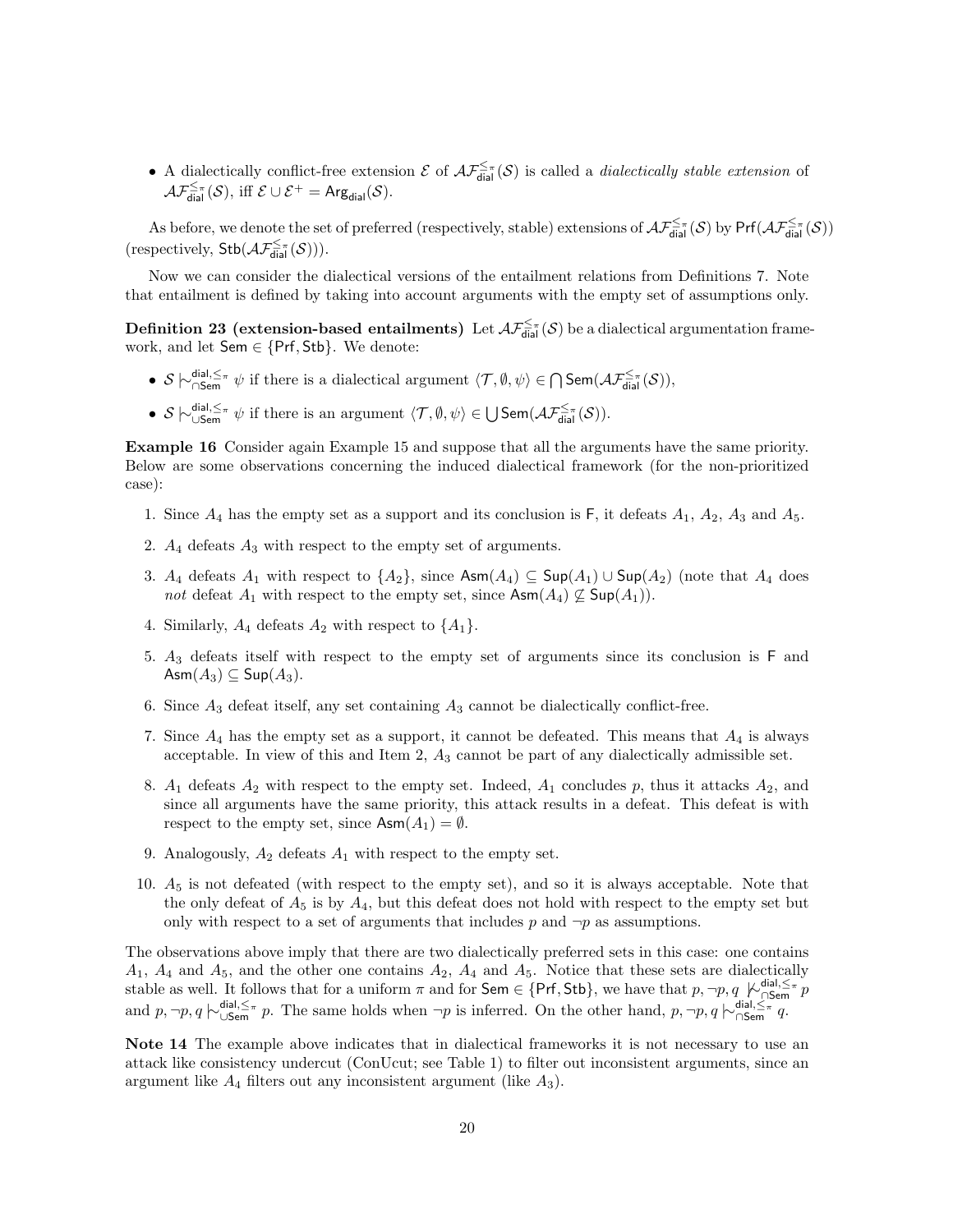We are now ready to show the correspondence between reasoning with preferred subtheories over the most consistent subsets of the premises, and dialectical frameworks using the  $\lt M_M$  ordering (obtained by Equation (2) from Item 2 of Example 7) and assuming a total order over the premises.

**Theorem 6** Let  $A\mathcal{F}_{\text{dial}}^{\leq_{MM}}(\mathcal{S})$  be a dialectical framework for a finite  $\mathcal{S}$ , where  $\lt_{MM}$  is the preference order, obtained by (2) and  $\preceq_{MM}$  (Item 2 of Example 7), using a total priority order  $\pi$  on the formulas in S. Then:

- 1.  $S \nightharpoonup_{\bigcap \text{Prf}}^{\text{dial},\leq_{\text{MM}}} \psi \text{ iff } S \nightharpoonup_{\bigcap \text{Stb}}^{\text{dial},\leq_{\text{MM}}} \psi \text{ iff } S \nightharpoonup_{\bigcap \text{mcs}}^{\preceq_s} \psi.$
- 2.  $\mathcal{S} \hspace{0.2em}\sim\hspace{-0.9em}\mid\hspace{0.58em} \mid$   $\lim\limits_{\psi \rightarrow 0} \psi \hspace{0.2em} \mid$   $\mathcal{S} \hspace{0.2em}\sim\hspace{-0.9em}\mid\hspace{0.58em} \mid$   $\lim\limits_{\psi \rightarrow 0} \psi \hspace{0.2em} \mid$   $\lim\limits_{\psi \rightarrow 0} \mathcal{S} \hspace{0.2em}\sim\hspace{-0.9em}\mid\hspace{0.58em} \sup\limits_{\psi \rightarrow \infty} \psi$ .

Note 15 The grounded semantics in this case is yet to be investigated.

### 5.3 ASPIC<sup>+</sup>

ASPIC is a family of well-known, widely used and conceptually rich formalisms for logical argumentation, which also make a distinction between strict and defeasible assumptions. These formalisms include, among others, ASPIC<sup>+</sup> [58, 59], ASPIC<sup>-</sup> [36], ASPIC<sup>⊖</sup> [52] and ASPIC<sup>END</sup> [41]. In the context of this survey, we restrict our attention to ASPIC+, which allows for preferences over defeasible premises and makes use of attacks of the form of restricted rebut and undermining (see [58, 59]). In more details, in ASPIC<sup>+</sup> arguments are built by constructing inference trees with strict and/or defeasible premises as leaves, and consequents of strict rules as non-leaf nodes.<sup>21</sup> An argument *undermines* another argument (in  $\phi$ ) iff the attacker concludes  $\sim \phi$  for some defeasible premise  $\phi$  occurring as a leaf in the attacked argument. Furthermore, defeat is determined as in Definition 14: an argument A defeats another argument B iff A undermines  $B$  (in  $\phi$ ) and  $B \nless \phi$  according to the weakest link lifting (see Item 2 in Example 7). In [58] Modgil and Prakken show that for such frameworks, the preferred and stable extensions coincide and correspond to the set of preferred sub-theories of the set of premises under consideration (see [34] and Item 7 in Example 7). It follows that they provide a result that can be linked to Theorem 4 (where  $\preceq_s$  is the preference order) and Theorem 6. Moreover, in [51, 62] it has been shown that ASPIC<sup>+</sup> and ABA are equi-expressive (when not taking into account priorities). Thus, the results from [49], stated in Section 5, carry over to  $\text{ASPIC}^+$ . This includes as a special case ASPIC+-knowledge-bases without any defeasible rules (but a possibly nonempty set of defeasible premises), which is exactly the setting of this survey.

## 6 Further Generalizations

In this section we consider two further generalizations to the settings described in the previous sections: one extends the notion of an argument and the other one relaxes the notion of consistency.

#### 6.1 Hyperarguments

The following notion, corresponding to the notion of a *hypersequent* in the context of proof theory (see  $[16]$ ), is a natural extension of the notion of an argument (cf. Definition 2).

**Definition 24 (hyperargument)** Given a logic  $\mathcal{L} = \langle \mathcal{L}, \vdash \rangle$ , an *L*-hyperargument (a hyperargument for short) is an expression of the form  $H = \langle S_1, \psi_1 | \dots | S_n, \psi_n \rangle$ , where | is a new symbol, not appearing in L, and  $S_1, \ldots, S_n \vdash \psi_1 \vee \ldots \vee \psi_n$ . A pair  $S_i, \psi_i$   $(1 \leq i \leq n)$  is called a *component* of  $H^{22}$ 

<sup>&</sup>lt;sup>21</sup>That is, a non-leaf node A can be connected to leafs  $A_1, \ldots, A_n$  iff  $A_1, \ldots, A_n \rightarrow A$  is a strict rule.

 $22$ In practice, the components are usually produced by a calculus for the core logic. For more details on this see [33].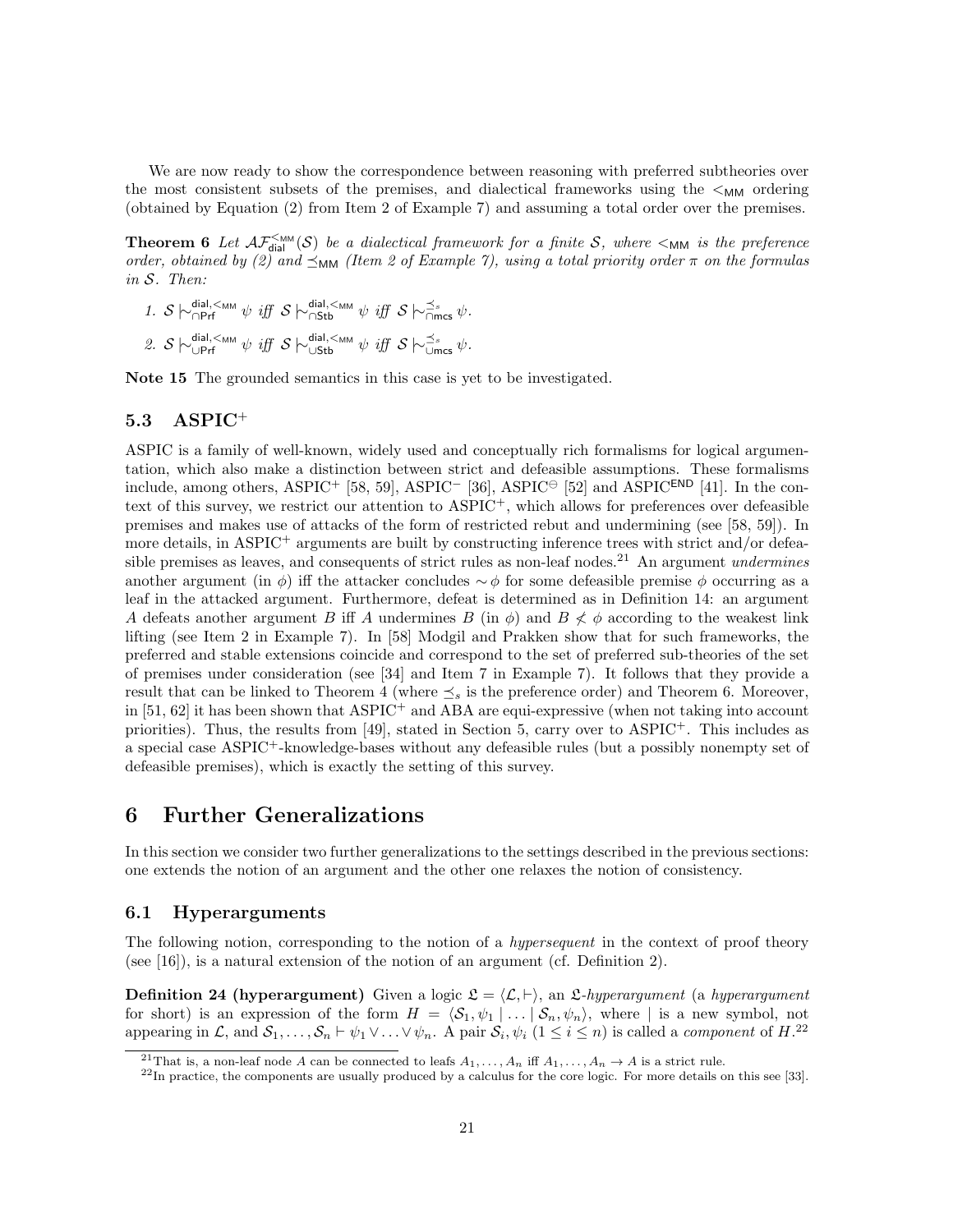The common, intuitive interpretation of the sign "|" is by disjunction. Note, in particular, that an  $\mathfrak{L}$ -argument is a special case of an  $\mathfrak{L}$ -hyperargument (when  $n = 1$ ).

Given a hyperargument  $H = \langle S_1, \psi_1 | \dots | S_n, \psi_n \rangle$ , the support set (or the premise set) of H is  $\textsf{Sup}(H) = \{S_1, \ldots, S_n\}$ , and the conclusion of H is the formula  $\textsf{Conc}(H) = \psi_1 \vee \ldots \vee \psi_n$ . Accordingly, attack rules may be extended to hyperarguments as demonstrated in Table 2 (cf. Table 1).

| Rule Name              | Acronym   | Attacker | Attacked | <b>Attack Conditions</b>                                                                                            |
|------------------------|-----------|----------|----------|---------------------------------------------------------------------------------------------------------------------|
| H-Defeat               | H-Def     | $H_1$    | $H_2$    | $\vdash$ Conc $(H_1) \supset \neg \bigwedge \mathcal{S}_i \ (S_i \neq \emptyset)$                                   |
| H-Undercut             | H-Ucut    | $H_1$    | $H_2$    | $\vdash$ Conc $(H_1) \leftrightarrow \neg \bigwedge S'_i$ $(\mathcal{S}_i \supseteq \mathcal{S}'_i \neq \emptyset)$ |
| H-Direct Undercut      | H-DirUcut | $H_1$    | $H_2$    | $\vdash$ Conc $(H_1) \leftrightarrow \neg \psi$ $(\exists i \psi \in \mathcal{S}_i)$                                |
| H-Consistency Undercut | H-ConUcut |          | $H_2$    | $  \vdash \neg \bigwedge \bigcup_{i=1}^n \mathcal{S}_i \mid (\bigcup_{i=1}^n \mathcal{S}_i \neq \emptyset)$         |
| H-Rebuttal             | H-Reb     | $H_1$    | $H_2$    | $\vdash$ Conc $(H_1) \leftrightarrow \neg \psi_i$ $(\langle S_i, \psi_i \rangle$ in $H_2)$                          |

Table 2: Attack rules for hyperarguments. In the table,  $H_1$  and  $H_2$  denote hyperarguments, where  $\mathsf{Sup}(H_2) = \{S_1, \ldots, S_n\}$  and  $1 \leq i \leq n$ .

Hyperargument-based logical frameworks are now defined just as ordinary logical argumentation frameworks (Definition 4), where arguments are replaced by hyperarguments and attack rules for arguments are traded by attack rules for hyperarguments. Dung's semantics and the entailments relations induced by such frameworks are defined just as in Section 2.

Note 16 The use of hyperarguments provides some flexibility in maintaining their components. For instance, when CL is the underlying logic, the following rule allows to split a hyperargument component into two new components:

$$
\frac{\langle \mathcal{S}_1, \psi_1 | \dots | \mathcal{S}_i^1 \cup \mathcal{S}_i^2, \psi_i^1 \vee \psi_i^2 | \dots | \mathcal{S}_n, \psi_n \rangle}{\langle \mathcal{S}_1, \psi_1 | \dots | \mathcal{S}_i^1, \psi_i^1 | \mathcal{S}_i^2, \psi_i^2 | \dots | \mathcal{S}_n, \psi_n \rangle}
$$

**Example 17** Consider again the argumentation framework  $\mathcal{A}\mathcal{F}(\mathcal{S}_1)$  from Example 1, now in a hyperargument setting, where  $S_1 = \{r, p, q, \neg p \lor \neg q\}$ , classical logic is the base logic, and H-Undercut is the sole attack rule. In addition to the arguments  $A_0 - A_8$  in the setting of Example 1, we now get, by the splitting rule of Note 16, hyperarguments such as the following:

$$
H_9 = \langle \neg p \lor \neg q, \neg p \mid q, \neg p \rangle, \qquad H_{10} = \langle \neg p \lor \neg q, \neg q \mid p, \neg q \rangle, \qquad H_{11} = \langle p, p \land q \mid q, p \land q \rangle.
$$

See Figure 6 for the extension of the graph in Figure 2 (the dashed graph) with the additional hyperarguments and attacks (the solid parts of the graph).

Recall that as indicated in Note 2,  $\mathcal{AF}(\mathcal{S}_1)$  has inconsistent extensions. This problem may be avoided by using a hyperargument-based framework as in the current example. Indeed, in the present setting, the following three sets of hyperarguments are parts of different complete extensions:  $\mathcal{E}_1$  =  ${A<sub>T</sub>, A<sub>0</sub>, A<sub>1</sub>, A<sub>2</sub>, A<sub>4</sub>, A<sub>5</sub>, A<sub>6</sub>, H<sub>11</sub>}, \, \mathcal{E}<sub>2</sub> = {A<sub>T</sub>, A<sub>0</sub>, A<sub>2</sub>, A<sub>3</sub>, A<sub>5</sub>, A<sub>7</sub>, H<sub>9</sub>}$  and  $\mathcal{E}<sub>3</sub> = {A<sub>T</sub>, A<sub>0</sub>, A<sub>1</sub>, A<sub>3</sub>, A<sub>4</sub>, A<sub>7</sub>}.$  $A_8, H_{10}$  (see Figure 6). Now, the 'problematic set'  $\mathcal{E}_4 = \{A_{\top}, A_0, A_1, A_2, A_3, A_4, A_5\}$  discussed in Note 2 is no longer a complete extension, since, for instance,  $A_1$  is attacked by  $H_9$ . In order to defend  $A_1$ ,  $\mathcal{E}_4$  must be extended with a hyperargument like  $A_6$ ,  $A_8$ , or  $H_{10}$ , and so the new set of arguments is not conflict-free anymore. In Section 7 we show that the consistency of extensions of hyperargument-based frameworks, like the ones of this example, is guaranteed.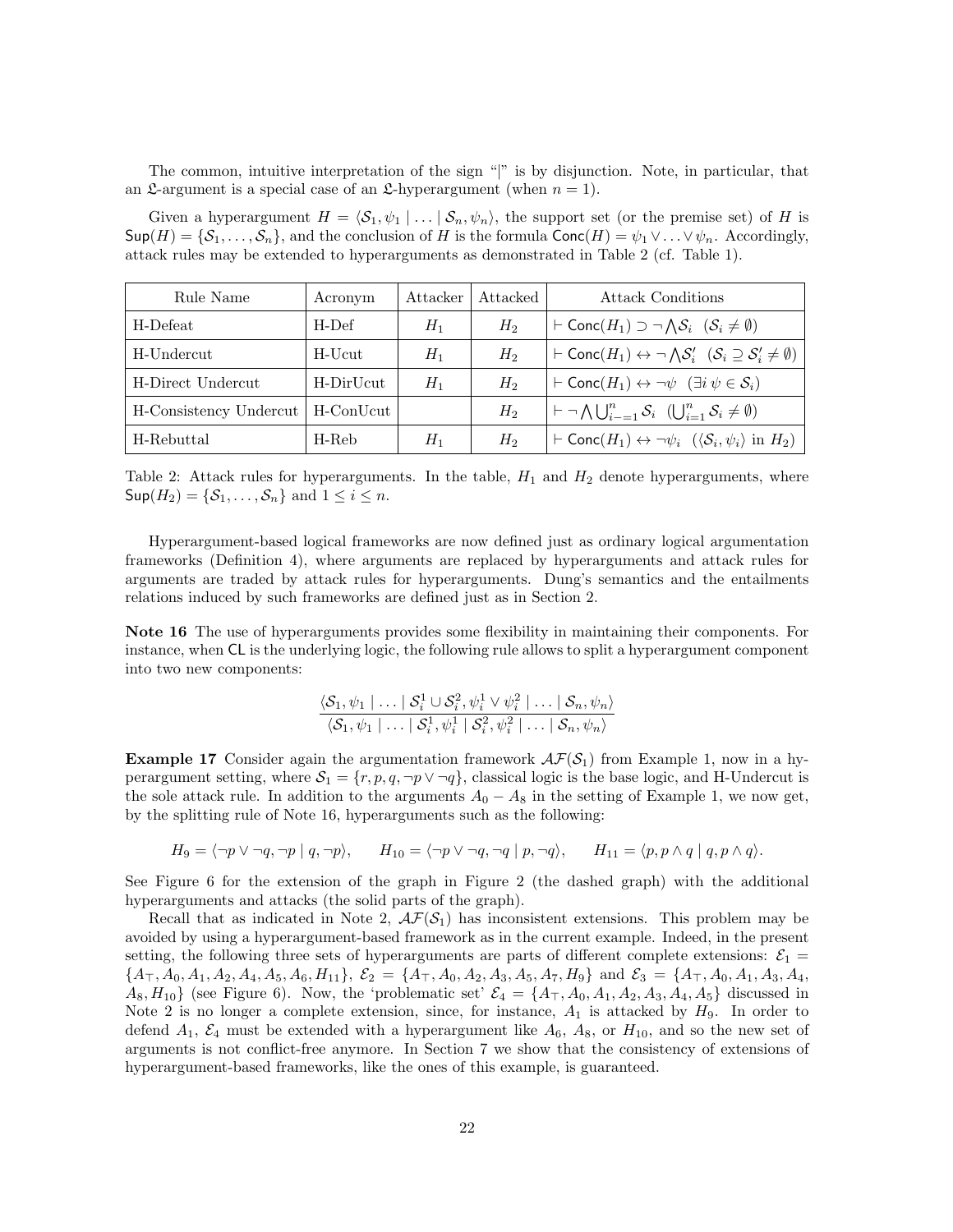

Figure 6: Part of the hyperargument framework for  $S_1 = \{p, q, \neg p \lor \neg q, r\}$ , based on classical logic and the attack rule H-Undercut (Example 17). The dashed graph is the same as the one in Figure 2, the solid nodes and arrows become available when generalizing to the hyperargument-based setting.

Argumentation frameworks that are based on hyperarguments are considered in detail in [33] (see also [31] and [32]). Apart of the benefits mentioned in the last example (see also Proposition 6 below), these frameworks are particularly useful for logics, such as the intermediate Gödel-Dummett logic LC and the modal logic S5, that lack 'good' (i.e., cut-free) proof systems for producing ordinary arguments. The correspondence to MCS-based reasoning of entailments induced by hyperargumentbased frameworks for such logics is shown next.

**Theorem 7** [33] Let  $\mathcal{AF}_{\mathcal{L},\mathcal{A}}(\mathcal{S})$  be a hyperargument-based argumentation framework for S, based on a logic  $\mathfrak{L} \in \{CL, LC, S5\}$  and the attack rules  $\mathcal{A} = \{H\text{-ConUcut}\} \cup \mathcal{A}'$ , where  $\emptyset \neq \mathcal{A}' \subseteq \{H\text{-Def}, H\text{-Ucut}\}.$ Then:

- 1.  $S \vdash_{Grd} \psi$  iff  $S \vdash_{\bigcap \text{Prf}} \psi$  iff  $S \vdash_{\bigcap \text{Stb}} \psi$  iff  $S \vdash_{\bigcap \text{mes}} \psi$ .
- 2. S  $\sim$ <sub>∪Prf</sub>  $\psi$  iff S  $\sim$ <sub>∪Stb</sub>  $\psi$  iff S  $\sim$ <sub>∪mcs</sub>  $\psi$ .

Note 17 In [33] the theorem above is shown for a larger family of base logics (and a slightly different definition of hyperarguments). We refer to [33] for further details.

#### 6.2 g-Coherence

The second generalization to the settings of the previous sections is related to the notion of consistency. Here we trade it by the weaker notion of coherence (with respect to what we call below reversing functions). Accordingly, the set  $MCS(\mathcal{S})$  of the maximally consistent subsets of S is replaced by the set  $MAX_{q}(S)$  of the maximally q-coherent subsets of S, where q is a function that allows to 'reverse' the roles of some premises and conclusions with respect to the consequence relation of the base logic. This is formalized below.<sup>23</sup>

 $23$ The material in this section is taken from [9].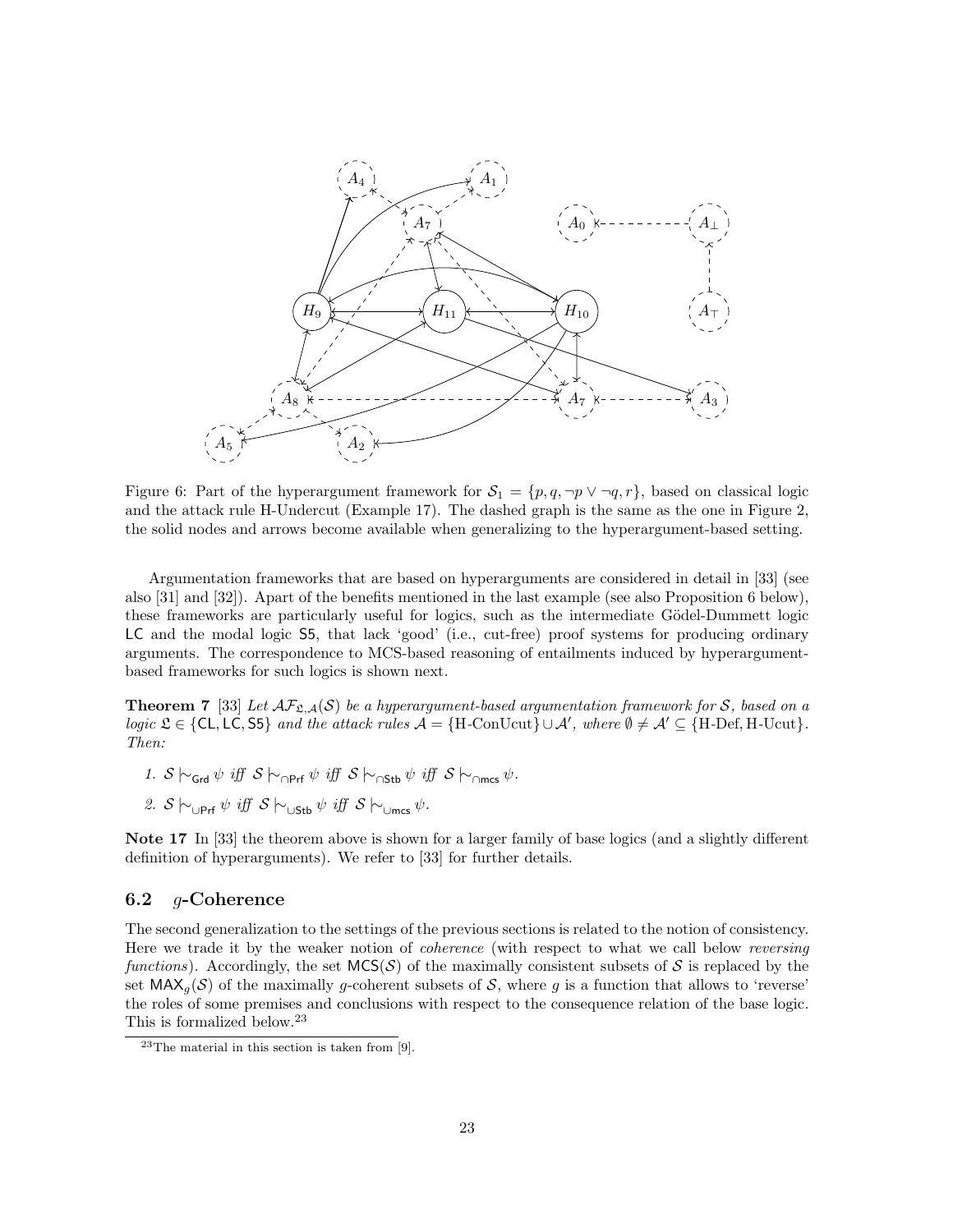**Definition 25 (reversing function)** Let  $\rho(\mathcal{L})$  be the set of the finite sets of the formulas in  $\mathcal{L}$ . function  $g : \rho(\mathcal{L}) \to \mathcal{L}$  is called  $\vdash_{\mathsf{CL}}\text{-}reversing$ , if for every finite sets  $\Gamma, \Delta, \mathcal{S}_1, \mathcal{S}_2$  of  $\mathcal{L}\text{-}formulas$  it holds that  $\Gamma, \mathcal{S}_1 \vdash_{\mathsf{CL}} g(\mathcal{S}_2 \cup \Delta)$  iff  $\Gamma, \mathcal{S}_2 \vdash_{\mathsf{CL}} g(\mathcal{S}_1 \cup \Delta)$ .

Intuitively,  $\vdash_{\mathsf{CL}}$ -reversibility means that it is possible to "reverse" the roles of  $\mathcal{S}_1$  and  $\mathcal{S}_2$  in the two sides of  $\vdash_{\mathsf{CL}}$ .

Definition 26 (q-coherence) Let  $q : \rho(\mathcal{L}) \to \mathcal{L}$ .

- $S_1, S_2 \in \rho(\mathcal{L})$  are g-reversible (with respect to  $\vdash_{\mathsf{CL}})$ , if  $S_1 \vdash_{\mathsf{CL}} g(S_2)$  or  $S_2 \vdash_{\mathsf{CL}} g(S_1)$ .
- $S_1, S_2 \in \rho(\mathcal{L})$  are *g-coherent* (with respect to  $\vdash_{\mathsf{CL}}$ ), if there are no subsets  $S'_1$  and  $S'_2$  of  $S_1$  and  $S_2$  that are *g*-reversible.
- $S \in \rho(\mathcal{L})$  is g-coherent (with respect to  $\vdash_{\mathsf{CL}}$ ), if every  $S_1, S_2 \subseteq S$  are g-coherent.
- A g-coherent set S is maximal, if none of its proper supersets is g-coherent. We denote by  $MAX<sub>q</sub>(S)$  the set of the maximally g-coherent subsets of S.

**Example 18** Here are some examples of  $\vdash_{\mathsf{CL}}$ -reversing functions:

- 1. For  $S \in \rho(\mathcal{L})$ , let  $g(S) = \neg \Lambda S$ . Then g is  $\vdash_{\mathsf{CL}}$ -reversing. It holds that  $S_1 \in \rho(\mathcal{L})$  and  $S_2 \in \rho(\mathcal{L})$ are g-coherent iff  $S_1 \cup S_2$  is consistent, and  $S \in \rho(\mathcal{L})$  is g-coherent iff it is consistent. In this case, then, for a set S of formulas in L, we have that  $MAX_g(S) = MCS(S)$ .
- 2. For  $S \in \rho(\mathcal{L})$ , let  $g(S) = \Lambda S \supset \phi$ , where  $\phi$  is a fixed formula. Intuitively,  $\phi$  may represent a state of affairs that the reasoner wants to avoid. Again, g is  $\vdash_{\mathsf{CL}}$ -reversing, and this time  $\mathcal{S}_1, \mathcal{S}_2 \in \rho(\mathcal{L})$ are g-coherent if their conjunction  $\Lambda(S_1\cup S_2)$  does not imply  $\phi$ . Hence, the elements in MAX<sub>g</sub>(S) are the ⊂-maximally consistent subsets of S that do not imply  $\phi$ .

Note that in case that a propositional constant  $\mathsf F$  for representing falsity is available in  $\mathcal L$ , the function in this item generalizes the function in the previous item, since the previous function is obtained when  $\phi = \mathsf{F}^{24}$ 

Reasoning with maximally g-coherent sets is now defined as in Definition 7.

**Definition 27** ( $\vdash^{\text{CL}}_{\text{OMAX}g}$ ,  $\vdash^{\text{CL}}_{\text{UMAX}g}$ ) Let g be a  $\vdash_{\text{CL}}$ -reversing function and let S a set of formulas.

- $S \sim_{\bigcap_{\text{MAX}_g}}^{\text{CL}} \psi$  iff  $\psi \in \text{Cn}_{\text{CL}}(\bigcap_{\text{MAX}_g} (S)).$
- $S \n\sim_{\bigcup_{\mathsf{MAX}_g} \psi}^{\mathsf{CL}}$  iff  $\psi \in \bigcup_{\mathcal{T} \in \mathsf{MAX}_g(\mathcal{S})} \mathsf{CncL}(\mathcal{T})$ .

To show that the entailments of the last definition correspond to the entailments induced by logical argumentation frameworks, we need an attack relation that reflects g-reversibility.

**Definition 28** (g-Undercut) Let g be  $\vdash_{\mathsf{CL}}$ -reversing. For  $\mathcal{S}'_2 \neq \emptyset$  we define:

g-Undercut (gUcut):  $\langle S_1, \psi_1 \rangle$  attacks  $\langle S_2 \cup S'_2, \psi_2 \rangle$  iff  $\vdash_{\mathsf{CL}} \psi_1 \leftrightarrow g(S'_2)$ .

The following theorem shows the correspondence between the entailment relations of Definition 27 and those that are induced by the corresponding argumentation framework.

<sup>&</sup>lt;sup>24</sup>Indeed, in CL the formulas  $\neg\Lambda\Gamma$  can equivalently be expressed by  $\Lambda\Gamma \supset F$ , thus the g-function of the previous item is the same as the function  $g(\Gamma) = \Lambda \Gamma \supset F$ .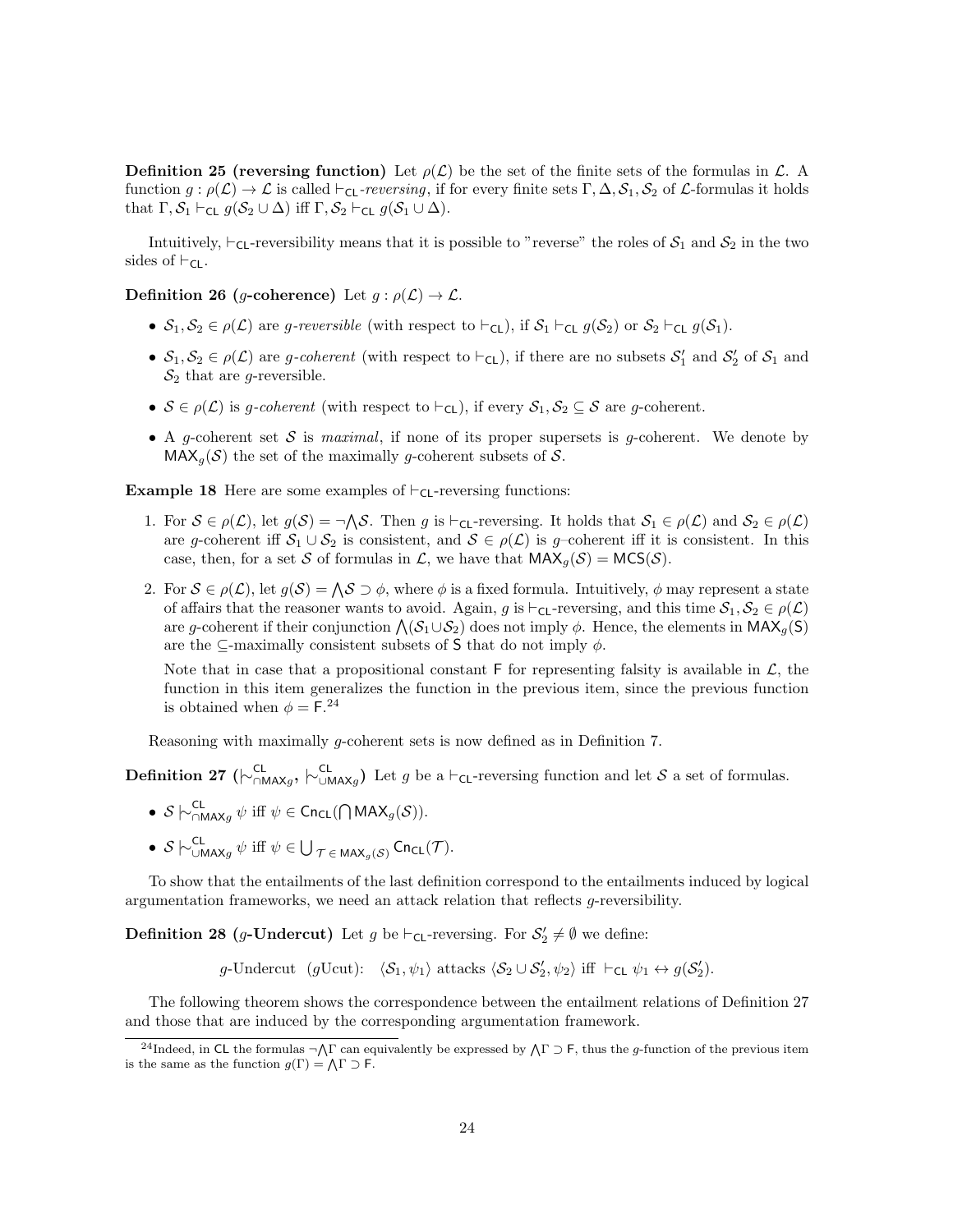**Theorem 8** Let g be a  $\vdash_{CL}$ -reversing function and let  $\mathcal{AF}_{CL, \{ \text{glcut} \}}(\mathcal{S})$  be an argumentation framework  $\text{for } \mathcal{S}, \text{ based on classical logic and the attack rule } g\text{ Ucut. Let } \vdash_{\mathsf{Grd}}^{\mathsf{CL}, \{\mathsf{gl} \cup \mathsf{cut}\}}, \ \vdash_{\mathsf{\cap }\mathsf{Prf}}^{\mathsf{CL}, \{\mathsf{gl} \cup \mathsf{cut}\}},$  $\vdash_{\cup \text{Prf}}^{\text{CL}, \{\text{gl} \cup \text{cut}\}}$  and  $\vdash_{\cup \text{Stb}}^{\text{CL}, \{\text{gl} \cup \text{cut}\}}$  be the entailments induced by  $\mathcal{AF}_{\text{CL}, \{\text{gl} \cup \text{cut}\}}(\mathcal{S})$  (see Definition 6). Then:

1. 
$$
S \sim_{\text{Grd}}^{\text{CL}, \{\text{glcut}\}} \psi
$$
 iff  $S \sim_{\text{OPT}}^{\text{CL}, \{\text{glcut}\}} \psi$  iff  $S \sim_{\text{Gst}}^{\text{CL}, \{\text{glcut}\}} \psi$  iff  $S \sim_{\text{Gtd}}^{\text{CL}, \{\text{glcut}\}} \psi$  iff  $S \sim_{\text{MAX}g}^{\text{CL}, \{\text{glcut}\}} \psi$ .  
2.  $S \sim_{\text{UPTf}}^{\text{CL}, \{\text{glcut}\}} \psi$  iff  $S \sim_{\text{Ust}}^{\text{CL}, \{\text{glcut}\}} \psi$  iff  $S \sim_{\text{MAX}g}^{\text{CL}} \psi$ .

Note 18 g-coherence is defined here with respect to classical logic. However, extending this notion to other logics is also possible. In fact, one of the main motivations of introducing g-coherence in [9] is to allow a weaker notion of consistency for logics like LP [15, 65, 66] (recall Note 9). This involves some extensions of the basic definitions. We refer to Section 7 of [9] for the details.

## 7 A Postulate-Based Analysis

In this section we consider the settings of the previous sections from a postulate-oriented point of view. First, we concentrate on the attack relations and then check the frameworks and their semantic extensions.

#### 7.1 Postulates Concerning the Attack Relations

The results in the previous sections mainly answer the question whether some specific attack relations (in a context of some base logic) are able to represent reasoning with maximally consistent subsets. There is, however, a line of work that asks the reverse question: what are the conditions on the attack relations that guarantee the correspondence between argumentation-based entailment relations and reasoning with maximal consistent subsets. The gist of this research has been done for classical argumentation frameworks (see the paragraph below Definition 4). In this section, we summarize the main results of this research.<sup>25</sup>

We start by recalling the conditions on attack relations studied by [3, 73].

**Definition 29 (properties of attack relations)** Let  $\mathcal{AF}(S) = \langle \text{Arg}(S), \text{Attack} \rangle$  be a classical argumentation framework for  $S$ . Then Attack is said to be:

- Conflict-dependent (with respect to  $\mathcal{AF}(S)$ ), iff for every  $(\langle \mathcal{S}_1, \psi_1 \rangle, \langle \mathcal{S}_2, \psi_2 \rangle) \in \mathcal{A}$ ttack it holds that  $S_1 \cup S_2 \vdash F$ .
- Conflict-sensitive (with respect to  $\mathcal{AF}(S)$ ), iff for every  $\langle \mathcal{S}_1, \psi_1 \rangle$ ,  $\langle \mathcal{S}_2, \psi_2 \rangle \in \mathsf{Arg}(\mathcal{S})$ , if  $\mathcal{S}_1 \cup \mathcal{S}_2 \vdash F$ then  $(\langle \mathcal{S}_1, \psi_1 \rangle, \langle \mathcal{S}_2, \psi_2 \rangle) \in Attack$ .
- *Valid* (with respect to  $\mathcal{AF}(S)$ ), iff for every  $\mathcal{E} \subseteq \mathsf{Arg}(\mathcal{S})$ , if  $\mathcal{E}$  is conflict-free then  $\mathsf{Sup}(\mathcal{E})$  is consistent.
- Conflict-complete (with respect to  $\mathcal{AF}(S)$ ), iff for every minimally inconsistent set  $\mathcal{T} \subseteq \mathcal{S}$ , for every  $\mathcal{T}_1 \cup \mathcal{T}_2 \subseteq \mathcal{T}$  such that  $\mathcal{T}_1 \neq \emptyset$ ,  $\mathcal{T}_2 \neq \emptyset$  and  $\mathcal{T}_1 \cup \mathcal{T}_2 = \mathcal{T}$ , and for every  $\langle \mathcal{T}_1, \psi_1 \rangle \in \mathsf{Arg}(\mathcal{S})$ , there is an argument  $\langle \mathcal{T}_2, \psi_2 \rangle \in \text{Arg}(\mathcal{S})$  such that  $\langle \mathcal{T}_2, \psi_2 \rangle$  attacks  $\langle \mathcal{T}_1, \psi_1 \rangle$ .
- Symmetric (with respect to  $\mathcal{AF}(S)$ ), iff when  $(\langle \mathcal{S}_1, \psi_1 \rangle, \langle \mathcal{S}_2, \psi_2 \rangle) \in \mathcal{A}$ ttack, we also have that  $(\langle \mathcal{S}_2, \psi_2 \rangle, \langle \mathcal{S}_1, \psi_1 \rangle) \in \text{Attack}.$

 $25$ Unless otherwise stated, the results in this section (7.1) are taken from [73].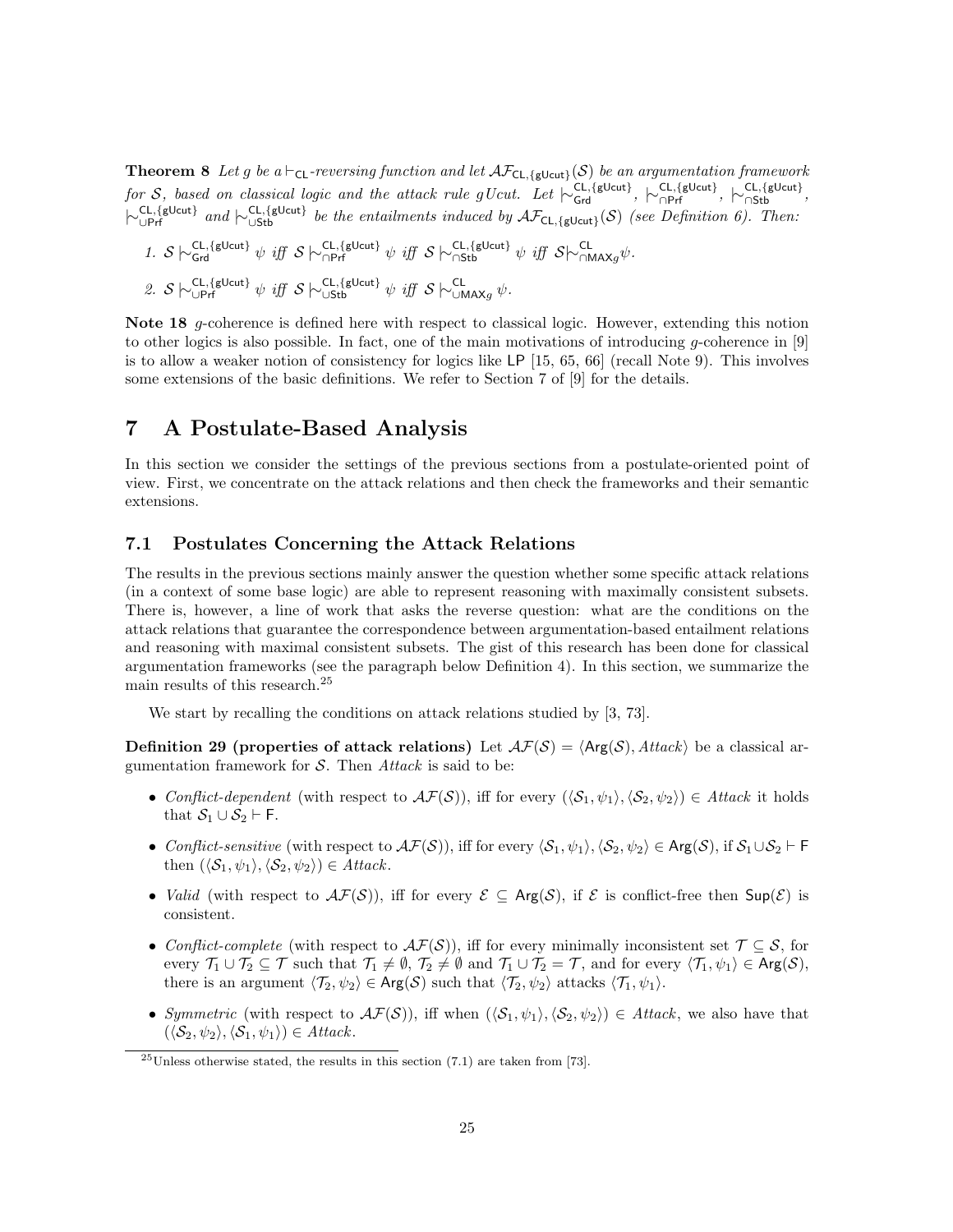Note 19 In [73] it is shown that there is no classical argumentation framework  $\mathcal{AF}(S) = \langle \text{Arg}(\mathcal{S}), \text{Attack} \rangle$ for which Attack is both valid and conflict-dependent with respect to  $\mathcal{AF}(S)$ <sup>26</sup>

So far we have concentrated on the question whether an argumentative entailment relation coincides with entailments for reasoning with maximal consistency. In [73], the satisfaction of the following, stronger condition is investigated:

$$
MCS_{CL}(\mathcal{S}) = \{ Sup(\mathcal{E}) \mid \mathcal{E} \in Sem(\mathcal{AF}(\mathcal{S}))\}.
$$
\n(3)

The next result shows that any classical argumentation framework that is based on some conflictfree semantics, and in which Condition (3) is satisfied, will have a conflict-dependent attack relation.

**Proposition 1** Let  $\mathcal{AF}(S) = \langle \mathsf{Arg}(S), \mathsf{Attack} \rangle$  be a classical argumentation framework and let Sem be a semantics such that every  $\mathcal{E} \in \text{Sem}(\mathcal{AF}(\mathcal{S}))$  is conflict-free.<sup>27</sup> If Condition (3) is met, then Attack is conflict-dependent.

It follows that when looking for an attack relation that satisfies Condition (3), we can restrict our attention to conflict-dependent attack relations.

By the last proposition and Note 19, we get:

Corollary 2 If  $\mathcal{AF}(S) = \langle \text{Arg}(\mathcal{S}), \text{Attack} \rangle$  is a classical argumentation framework and Sem is a semantics consisting only of conflict-free extensions, then if Attack is valid with respect to  $\mathcal{AF}(S)$ , Condition (3) is not satisfied.

The next propositions show that besides valid attack relations, also symmetric and conflictcomplete attack relations do not necessarily give rise to a correspondence between extensions and maximally consistent subsets.

**Proposition 2** Let Sem  $\in$  {Cmp, Prf, Stb}. There is a classical framework  $\mathcal{AF}(S) = \langle \text{Arg}(S), \text{Attack} \rangle$ with respect to which Attack is symmetric, and in which Condition (3) is not satisfied.

**Proposition 3** Let Sem  $\in \{\mathsf{Cmp}, \mathsf{Prf}, \mathsf{Stb}\}\$ . There is a classical framework  $\mathcal{AF}(S) = \langle \mathsf{Arg}(\mathcal{S}), \mathsf{Attack}\rangle$ with respect to which Attack is conflict-complete, and in which Condition (3) is not satisfied.

Based on the propositions above and using the results in [3, 73], Table 3 summarizes, for classical frameworks and a given attack relation  $\mathcal{R}$ , what properties from Definition 29 are satisfied (in case that  $Attack = \{R\}$ , and for a given semantics Sem  $\in \{Prf, Stb\}$ , whether Condition (3) holds ( $\checkmark$ ) or not  $(x)$ .

Some notes are in order here:

- ConUcut does not appear in Table 3 since it is not applicable in classical frameworks.
- The correspondence to  $\bigcap \text{MCS}_{\text{CL}}(\mathcal{S})$  (as investigated in Theorem 1) and logical frameworks that are not classical are not considered in [2, 3, 73]. A postulate-based study of these cases is therefore a topic yet to be studied.

 $^{26}$ This, in turn, shows that the conditions of some of the results in [2, 3], regarding the links between reasoning with maximal consistent subsets and argumentation-based inferences, are in fact vacuous.

<sup>27</sup>All the semantics in Definition 5 satisfy this condition.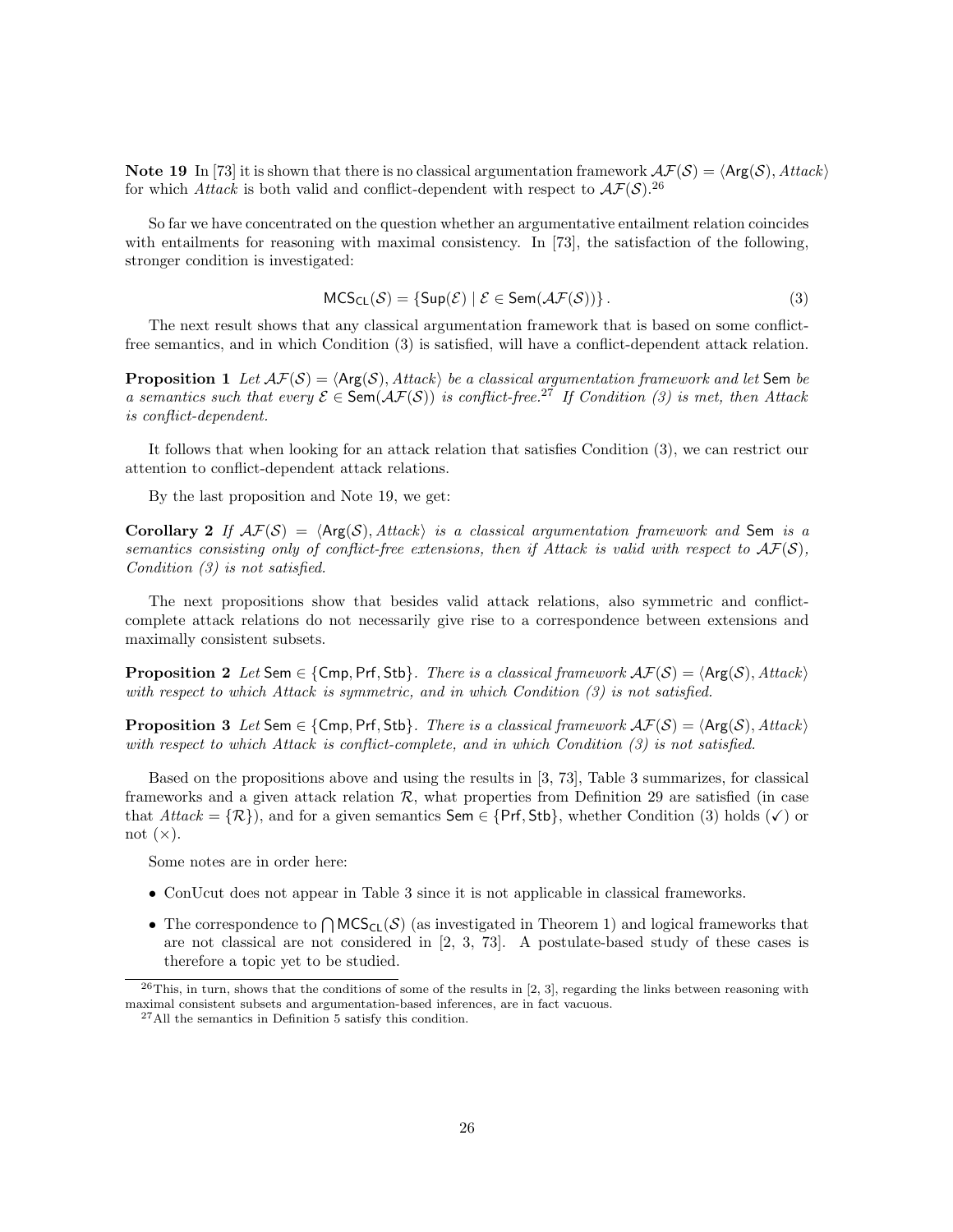| Attack rule     | conflict-<br>dependence | conflict-<br>sensitivity | validity | conflict-<br>completeness | symmetry | Eq. $(3)$<br>w.r.t. Prf | Eq. $(3)$<br>w.r.t. Stb |
|-----------------|-------------------------|--------------------------|----------|---------------------------|----------|-------------------------|-------------------------|
| Def             |                         | $\times$                 | $\times$ |                           | $\times$ | $\times$                | $\times$                |
| DirDef          |                         | $\times$                 | $\times$ | $\times$                  | $\times$ | √                       |                         |
| Ucut            |                         | $\times$                 | $\times$ |                           | $\times$ | $\times$                | $\times$                |
| DirUcut         |                         | $\times$                 | $\times$ | $\times$                  | $\times$ | √                       |                         |
| Reb             |                         | $\times$                 | $\times$ | $\times$                  |          | $\times$                | $\times$                |
| DefReb          |                         | $\times$                 | $\times$ | $\times$                  | ✓        | $\times$                | $\times$                |
| $Reb + DirUcut$ |                         | $\times$                 | $\times$ | $\times$                  | $\times$ | $\times$                | $\times$                |
| BigArgAt        |                         | $\times$                 | $\times$ | $\times$                  | $\times$ |                         |                         |

Table 3: The satisfaction of the properties from Definition 29 for classical frameworks, different attack rules and the satisfaction of Condition (3) with respect to  $Sem \in \{Prf, Stb\}.$ 

- As Table 3 indicates, validity and conflict-sensitivity are rather strict postulates (at least as far as single attack rules are concerned). However, one may think of more liberal versions of these postulates that are satisfied by some attack rules. For instance, each one of the rules Def, DirDef, Ucut and DirUcut, satisfies a weaker version of validity (with a stronger condition), where the conflict-freeness of  $\mathcal E$  is traded by its completeness (in which case we get the support consistency postulate of [10]).
- It is important to note that Condition (3) provides a useful indication to the suitability of the underlying framework for reasoning with maximal consistency, but it is *not* a necessary condition for the latter. Indeed, Example 2 provides an example in which Condition  $(3)$  is violated, yet – as e.g. Theorem 1 shows – the underlying framework is capable of representing reasoning with the maximally consistent subsets of the premises.

#### 7.2 Postulates Concerning the Frameworks and Their Extensions

We now turn to rationality postulates concerning the frameworks described in some of the previous sections.<sup>28</sup> In what follows we shall refer to the postulates proposed by Caminada and Amgoud in [1, 35]. First, we need the following terminology:

**Definition 30 (Free(S))** Let  $\mathcal{L} = \langle \mathcal{L}, \vdash \rangle$  be a propositional logic and S a set of L-formulas.

- We say that S is  $\vdash$ -consistent if there is no finite  $\mathcal{T} \subseteq \mathcal{S}$  such that  $\vdash \neg \mathcal{AT}$ . 29
- A subset  $\mathcal{T} \subseteq \mathcal{S}$  is an  $\mathcal{L}\text{-minimal conflict of }\mathcal{S}$ , if it is not  $\vdash$ -consistent, but  $\mathcal{T} \setminus \{\psi\}$  is  $\vdash$ -consistent for every  $\psi \in \mathcal{T}$ .
- We denote by Free(S) the set of formulas that are not part of any minimal conflict of S.

<sup>28</sup>For frameworks that are not mentioned in this section the satisfiability of the postulates is an open question.

 $29$ To keep the terminology of [1] and [35], we use in this section a different notion for  $\vdash$ -consistency than the one used previously in this paper (namely, that  $S \nvdash F$ ). Note, nevertheless, that for explosive logics (i.e., in which for every L-formulas  $\psi$ ,  $\phi$  it holds that  $\psi$ ,  $\neg \psi \vdash \phi$ ) these two notions coincide.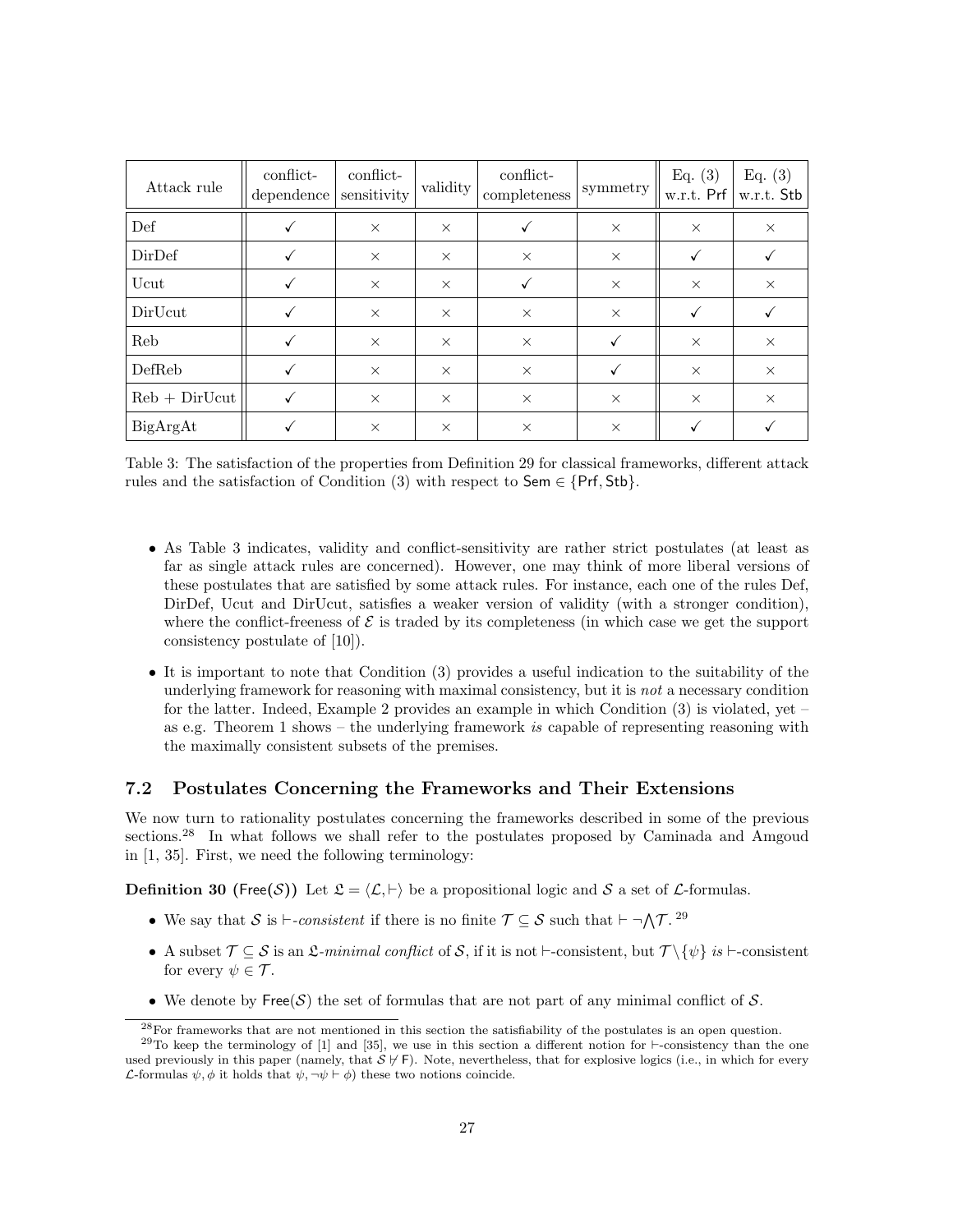**Definition 31 (rationality postulates)** Let  $\mathcal{AF}_{\mathcal{L},\mathcal{A}}(\mathcal{S}) = \langle \mathsf{Arg}_{\mathcal{L}}(\mathcal{S}), \mathcal{H} \mathcal{H} \mathcal{R} \mathcal{R} \rangle$  be a logical argumentation framework,  $\mathcal{E} \in \text{Sem}(\mathcal{AF}_{\mathfrak{L},\mathcal{A}}(\mathcal{S}))$ , and  $A, B \in \text{Arg}_{\mathfrak{L}}(\mathcal{S})$ . Consider the following postulates:<sup>30</sup>

- Closure of extensions (with respect to Sem):  $Conc(\mathcal{E}) = Con_{\mathcal{E}}(Conc(\mathcal{E}))$ .
- Closure under sub-arguments (with respect to Sem): if  $A \in \mathcal{E}$  and  $\text{Sup}(B) \subseteq \text{Sup}(A)$  then  $B \in \mathcal{E}$ .
- Consistency (with respect to Sem):  $Conc(\mathcal{E})$  is consistent.
- Exhaustiveness (with respect to Sem): if  $\textsf{Sup}(A) \cup \{\textsf{Conc}(A)\}\subseteq \textsf{Conc}(\mathcal{E})$  then  $A \in \mathcal{E}$ .
- Weak exhaustiveness (with respect to Sem): if  $\text{Sup}(A) \subseteq \text{Sup}(\mathcal{E})$  then  $A \in \mathcal{E}$ .
- Free precedence (with respect to Sem):  $\text{Arg}_{\mathfrak{L}}(\text{Free}(\mathcal{S})) \subseteq \mathcal{E}$ .

The following follows from what is shown in [8]:

**Proposition 4** Let  $\mathcal{AF}_{S,A}(S)$  be a logical argumentation framework, based on a contrapositive propositional logic  $\mathfrak L$  and where DirUcut is the attack rule, and let Sem  $\in \{\mathsf{Cmp}, \mathsf{Prf}, \mathsf{Stb}\}.$  Then closure of extensions, closure under sub-arguments, consistency, and weak exhaustiveness are satisfied with respect to Sem. When ConUcut is also an attack rule, free precedence is satisfied as well with respect to Sem.

In case of priorities among arguments, closure under sub-arguments is weakened to the following postulate, stated for  $Sem-extensions$  and with respect to a preference order  $\leq$  among arguments:

• Weak closure under sub-arguments: if  $A \in \mathcal{E}$ ,  $\text{Sup}(B) \subseteq \text{Sup}(A)$ , and  $B \leq A$ , then  $B \in \mathcal{E}$ .

**Proposition 5** Let  $\mathcal{AF}_{\mathfrak{L},\mathcal{A}}^{\leq_{\pi}}(\mathcal{S})$  be a prioritized argumentation framework, based on a contrapositive propositional logic  $\mathfrak{L}$ , and where DirUcut is the attack rule. Suppose also that the preferential order  $\preceq_{\pi}$ and its strict counterpart  $\prec_{\pi}$  (from which  $\leq_{\pi}$  is obtained by Condition (1) in Section 4) are reflexive, transitive, and left monotonic. Then closure of extensions, weak closure under sub-arguments, consistency, and weak exhaustiveness are satisfied with respect to any  $\mathsf{Sem} \in \{\mathsf{Cmp}, \mathsf{Prf}, \mathsf{Stb}\}.$  When ConUcut is also an attack rule, free precedence is satisfied as well with respect to any Sem  $\in \{\mathsf{Cmp}, \mathsf{Prf}, \mathsf{Stb}\}.$ 

Note 20 The following remarks and examples indicate that the conditions specified in Propositions 4 and 5 are indeed necessary:

- 1. When Ucut is the attack rule (instead of DirUcut), consistency is not necessarily satisfied. Indeed, the extension  $\mathcal{E}_4$  in Example 2 is not consistent.<sup>31</sup>
- 2. Even though weak exhaustiveness is satisfied by the frameworks considered in Proposition 4 and 5, exhaustiveness is not always satisfied by the frameworks considered in these propositions:

Example 19 ([8]) Let  $S' = \{p \land q, q, s, \neg s, t \land (\neg s \lor \neg q), \neg t\}$  with  $\pi(p \land q) = 1, \pi(s) = \pi(\neg s) =$  $\pi(t \wedge (\neg s \vee \neg q) = \pi(\neg t) = 2$  and  $\pi(q) = 3$ , and let  $\leq_{\pi}$  be any order of those in Items 1, 4, 5 or 6 of Example 7. Consider  $A_1 = \langle s, t \wedge (\neg s \vee \neg q) \rangle$ ,  $\neg q$  and  $A_2 = \langle q, q \rangle$ . Note that  $\mathcal{E} = \{ \langle p \wedge q, \phi \rangle \mid \{p \wedge q\} \vdash \phi \} \cup \{ \langle \emptyset, \phi \rangle \mid \emptyset \vdash \phi \}$  is a complete extension when DirUcut is the attack rule. In this case it can be shown that  $A_2 \notin \mathcal{E}$ , since  $A_1$  attacks  $A_2$  and  $A_2$  is unattacked by  $\mathcal{E}$ . Moreover, it can be easily checked that  $\mathcal{E}$  does not defend any argument in  $Arg_{CL, \{DirUcut\}}(\mathcal{S}') \setminus \mathcal{E}$ . This means that this argumentation framework violates exhaustiveness, since there is an argument with conclusion q in  $\mathcal E$  (namely  $\langle p \wedge q, q \rangle$ ), yet  $A_2 = \langle q, q \rangle \notin \mathcal E$ .

 $30$ We refer to [1, 35] for a discussion and justifications of these postulates.

<sup>31</sup>See Example 17 in Section 6.1 for a discussion how the above problem is solved with hyperarguments. In [50, Proposition 3.18], it is shown how this example can be solved in the context of assumption-based argumentation as well.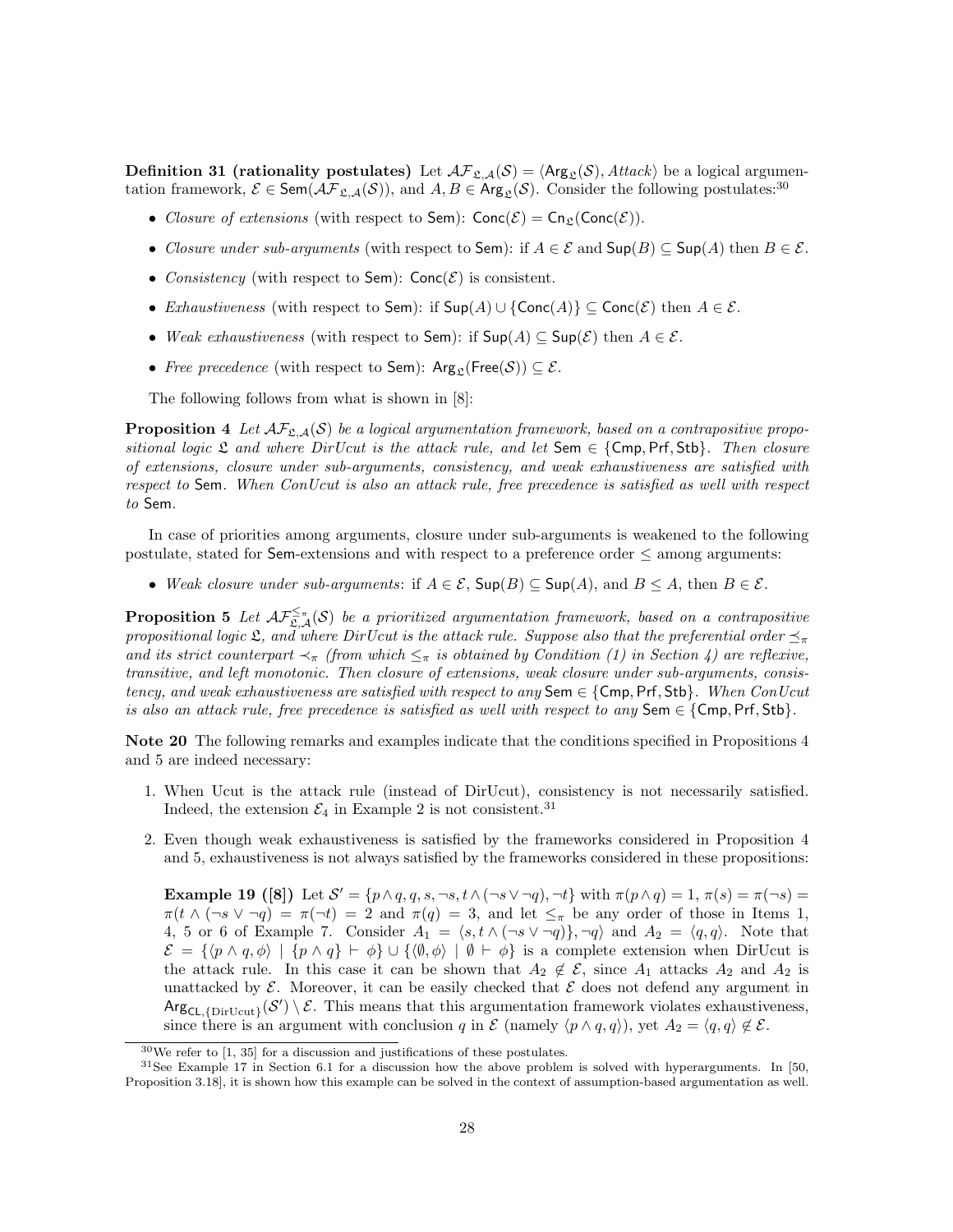3. When ConUcut is among the attack rules, sub-argument closure for complete extensions can be violated:

Example 20 ([8]) Let  $S'' = \{p \wedge q, s, r, r \supset (\neg p \wedge \neg s)\}\$ and  $\pi(p \wedge q) = 1, \pi(r) = \pi(r \supset$  $(\neg p \land \neg s)$  = 2 and  $\pi(s) = 3$  where  $\leq_{\pi}$  is defined as in Example 7, Item 1. Consider the following arguments:  $A_1 = \langle s, s \rangle$ ,  $A_2 = \langle \{p \land q, s\}, s \rangle$ ,  $A_3 = \langle \{p \land q, r, r \supset (\neg p \land \neg s), \neg s \rangle, \text{ and } \rangle\}$  $A_4 = \langle \emptyset, \neg((p \land q) \land r \land (r \supset (\neg p \land \neg s)))\rangle$ . Note that there is a complete extension containing  $A_2$  yet not containing  $A_1$ , since  $A_2$  has only one attacker,  $A_3$ , which is ConUcut-attacked by  $A_4$  and thus cannot be defended. This amounts to a violation of sub-argument closure, since  $\mathsf{Sup}(A_1) \subset \mathsf{Sup}(A_2).$ 

Similar results to those of Propositions 4 and 5 are shown in [33] for frameworks that are based on hyperarguments. Here we recall one of them, concerning classical logic  $CL$  and intermediate Gödel-Dummett logic LC.

**Proposition 6** Let  $\mathcal{AF}_{\mathcal{L},\mathcal{A}}(S)$  be a hyperargument-based argumentation framework for S, based on a logic  $\mathfrak{L} \in \{CL, LC\}$  and the attack rules  $\mathcal{A} = \{H\text{-ConUcut}\} \cup \mathcal{A}'$ , where  $\emptyset \neq \mathcal{A}' \subseteq \{H\text{-Def}, H\text{-Ucut}\}.$ Then closure of extensions, closure under sub-arguments, consistency, free precedence and exhaustiveness are satisfied with respect to any Sem  $\in$  {Cmp, Prf, Stb}.

# 8 Proof Systems

Reasoning with (maximally) consistent subsets is computationally demanding, as already detection of [in]consistency in classical logic is a [co]NP-complete problem. Moreover, the number of maximally inconsistent subsets of a premise set S may grow exponentially in the size of S, and as shown in [70], computing the size of  $MCS(\mathcal{S})$  is beyond the second level of the polynomial hierarchy. This calls upon finding effective methods for reasoning with MCSs. In this section we briefly present such a method, based on what is known as dynamic proof systems (or, dynamic derivations), introduced in [11, 13]. For a more detailed description of dynamic proof systems and their properties (together with some further examples), we refer to [13, 14].

Our approach is a proof-theoretical one, using inference rules in Gentzen-style sequent calculi [47] for constructing arguments from simpler arguments, and elimination rules for renouncing arguments. Sequent calculi are particularly useful in our case, since an argument  $\langle S, \psi \rangle$  may be viewed as a sequent  $S \Rightarrow \psi$  (see, e.g. [12]). For instance, Table 4 presents a reformulation of Gentzen's well-known proof system LK for classical logic in terms of our representation of arguments. Note that here the conclusion of an argument may be a set of formulas (and not only a single formula), and that  $\langle S, \mathcal{T} \rangle$ is provable in  $LK^{32}$  for finite sets S and T iff  $\langle\Lambda S,\nabla T\rangle$  is a CL-argument in the sense of Definition 2.

In what follows we shall assume that the proof systems that we are using are sound and complete for the underlying logic, that is, given a logic  $\mathfrak{L} = \langle \mathcal{L}, \vdash \rangle$  and a proof system  $\mathfrak C$  for it, we have that  $\mathcal{S} \vdash \psi$  iff  $\langle \mathcal{S}, \psi \rangle$  is provable in  $\mathfrak{C}$ .

Now, (simple) *dynamic derivations* are sequences of applications of inference rules like those in Table 4 (for producing arguments), and attack rules like those in Table 1 (for renouncing, or discharging arguments). Such derivations may be viewed as representing debates, in which arguments are introduced or eliminated in the presence of counter-arguments. For defining dynamic proof systems we therefore need a *proof setting*  $\mathfrak{S} = \langle \mathfrak{L}, \mathfrak{C}, \mathcal{A} \rangle$  consisting of a logic  $\mathfrak{L}$ , a corresponding sound

<sup>&</sup>lt;sup>32</sup>That is, there is a sequence of expressions of the form  $\langle S_i, \mathcal{T}_i \rangle$   $i = 1, \ldots, n$  such that  $\langle S_n, \mathcal{T}_n \rangle = \langle S, \mathcal{T} \rangle$ , and each expression is either an LK-axiom, or is obtained from previous expressions in the sequence by an application of an  $LK$ -rule.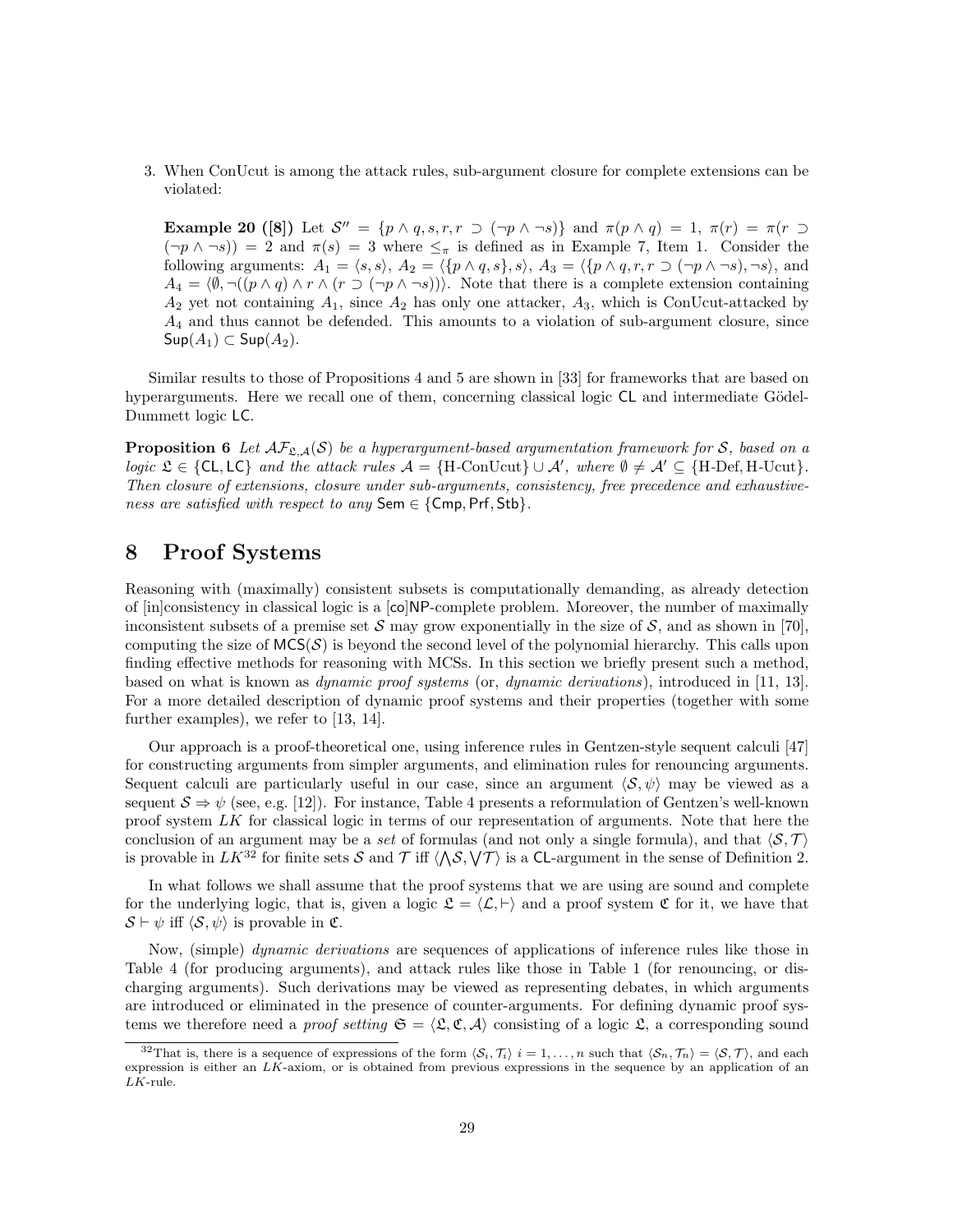| Rule Name           | Acronym                            | Rule's conditions                                                                                                       | Rule's conclusion                                                                    |
|---------------------|------------------------------------|-------------------------------------------------------------------------------------------------------------------------|--------------------------------------------------------------------------------------|
| Axiom               |                                    |                                                                                                                         | $\langle \psi, \psi \rangle$                                                         |
| Weakening           |                                    | $\langle \mathcal{S}, \mathcal{T} \rangle$                                                                              | $\langle \mathcal{S} \cup \mathcal{S}', \mathcal{T} \cup \mathcal{T}' \rangle$       |
| $_{\rm Cut}$        |                                    | $\langle \mathcal{S}_1, \mathcal{T}_1 \cup {\psi} \rangle$ , $\langle \mathcal{S}_2 \cup {\psi}, \mathcal{T}_2 \rangle$ | $\langle \mathcal{S}_1 \cup \mathcal{S}_2, \mathcal{T}_1 \cup \mathcal{T}_2 \rangle$ |
| Left- $\wedge$      | $ \wedge L $                       | $\langle \mathcal{S} \cup \{\psi\} \cup \{\phi\}, \mathcal{T} \rangle$                                                  | $\langle \mathcal{S} \cup {\psi \wedge \phi}, \mathcal{T} \rangle$                   |
| $Right-\wedge$      | $[\wedge \mathrm{R}]$              | $\langle \mathcal{S}, \mathcal{T} \cup {\psi} \rangle$ , $\langle \mathcal{S}, \mathcal{T} \cup {\phi} \rangle$         | $\langle \mathcal{S}, \mathcal{T} \cup {\psi \wedge \phi} \rangle$                   |
| Left- $\vee$        | [ <sub>VI</sub> ]                  | $\langle \mathcal{S} \cup {\psi}, \mathcal{T} \rangle$ , $\langle \mathcal{S} \cup {\phi}, \mathcal{T} \rangle$         | $\langle \mathcal{S} \cup \{ \psi \vee \phi \}, \mathcal{T} \rangle$                 |
| $Right-V$           | $[\vee \mathrm{R}]$                | $\langle \mathcal{S}, \mathcal{T} \cup {\psi} \} \cup {\phi}$                                                           | $\langle \mathcal{S}, \mathcal{T} \cup {\psi \vee \phi} \rangle$                     |
| Left- $\neg$        | $ \supset\!L $                     | $\langle \mathcal{S}, \mathcal{T} \cup {\psi} \rangle$ , $\langle \mathcal{S} \cup {\phi}, \mathcal{T} \rangle$         | $\langle \mathcal{S} \cup {\psi \supset \phi}, \mathcal{T} \rangle$                  |
| $Right$ - $\supset$ | $\left \supset\!\mathrm{R}\right $ | $\langle \mathcal{S} \cup {\psi}, \mathcal{T} \cup {\phi} \rangle$                                                      | $\langle \mathcal{S}, \mathcal{T} \cup {\psi \supset \phi} \rangle$                  |
| $Left-$             | $[\neg L]$                         | $\langle \mathcal{S}, \mathcal{T} \cup {\psi} \rangle$                                                                  | $\langle \mathcal{S} \cup \{\neg \psi\}, \mathcal{T} \rangle$                        |
| $Right$ - $\neg$    | $\neg R$                           | $\langle \mathcal{S} \cup {\psi}, \mathcal{T} \rangle$                                                                  | $\langle \mathcal{S}, \mathcal{T} \cup \{\neg \psi\} \rangle$                        |

Table 4: Arguments construction rules according to LK.

and complete proof calculus  $\mathfrak C$  for producing  $\mathfrak L$ -arguments, and a set A of attack rules for renouncing (undefended) attacked arguments. An argument  $\langle S, \psi \rangle$  that is renounced (i.e., is attacked by an application of a rule in A) will be denoted in what follows by  $\langle \mathcal{S}, \psi \rangle$ .

Given a setting  $\mathfrak S$  and a set S of L-formulas, an  $\mathfrak S$ -based *simple dynamic derivation*  $\mathcal D$  for S is a finite sequence consisting of three kinds of subsequences:

- 1. derivations of S-based arguments (i.e., elements in  $\text{Arg}_{\mathfrak{L}}(\mathcal{S})$ ),
- 2. derivations of expressions of the form  $\langle \mathcal{T}_1, \mathcal{T}_2 \rangle$ ,
- 3. eliminations of S-based arguments.

Items 1 and 2 above are produced by the inference rules in  $\mathfrak{C}$ , and Item 3 is produced by the attack rules in A. In an S-based dynamic derivation, an argument in  $Arg_{\mathcal{L}}(\mathcal{S})$  can be renounced only if it is attacked by another argument in  $Arg_{\mathcal{S}}(\mathcal{S})$ . Items 1 and 3 are the 'heart' of the derivation; The purpose of Item 2 is to provide derivations of the arguments in Item 1, or to produce the conditions that are required for applying the attack rules in Item 3 (see the rightmost column in Table 1).<sup>33</sup>

**Example 21** Consider the proof setting  $\mathfrak{S} = \langle \mathsf{CL}, LK, \{\text{Ucut}\}\rangle$  and the set of formulas  $\mathcal{S}_6 = \{p, \neg p, q\}.$ A simple G-derivation for  $S_6$  may look as follows (for simplicity, we omit the set notations  $\{\cdot\}$  whenever possible and add numbers to refer to the elements in the derivation according to their order).

1:  $\langle p, p \rangle$  (Axiom), 2:  $\langle \neg p, \neg p \rangle$  (Axiom),  $\cdots$ , k:  $\langle \emptyset, p \leftrightarrow \neg \neg p \rangle$ , k+1:  $\langle \neg p, \neg p \rangle$  (Ucut of 1 on 2 by k)

The first two elements in the derivations are  $S_6$ -based arguments (allowing to conclude p and  $\neg p$ , respectively). The k'th element in the sequence indicates that  $p \leftrightarrow \neg \neg p$  is a tautology (follows from an empty support set), and since LK is sound and complete for CL, this implies that  $\vdash_{\mathsf{CL}} p \leftrightarrow \neg \neg p$ .

 $33\text{Note, in particular, that the expressions derived in Item 2 are not necessarily *S*-based arguments, as in Item 1.$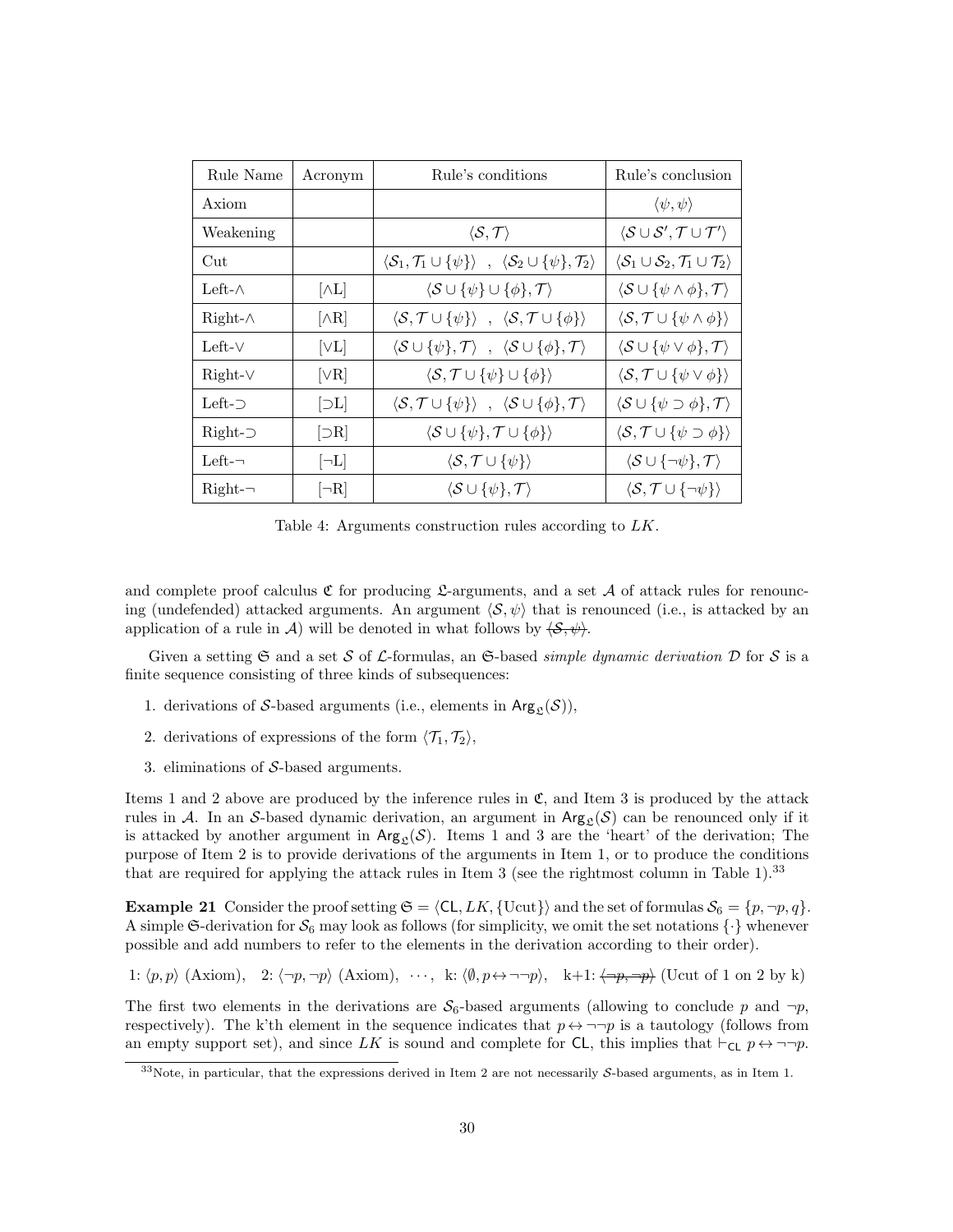Thus, the condition for the Ucut-attack of  $\langle p, p \rangle$  (Argument 1 in the derivation) on  $\langle \neg p, \neg p \rangle$  (Argument 2) is met (see Table 1), and so this attack can be applied on step  $k+1$  of the derivation, which causes the renouncing of  $\langle \neg p, \neg p \rangle$ . Note that the sequence above may be extended by a derivation of  $\langle \emptyset, \neg p \leftrightarrow \neg p \rangle$ , which provides the condition for a counter Ucut-attack of  $\langle \neg p, \neg p \rangle$  on  $\langle p, p \rangle$ , and as a result a renouncing of the latter.

The last example shows that the status of an argument may be changed as a derivation progresses: a derived argument may be renounced later on, and if an attacker  $A_1$  of a renounced argument  $A_2$ is itself attacked (and so  $A_1$  is renounced), the attack on  $A_2$  may become obsolete, in which case  $A_2$ should be validated again. These considerations are captured by the evaluation process of Figure 7.

Input: a simple derivation D. Let Attack := Elim := Derived :=  $\emptyset$ ; Given a simple derivation  $\mathcal{D}$ , while ( $\mathcal D$  is not empty) do { if the last element in  $\mathcal D$  is a derived argument  $A$ , then add A to the set Derived; if the last element in  $\mathcal D$  is an attack of  $A_1 \notin \mathsf{Elim}$  on  $A_2$ , then add  $A_1$  to Attack and  $A_2$  to Elim; remove the last element from  $\mathcal{D}$  } Let Accept := Derived - Elim; Output: Attack, Elim, Accept.

Figure 7: Evaluation of a simple derivation.

Given a simple derivation  $\mathcal{D}$ , the iterative top-down algorithm in Figure 7 computes the following three sets:  $\text{Elim}(\mathcal{D})$  – the renounced (eliminated) arguments whose attacker is not already eliminated,  $Attack(\mathcal{D})$  – the arguments that attack an argument in  $Elim(\mathcal{D})$ , and  $Accept(\mathcal{D})$  – the derived arguments in  $D$  that are not in  $Elim(D)$ .

**Definition 32 ((strongly) coherent derivation)** A simple derivation  $D$  is *coherent*, if there is no argument that eliminates another argument, and later is eliminated itself, that is: Attack( $\mathcal{D}$ ) ∩  $Elim(\mathcal{D}) = \emptyset$ . We say that  $\mathcal D$  is *strongly coherent*, if  $Sup(Attack(\mathcal{D})) = \bigcup_{A \in Attack(\mathcal{D})} Sup(A)$  is consistent.<sup>34</sup>

**Example 22** Consider the simple derivation D of Example 21. We have:  $Accept = Attack = \{\langle p, p \rangle\}$ and  $\text{Elim} = {\langle \neg p, \neg p \rangle}$ . In particular,  $D$  is both coherent and strongly coherent.

Now we can define what dynamic derivations are.

**Definition 33 (dynamic derivation)** Let  $\mathfrak{S} = \langle \mathfrak{L}, \mathfrak{C}, \mathcal{A} \rangle$  be a proof setting and let S be a set of formulas in L. A *(dynamic)*  $\mathfrak{S}\text{-}derivation$  for S is a simple derivation D of one of the following forms:

- a)  $\mathcal D$  is a singleton consisting of an axiom of  $\mathfrak C$ .
- b)  $\mathcal D$  is an extension of a dynamic derivation by a derivation in  $\mathfrak C$ , where all the derived arguments are not in  $\mathsf{Elim}(\mathcal{D})$ .

 $34$ As shown in [9], in the proof setting  $\mathfrak{S} = \langle CL, LK, \{U\text{cut}\}\rangle$ , strong coherence implies coherence (but not vice-versa).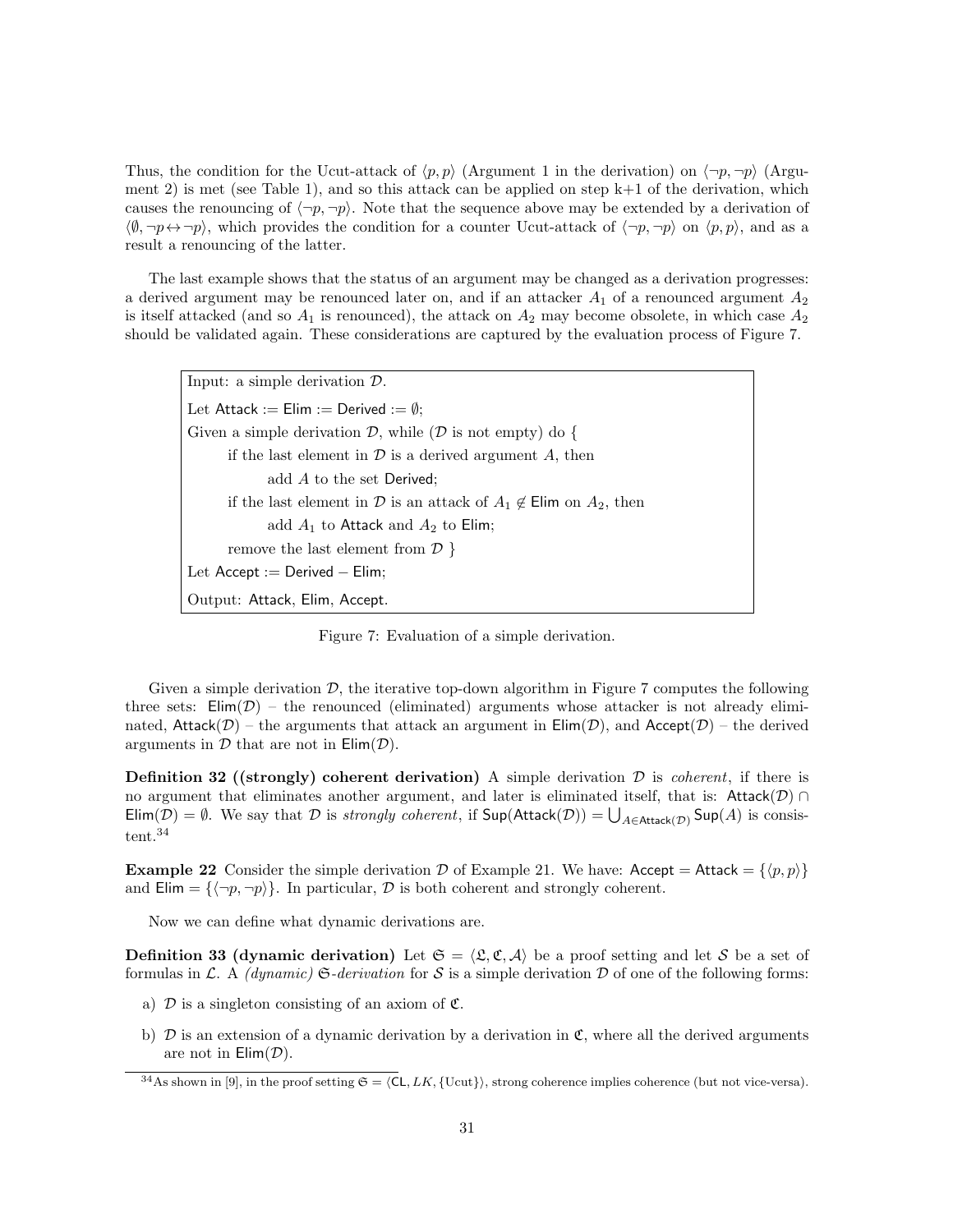c) D is an extension of a dynamic derivation by a sequence of renounced arguments, the attackers of which are in  $\text{Arg}_{\mathcal{S}}(\mathcal{S})$  and are not attacked by arguments in  $\text{Accept}(\mathcal{D}) \cap \text{Arg}_{\mathcal{S}}(\mathcal{S})$ , and the attacks are based on conditions that are proved in  $\mathcal{D}$ .<sup>35</sup>

One may think of a dynamic derivation as a proof that progresses over derivation steps. At each step the current derivation is extended by a 'block' of introduced arguments or renounced arguments. As a result, the statuses of the arguments in the derivation are updated accordingly. In particular, a derived argument may be renounced in light of new derived arguments, but also the other way around is possible: a renounced argument may be 'restored' if its attacking argument is counter-attacked. It follows that previously derived data may not be derived anymore (and vice-versa) until and unless new derived information revises the state of affairs.

The next definition, of the outcomes of a dynamic derivation, indicates when it is 'safe' to conclude that a derived argument must hold under any circumstances.

#### **Definition 34 (final derivability)** Let  $\mathfrak{S} = \langle \mathfrak{L}, \mathfrak{C}, \mathcal{A} \rangle$  be a proof setting and S a set of L-formulas.

- A formula  $\psi$  is finally derived (or safely derived) in a dynamic G-derivation D for S, if there is an argument  $A \in \text{Arg}_{\mathcal{C}}(\mathcal{S}) \cap \text{Accept}(\mathcal{D})$  such that  $\psi = \text{Conc}(A)$ , and for every extension  $\mathcal{D}'$  of  $\mathcal{D},$  still  $A \in \mathsf{Accept}(\mathcal{D}').$
- A formula  $\psi$  is sparsely finally derived in a dynamic G-derivation D for S, if there is an argument  $A \in \text{Arg}_{\mathfrak{L}}(\mathcal{S}) \cap \text{Accept}(\mathcal{D})$  such that  $\psi = \text{Conc}(A)$ , and for every extension  $\mathcal{D}'$  of  $\mathcal D$  there is an argument  $A' \in \text{Arg}_{\mathfrak{L}}(\mathcal{S}) \cap \text{Accept}(\mathcal{D}')$  such that  $\psi = \text{Conc}(A').$

**Example 23** Consider again the proof setting  $\mathfrak{S} = \langle CL, LK, \{Ucut\}\rangle$  and the set of formulas  $S_6 =$  $\{p, \neg p, q\}$ . The following G-derivation for  $S_6$  is obviously (strongly) coherent (since nothing is renounced in it):

1: 
$$
\langle q, q \rangle
$$
,  $\cdots$ , i:  $\langle \emptyset, p \vee \neg p \rangle$ ,  $\cdots$ , j:  $\langle \emptyset, (p \vee \neg p) \leftrightarrow \neg (p \wedge \neg p) \rangle$ 

Moreover, q is finally derived (and so also sparsely finally derived) in this derivation. Indeed, the only arguments in  $\text{Arg}_{\mathsf{CL}}(\mathcal{S}_6)$  that can potentially Ucut-attack  $\langle q, q \rangle$  are of the form  $\langle \{p, \neg p\}, \psi \rangle$  or  $\langle p, \neg p, q \rangle$ , where  $\psi$  is logically equivalent to  $\neg q$ . However, such arguments are counter-attacked by the argument  $\langle \emptyset, p \vee \neg p \rangle$ , obtained in step i of the derivation above, based on the attack condition in step j of the same derivation. It follows, by the conditions in Item (c) of Definition 33, that no renounced tuple in which  $\langle q, q \rangle$  is attacked can be derived in any extension of the derivation above, thus  $q$  is finally derived in this derivation.

**Example 24** To see the need for sparse final derivability, let again  $\mathfrak{S} = \langle CL, LK, \{Ucut\}\rangle$  and consider the set  $S_2 = \{p \wedge q, \neg p \wedge q\}$  from Example 4. Note that both  $A_1 = \langle p \wedge q, q \rangle$  and  $A_2 = \langle \neg p \wedge q, q \rangle$ are LK-derivable in this case, but neither of them is finally derivable, since any  $\mathfrak{S}\text{-}\text{derivation}$  that includes them can be extended with derivations of  $A_3 = \langle \neg p \wedge q, \neg (p \wedge q) \rangle$  and  $A_4 = \langle p \wedge q, \neg (\neg p \wedge q) \rangle$ that respectively Ucut-attack  $A_1$  and  $A_2$ . Note, however, that these attacks cannot be applied simultaneously, since the attackers  $A_3$  and  $A_4$  counter-attack each other. It follows that in each extension either  $A_1$  or  $A_2$  is accepted, and so q is sparsely finally derived from  $S_2$ .

The entailment relations induced by the dynamic proof systems described above are defined next.

**Definition 35** ( $\vdash_{\cap}^{\mathfrak{S}}, \vdash_{\Cap}^{\mathfrak{S}}$ ) Let  $\mathfrak{S} = \langle \mathfrak{L}, \mathfrak{C}, \mathcal{A} \rangle$  be a proof setting, S a set of L-formulas, and  $\psi$  and L-formula.

<sup>35</sup>This condition assures that the attacks are 'sound': the attacking arguments are not counter-attacked by an accepted  $S$ -based argument.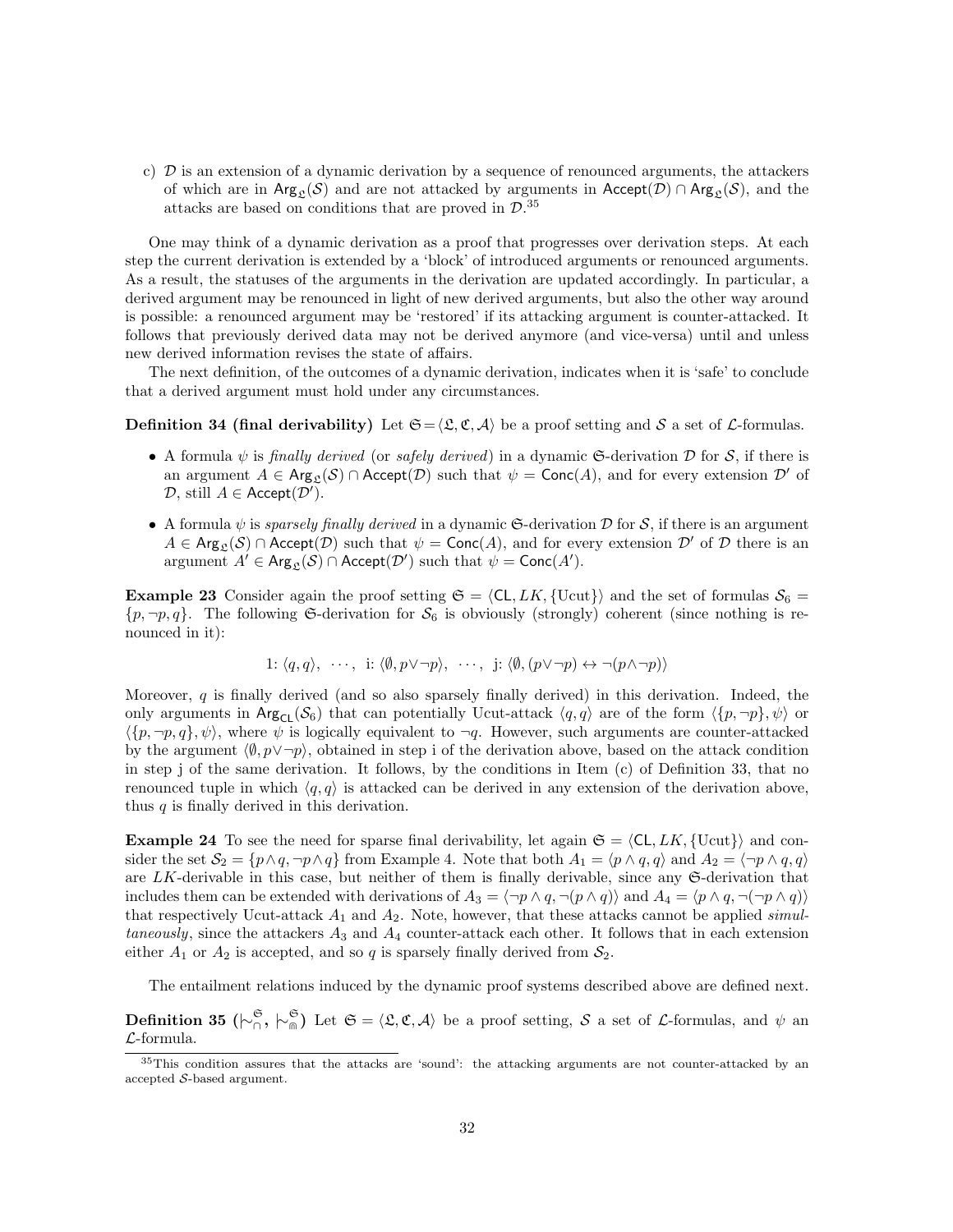- $S\sim_{\cap}^{\mathfrak{S}}\psi$  iff there is a coherent G-derivation D for S in which  $\psi$  is finally derived.
- $S\sim_{\widehat{\mathfrak{g}}}\psi$  iff there is a strongly coherent G-derivation D for S in which  $\psi$  is sparsely finally derived.

Example 25 Let  $\mathfrak{S} = \langle CL, LK, \{Ucut\}\rangle$ .

- By Examples 21 and 23 we have that  $\{p, \neg p, q\} \n\sim_{\cap}^{\mathfrak{S}} q$  and  $\{p, \neg p, q\} \n\sim_{\widehat{\mathfrak{m}}}^{\mathfrak{S}} q$ , while  $\{p, \neg p, q\} \n\sim_{\star}^{\mathfrak{S}} p$ and  $\{p, \neg p, q\} \not\sim_{\star}^{\mathfrak{S}} \neg p$  for either  $\star \in \{\cap, \text{in}\}.$
- By Example 24 we have that  $\{p \wedge q, \neg p \wedge q\} \n\sim_{\widehat{\mathfrak{m}}}^{\mathfrak{S}} q$  (and it is easy to verify that  $\{p \wedge q, \neg p \wedge q\} \n\sim_{\widehat{\mathfrak{m}}}^{\mathfrak{S}} p$ and  $\{p \wedge q, \neg p \wedge q\} \not\vdash_{\Cap}^{\mathfrak{S}} \neg p$ .

The next theorem, introduced in [9], shows that dynamic proofs are faithful for computing the three patterns of reasoning with maximal consistency considered in Section 3.

**Theorem 9** Let  $\mathfrak{S} = \langle CL, LK, \{U\text{cut}\}\rangle$  and  $\mathfrak{S}' = \langle CL, LK, \{ConU\text{cut}, \text{DefReb}\}\rangle$  be two proof settings. Then for every finite set S of formulas and formula  $\psi$ , it holds that:

- $\bullet$  S  $\mathop{\sim_{\cap}^{\mathfrak{S}}}\psi$  iff S  $\mathop{\sim_{\cap}^{\mathsf{CL}}}\limits^{\mathsf{CL}}\psi$
- $\bullet \enspace \mathcal{S} \hspace{0.2em}\sim\hspace{-0.9em}\mid\hspace{0.58em}^{\mathfrak{S}} \hspace{-0.9em}\psi \text{ iff } \mathcal{S} \hspace{0.2em}\sim\hspace{-0.9em}\mid\hspace{0.58em}^{\mathsf{CL}}$
- $\bullet$  S  $\hspace{0.2em}\sim\hspace{-0.9em}\mid\hspace{0.58em}^{\mathfrak{S}'}\psi$  iff S  $\hspace{0.2em}\mid\hspace{0.58em}\sim$   $\hspace{0.2em}\sim$   $\hspace{0.2em}\sim$

Example 26 The first item of Example 25 demonstrates the first two items of the last theorem for  $\mathcal{S}_6 = \{p, \neg p, q\}$  (Examples 21 and 23), as  $MCS_{CL}(\mathcal{S}_6) = \{\{q\}\}\$ . The second item of Example 25 exemplifies the second item of Theorem 9, where  $S_2$  (Examples 4 and 24) is the set of assertions.

For the extension to g-coherent subsets of premises considered in Section 6.2, the following is shown in [9]:

**Theorem 10** Let g be a  $\vdash_{\mathsf{CL}}$ -reversing function and let  $\mathfrak{S}_g = \langle \mathsf{CL}, LK, \{gU\text{cut}\}\rangle$  be a proof settings. Then for every finite set S of formulas and a formula  $\psi$  it holds that  $\mathcal{S} \models_{\cap}^{\mathfrak{S}_{g}} \psi$  iff  $\mathcal{S} \models_{\cap \mathsf{Maxg}}^{\mathsf{CL}} \psi$ .

# 9 Summary and Conclusion

In this paper we have surveyed different settings for reasoning with maximal consistency in the context of logical argumentation. This includes:

- Rescher and Manor's basic MCS-based entailments [67] and their representations by argumentation frameworks based on classical logic and Undercut,
- Rescher and Manor's inevitable MCS-based entailments [67] and their representations by argumentation frameworks based on classical logic and Direct Undercut,
- Benferhat, Dubois and Prade's entailments based on consistent subsets [23, 24] and their representations by argumentation frameworks based on classical logic together with Consistency Undercut and Defeating Rebuttal,
- Prioritized MCS-based reasoning, like those considered by Amgoud, Cayrol [5], and Vesic [6], for incorporating preference-based approaches like Brewka's preferred subtheories [34], and Konieczny, Marquis, and Vesic's ranking methods [54], represented by prioritized argumentation frameworks based on contrapositive logics together with Direct Undercut and Consistency Undercut,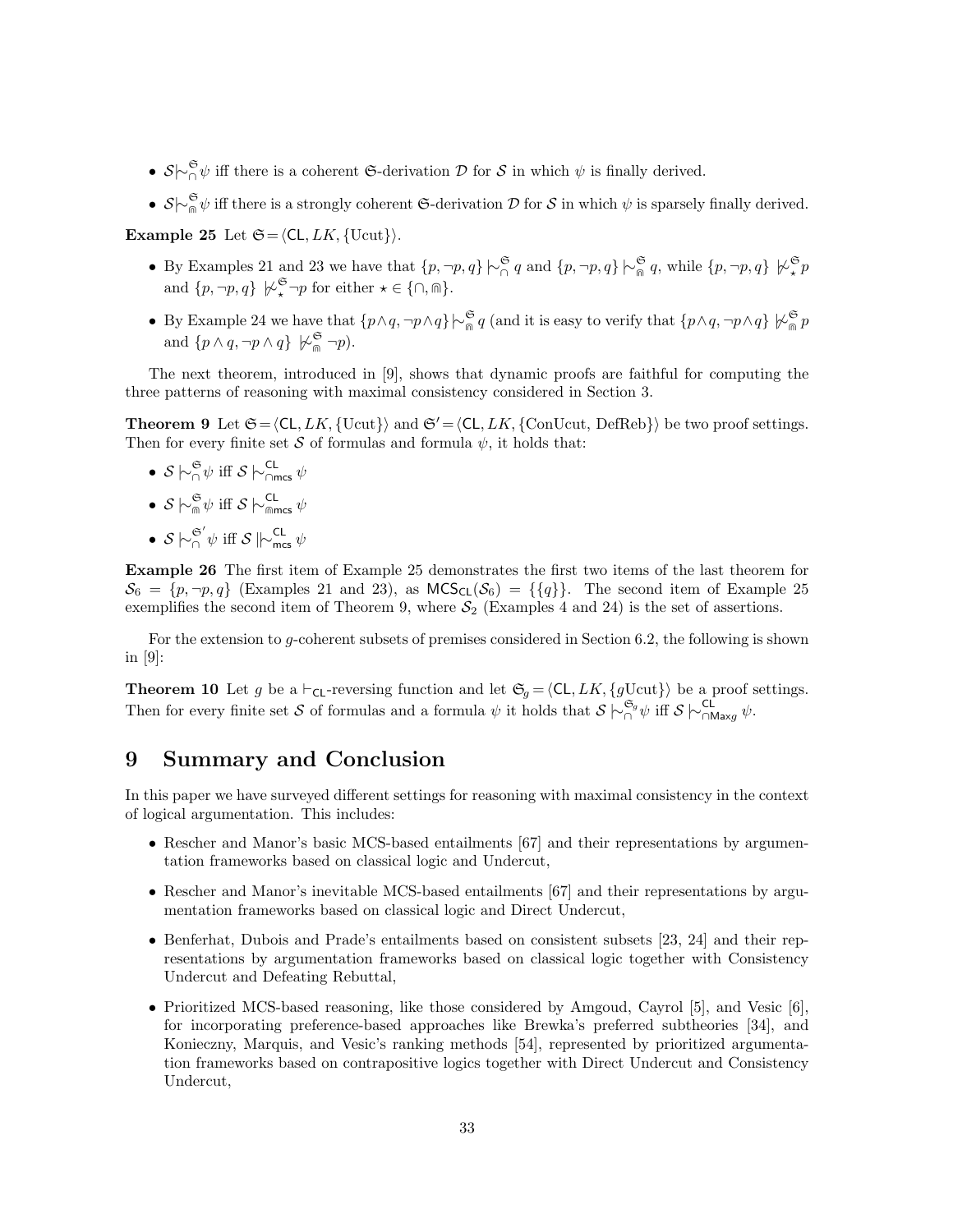- Reasoning with maximally consistent subsets of premises that include both strict and defeasible assertions, represented by Bondarenko, Dung, Kowalski and Toni's assumption-based argumentation (ABA) frameworks [29], based on contrapositive logics, and whose contrariness operator is defined by a negation connective,
- Reasoning with preferred subtheories over the most consistent subsets of the premises by D'Agostino and Modgil's dialectical argumentation frameworks [39, 40],
- Relations to the reasoning patterns depicted by the ASPIC<sup>+</sup> system [59],
- Extensions to hyperarguments and the correspondence of the associated argumentation frameworks to MCS-based reasoning,
- Reasoning with maximally g-coherent subsets of premise and their correspondence to entailment relations that are induced by argumentation frameworks based on classical logic and g-Undercut.

The two disciplines for handling inconsistency in the various contexts considered above are to some extent complementary: the MCS-based reasoning is defined in a simple and intuitively appealing way, while logical argumentation provides a machinery for justifying the conclusions, including the presentation of arguments that support the conclusions, and the construction of a partial argumentation graph that contains the supporting arguments. From a knowledge representation point of view this is therefore a useful combination.

Another benefit of providing different approaches to MCS-based reasoning is that from a computational perspective the latter may be quite demanding (as indicated in the first paragraph of Section 8). Thus, proof-theoretic procedures like the dynamic derivations considered in Section 8 may serve as a successful platform for reaching conclusions based on the data depicted by the maximally consistent premise sets.

When it comes to first-order languages, MCS-based reasoning becomes even more computationally demanding. In such cases, the provision of equivalent reasoning methods is crucial for applications in which maximal consistency has a primary role. A natural step for further research is therefore an investigation of the relations between MCS-based reasoning and logical argumentation in the context of higher-order languages, implementations of systems for such cases, and verifications of their behavior with respect to large datasets.

# Acknowledgement

We thank Christian Straßer and the anonymous reviewers for many comments and helpful suggestions. The work on this paper is supported by the Israel Science Foundation (Grant No.817/15). AnneMarie Borg and Jesse Heyninck are also supported by the Alexander von Humboldt Foundation and the German Ministry for Education and Research.

## References

- [1] L. Amgoud. Postulates for logic-based argumentation systems. International Journal of Approximate Reasoning, 55(9):2028–2048, 2014.
- [2] L. Amgoud and P. Besnard. Bridging the gap between abstract argumentation systems and logic. In Proc. SUM'09, LNCS 5785, pages 12–27. Springer, 2009.
- [3] L. Amgoud and P. Besnard. A formal analysis of logic-based argumentation systems. In Proc. SUM'10, LNCS 6379, pages 42–55. Springer, 2010.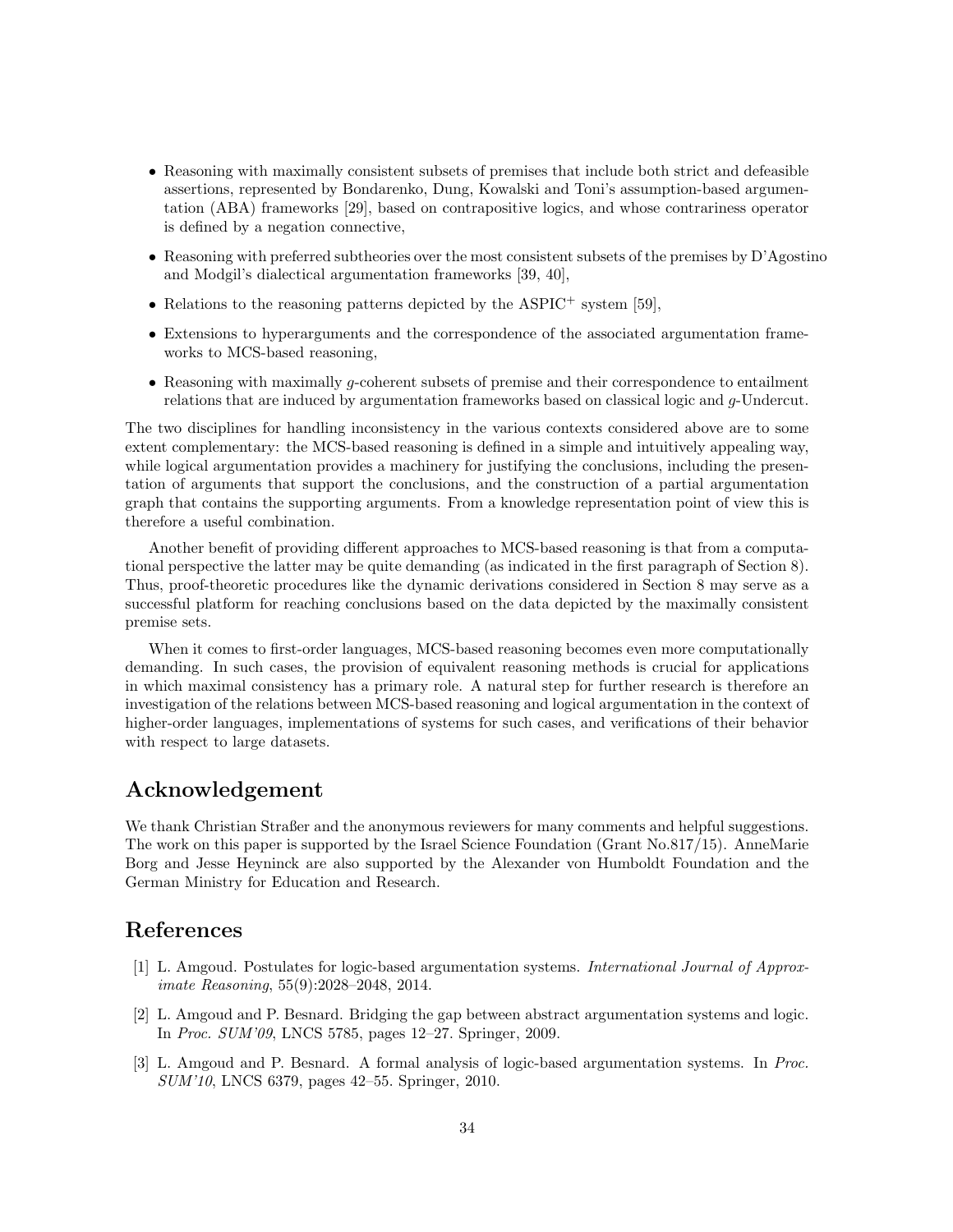- [4] L. Amgoud and P. Besnard. Logical limits of abstract argumentation frameworks. Journal of Applied Non-Classical Logics, 23(3):229–267, 2013.
- [5] L. Amgoud and C. Cayrol. Inferring from inconsistency in preference-based argumentation frameworks. Journal of Automated Reasoning, (2):125–169, 2002.
- [6] L. Amgoud and S. Vesic. Handling inconsistency with preference-based argumentation. In Proc. SUM'10, pages 56–69. Springer, 2010.
- [7] O. Arieli, A. Borg, and J. Heyninck. Structured argumentation and reasoning with maximal consistency. 2019. Submitted.
- [8] O. Arieli, A. Borg, and C. Straßer. Prioritized sequent-based argumentation. In Proc. AAMAS'18, pages 1105–1113. ACM, 2018.
- [9] O. Arieli, A. Borg, and C. Straßer. Reasoning with maximal consistency by argumentative approaches. Journal of Logic and Computation, 28(7):1523–1563, 2018.
- [10] O. Arieli, A. Borg, and C. Straßer. A proof theoretic perspective of logical argumentation, 2019. submitted.
- [11] O. Arieli and C. Straßer. Dynamic derivations for sequent-based logical argumentation. In Proc. COMMA'14, volume 266 of Frontiers in Artificial Intelligence and Applications, pages 89–100. IOS Press, 2014.
- [12] O. Arieli and C. Straßer. Sequent-based logical argumentation. Journal of Argument and Computation, 6(1):73–99, 2015.
- [13] O. Arieli and C. Straßer. Deductive argumentation by enhanced sequent calculi and dynamic derivations. Electronic Notes in Theoretical Computer Science, 323:21–37, 2016.
- [14] O. Arieli and C. Straßer. Logical argumentation by dynamic proof systems. Theoretical Computer Science, 2019. In press (doi: 10.1016/j.tcs.2019.02.019).
- [15] F. G. Asenjo. A calculus of antinomies. Notre Dame Journal of Formal Logic, 7:103–106, 1966.
- [16] A. Avron. The method of hypersequents in the proof theory of propositional non-classical logics. In Logic: Foundations to Applications, pages 1–32. Oxford Science Publications, 1996.
- [17] C. Baral, S. Kraus, and J. Minker. Combining multiple knowledge bases. IEEE Transactions on Knowledge and Data Engineering, 3(2):208–220, 1991.
- [18] P. Baroni, M. Caminada, and M. Giacomin. An introduction to argumentation semantics. The Knowledge Engineering Review, 26(4):365–410, 2011.
- [19] P. Baroni, M. Caminada, and M. Giacomin. Abstract argumentation frameworks and their semantics. In P. Baroni, D. Gabay, M. Giacomin, and L. van der Torre, editors, Handbook of Formal Argumentation, pages 159–236. College Publications, 2018.
- [20] P. Baroni and M. Giacomin. Semantics for abstract argumentation systems. In I. Rahwan and G. R. Simary, editors, Argumentation in Artificial Intelligence, pages 25–44. 2009.
- [21] M. Beirlaen, J. Heyninck, P. Pardo, and C. Straßer. Argument strength in formal argumentation. Journal of Applied Logics-IfCoLog Journal of Logics and their Applications, 5(3):629–675, 2018.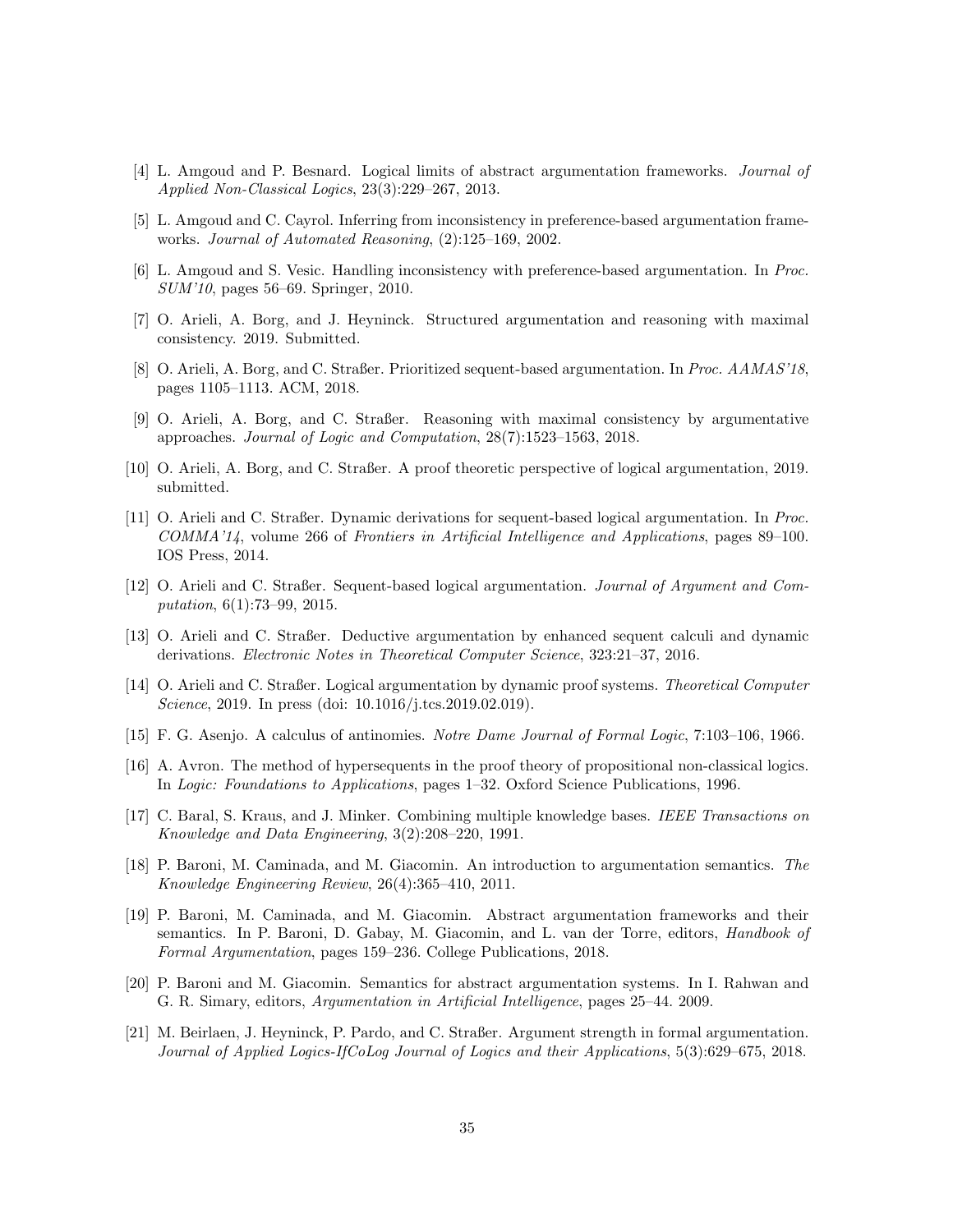- [22] S. Benferhat, D. Dubois, and H. Prade. Representing default rules in possibilistic logic. In Proc. KR'92, pages 673–684, 1992.
- [23] S. Benferhat, D. Dubois, and H. Prade. A local approach to reasoning under incosistency in stratified knowledge bases. In Proc. ECSQARU'95, LNCS 946, pages 36–43. Springer, 1995.
- [24] S. Benferhat, D. Dubois, and H. Prade. Some syntactic approaches to the handling of inconsistent knowledge bases: A comparative study part 1: The flat case. Studia Logica,  $58(1)$ :17-45, 1997.
- [25] P. Besnard, A. García, A. Hunter, S. Modgil, H. Prakken, G. Simari, and F. Toni. Introduction to structured argumentation. Argument & Computation,  $5(1)$ :1-4, 2014.
- [26] P. Besnard and A. Hunter. A logic-based theory of deductive arguments. Journal of Artificial Intelligence, 128(1–2):203–235, 2001.
- [27] P. Besnard and A. Hunter. Argumentation based on classical logic. In I. Rahwan and G. R. Simary, editors, Argumentation in Artificial Intelligence, pages 133–152. Springer, 2009.
- [28] P. Besnard and A. Hunter. A review of argumentation based on deductive arguments. In P. Baroni, D. Gabay, M. Giacomin, and L. van der Torre, editors, Handbook of Formal Argumentation, pages 437–484. College Publications, 2018.
- [29] A. Bondarenko, P. M. Dung, R. Kowalski, and F. Toni. An abstract, argumentation-theoretic approach to default reasoning. Journal of Artificial Intelligence, 93(1):63–101, 1997.
- [30] A. Borg. Equipping sequent-based argumentation with defeasible assumptions. In Proc. COMMA'18, volume 305 of Frontiers in Artificial Intelligence and Applications. IOS Press, 2018.
- [31] A. Borg and O. Arieli. Hypersequential argumentation frameworks: an instantiation in the modal logic S5. In Proc. AAMAS'18, pages 1097–1104. ACM, 2018.
- [32] A. Borg, O. Arieli, and C. Straßer. Hypersequent-based argumentation: an instantiation in the relevance logic RM. In E. Black, S. Modgil, and N. Oren, editors, Proc. TAFA'17, LNCS 10757, pages 17–34. Springer, 2017.
- [33] A. Borg, C. Straßer, and O. Arieli. A generalized proof-theoretic approach to structured argumentation by hypersequent calculi. 2019. Submitted.
- [34] G. Brewka. Preferred subtheories: An extended logical framework for default reasoning. In N. S. Sridharan, editor, Proc. IJCAI'89, pages 1043–1048. Morgan Kaufmann, 1989.
- [35] M. Caminada and L. Amgoud. On the evaluation of argumentation formalisms. Journal of Artificial Intelligence, 171:286–310, 2007.
- [36] M. Caminada, S. Modgil, and N. Oren. Preferences and unrestricted rebut. In Proc. COMMA'14, pages 209–220. IOS Press, 2014.
- [37] C. Cayrol. On the relation between argumentation and non-monotonic coherence-based entailment. In Proc. IJCAI'95, pages 1443–1448. Morgan Kaufmann, 1995.
- [38] K. Cyras and F. Toni. Non-monotonic inference properties for assumption-based argumentation. In Proc. TAFA'15, pages 92–111. Springer, 2015.
- [39] M. D'Agostino and S. Modgil. Classical logic, argumentation and dialectic. Artificial Intelligence, 262:15–51, 2018.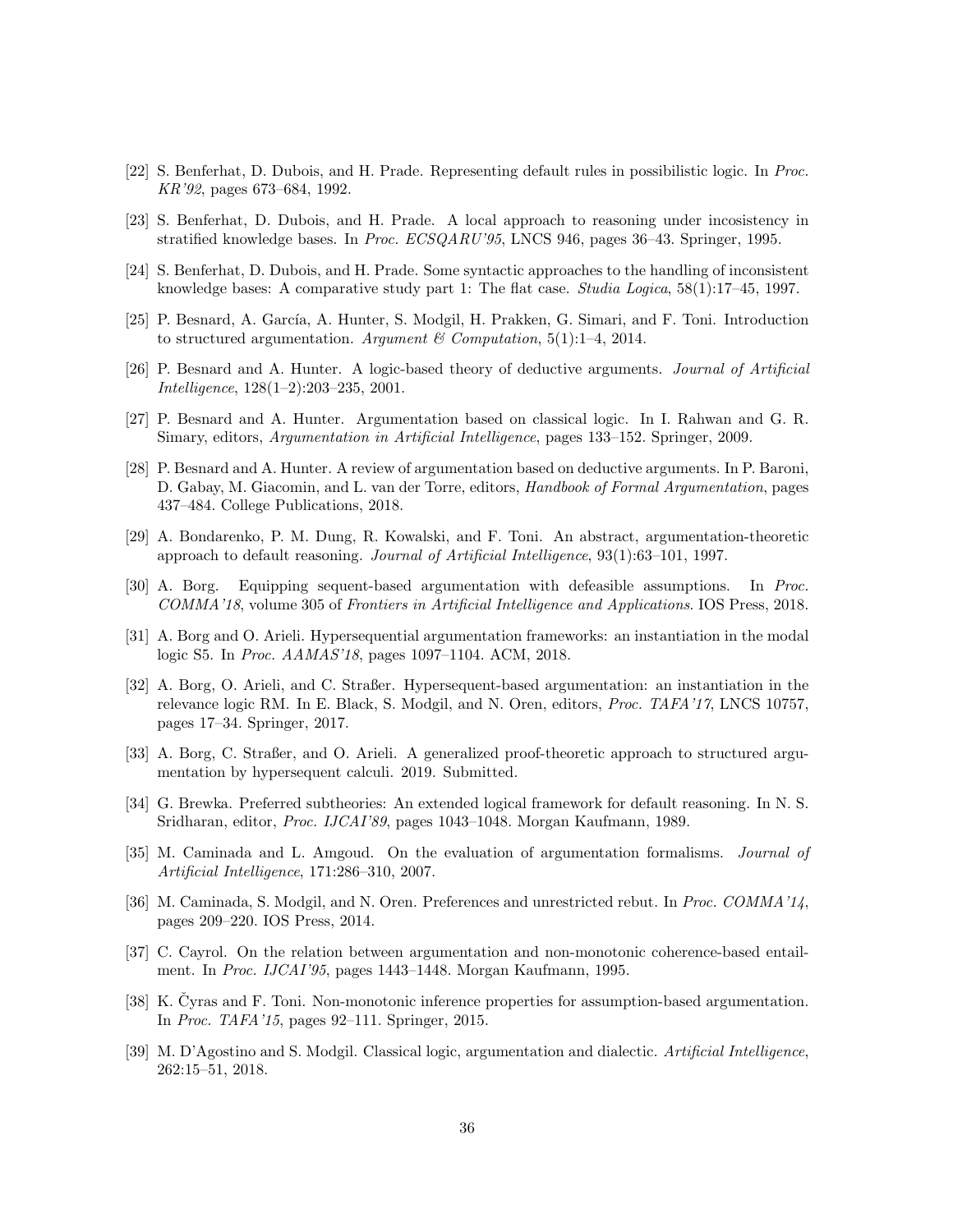- [40] M. D'Agostino and S. Modgil. A study of argumentative characterisations of preferred subtheories. In Proc. IJCAI'18, pages 1788–1794, 2018.
- [41] J. Dauphin and M. Cramer. Aspic-end: Structured argumentation with explanations and natural deduction. In Proc. TAFA'17, pages 51–66. Springer, 2017.
- [42] P. M. Dung. On the acceptability of arguments and its fundamental role in nonmonotonic reasoning, logic programming and n-person games. Journal of Artificial Intelligence, 77:321-357, 1995.
- [43] P. M. Dung, R. Kowalski, and F. Toni. Dialectic proof procedures for assumption-based, admissible argumentation. Journal of Artificial Intelligence, 170(2):114–159, 2006.
- [44] M. Elvang-Gøransson, P. Krause, and J. Fox. Acceptability of arguments as logical uncertainty. In Proc. ECSQARU'93, pages 85–90. Springer, 1993.
- [45] A. García and G. Simari. Defeasible logic programming: an argumentative approach. Theory and Practice of Logic Programming, 4(1–2):95–138, 2004.
- [46] P. Gärdenfors and H. Rott. Belief revision. In Handbook of Logic in Artificial Intelligence and Logic Programming, volume 4, pages 35–132. Oxford University Press, 1995.
- [47] G. Gentzen. Investigations into logical deduction, 1934. In German. An English translation appears in 'The Collected Works of Gerhard Gentzen', edited by M. E. Szabo, North-Holland, 1969.
- [48] N. Gorogiannis and A. Hunter. Instantiating abstract argumentation with classical logic arguments: Postulates and properties. Journal of Artificial Intelligence, 175(9–10):1479–1497, 2011.
- [49] J. Heyninck and O. Arieli. On the semantics of simple contrapositive assumption-based argumentation frameworks. In Proc. COMMA'18, volume 305 of Frontiers in Artificial Intelligence and Applications. IOS Press, 2018.
- [50] J. Heyninck and O. Arieli. Simple contrapositive assumption-based frameworks. 2019. Accepted to LPNMR'19 (extended abstract in AAMAS'19).
- [51] J. Heyninck and C. Straßer. Relations between assumption-based approaches in nonmonotonic logic and formal argumentation. In Proc. NMR'16, pages 65–76, 2016.
- [52] J. Heyninck and C. Straßer. Revisiting unrestricted rebut and preferences in structured argumentation. In Proc. IJCAI'17, pages 1088–1092. AAAI Press, 2017.
- [53] S. Kaci, L. van der Torre, and S. Villata. Preference in abstract argumentation. In Proc. COMMA'18, volume 305 of Frontiers in Artificial Intelligence and Applications. IOS Press, 2018.
- [54] S. Konieczny, P. Marquis, and S. Vesic. New inference relations from maximal consistent subsets. In Proc. KR'18, pages 649–650. AAAI Press, 2018.
- [55] S. Konieczny and R. Pino Pérez. Merging information under constraints: a logical framework. Logic and Computation, 12(5):773–808, 2002.
- [56] J. Lin. Integration of weighted knowledge bases. Journal of Artificial Intelligence, 83(2):363–378, 1996.
- [57] R. Malouf. Maximal consistent subsets. Computational Linguistics, 33(2):153–160, 2007.